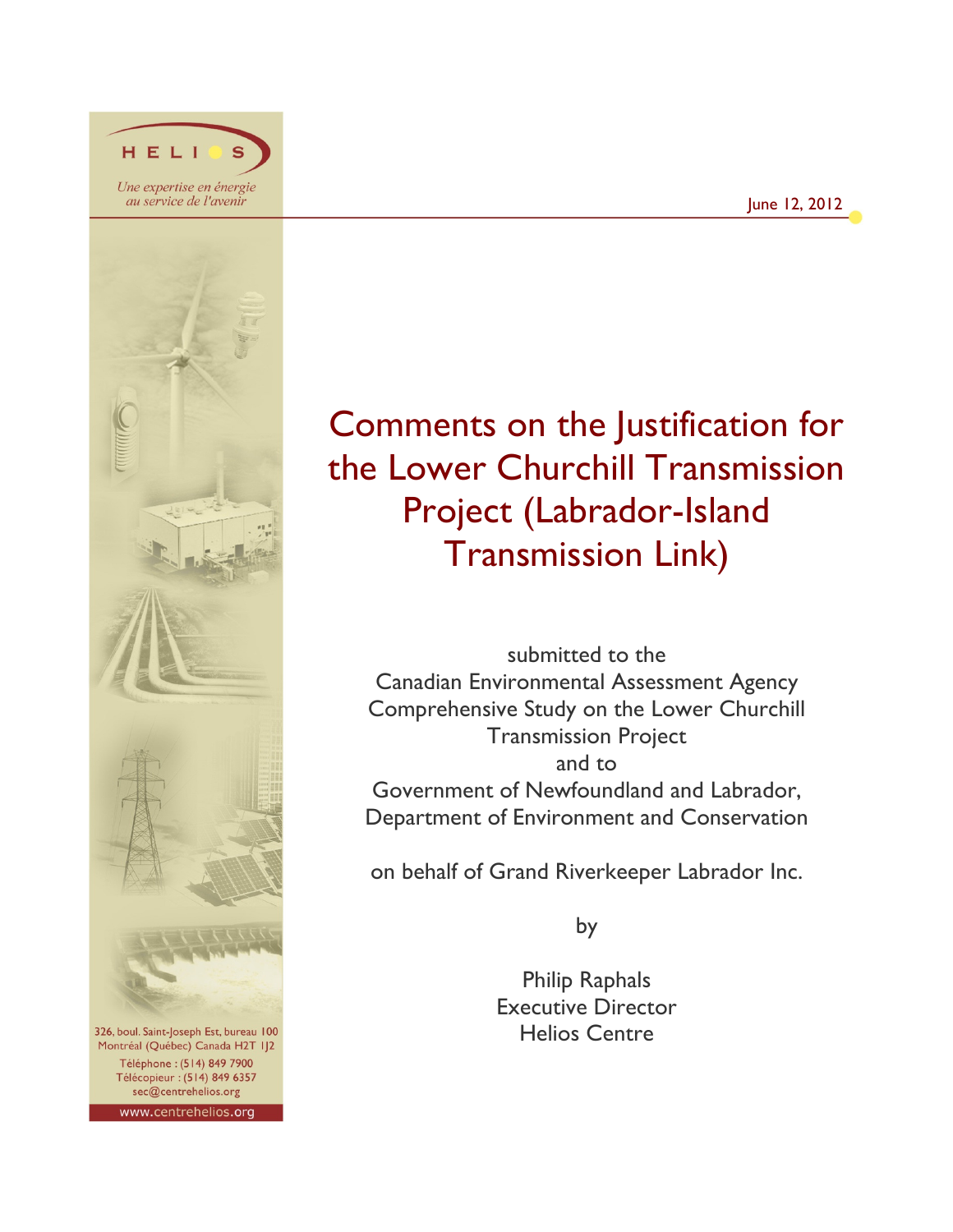# **TABLE OF CONTENTS**

| 1.               |      |        |  |  |  |  |  |  |
|------------------|------|--------|--|--|--|--|--|--|
|                  | 1.1. |        |  |  |  |  |  |  |
|                  | 1.2. |        |  |  |  |  |  |  |
| 2.               |      |        |  |  |  |  |  |  |
| 3.               |      |        |  |  |  |  |  |  |
|                  | 3.1. |        |  |  |  |  |  |  |
|                  | 3.2. |        |  |  |  |  |  |  |
| $\overline{4}$ . |      |        |  |  |  |  |  |  |
|                  | 4.1. |        |  |  |  |  |  |  |
|                  |      | 4.1.1. |  |  |  |  |  |  |
|                  |      | 4.1.2. |  |  |  |  |  |  |
|                  |      |        |  |  |  |  |  |  |
|                  |      | 4.2.1. |  |  |  |  |  |  |
|                  |      | 4.2.2. |  |  |  |  |  |  |
|                  | 4.3. |        |  |  |  |  |  |  |
|                  |      | 4.3.1. |  |  |  |  |  |  |
|                  |      | 4.3.2. |  |  |  |  |  |  |
|                  |      | 4.3.3. |  |  |  |  |  |  |
|                  |      |        |  |  |  |  |  |  |
|                  |      | 4.4.4. |  |  |  |  |  |  |
|                  | 4.5. |        |  |  |  |  |  |  |
|                  | 4.6. |        |  |  |  |  |  |  |
| 5.               |      |        |  |  |  |  |  |  |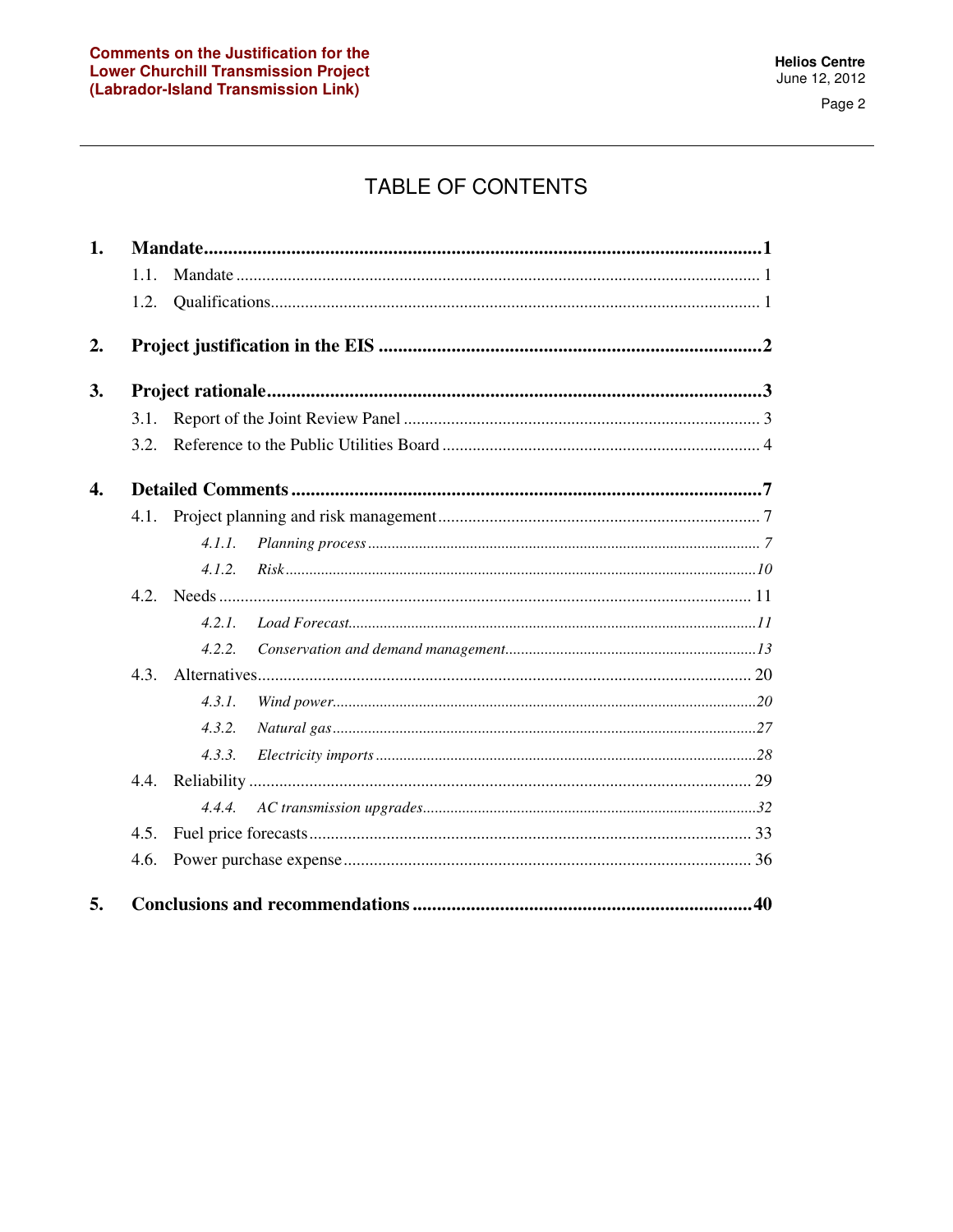Page 1

### **1. Mandate**

 $\overline{a}$ 

#### **1.1. Mandate**

Grand Riverkeeper, Labrador Inc. has asked me to review the stated justification for the Labrador-Island Transmission Link ("the Project"), as presented in the Proponent's Environmental Impact Statement, taking into account the report of the Public Utilities Board of Newfoundland and Labrador (PUB), as well as that prepared for the PUB by its consultant Manitoba Hydro International Inc. (MHI).

#### **1.2. Qualifications**

Cofounder of the Helios Centre, Philip Raphals has extensive experience in many aspects of sustainable energy policy, including least-cost energy planning, competitive market design, utility regulation (including transmission ratemaking) and green power certification. He is the author of numerous studies and reports and frequently appears as an expert witness in the regulatory arena. He has explored in detail the interaction between competition and regulation as well as the environmental implications of electricity trade.

Mr. Raphals is also an authority in the area of hydropower and the environment. From 1992 to 1994, he was Assistant Scientific Coordinator for the Support Office of the Environmental Assessment of the Great Whale hydro project, where he coauthored a study on the role of integrated resource planning in assessing the project's justification.<sup>1</sup> In 2001, he authored a major study on the implications of electricity market restructuring for hydropower developments, entitled *Restructured Rivers: Hydropower in the Era of Competitive Energy Markets*. In 2005, he advised the Federal Review Commission studying the Eastmain 1A/Rupert Diversion hydro

 $<sup>1</sup>$  J. Litchfield, L. Hemmingway, and P. Raphals. 1994. Integrated resources planning and the Great</sup> Whale Public Review. Background paper no. 7, Great Whale Public Review Support Office, 115 pp. (also published in French).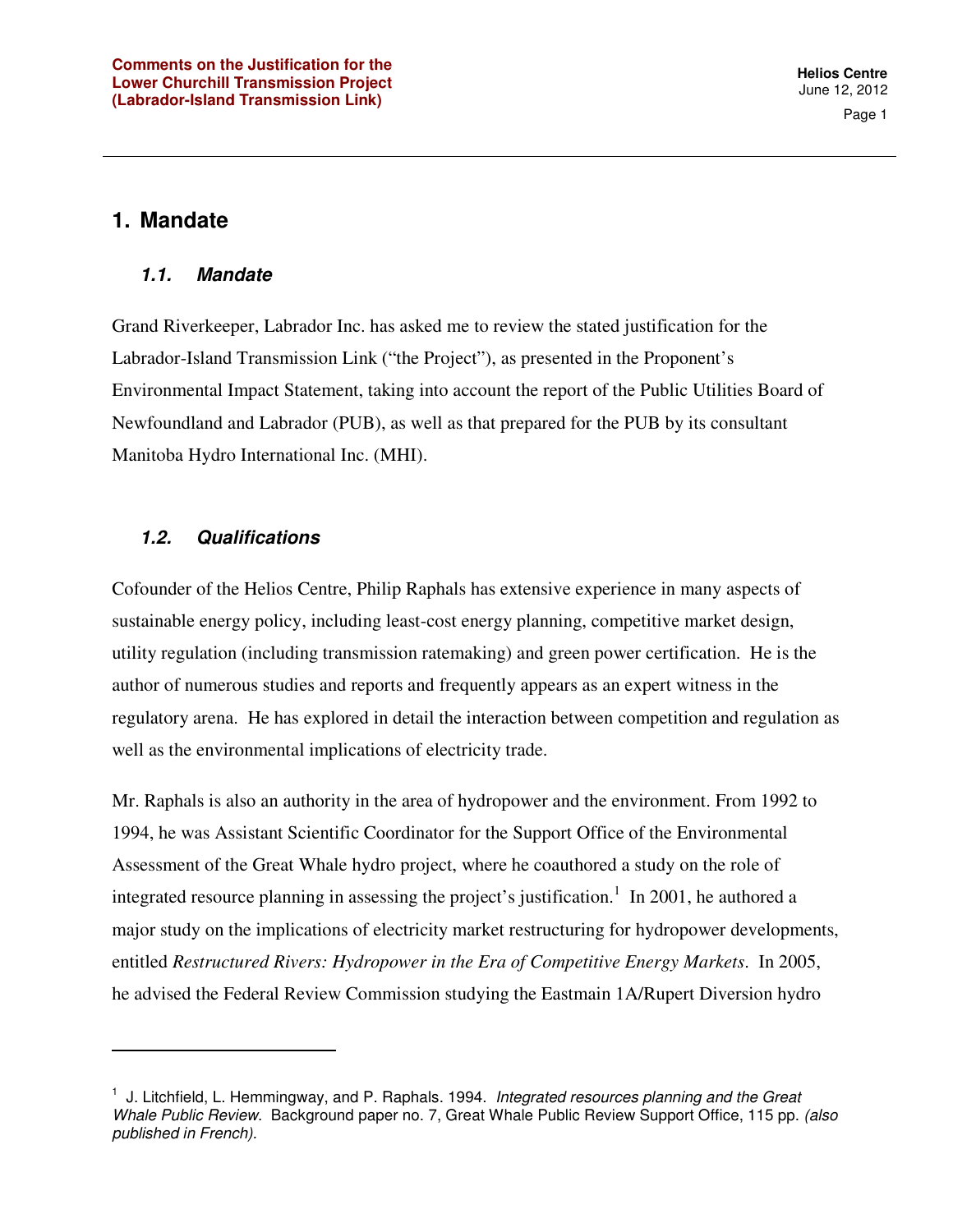project with respect to project justification. Later, he drafted a submission to this same panel on behalf of the affected Cree communities of Nemaska, Waskaganish and Chisasibi.

Mr. Raphals chairs the advisory committee for renewable energies of the Low Impact Hydropower Institute (LIHI) in the United States, and has participated actively in the developing the low impact renewable electricity guideline for the Canadian Ecologo programme. Mr. Raphals is a frequent expert witness before the Quebec Energy Board (the Régie de l'énergie du Québec), notably with respect to transmission regulation.

Mr. Raphals has testified before the Joint Review Panel for Lower Churchill Generation Report, and before the Public Utilities Board of Newfoundland and Labrador, with respect to its review of the Muskrat Falls project.

He studied at Yale and at Boston University.

# **2. Project justification in the EIS**

The Proponent's stated justification for the proposed Project is presented in Chapter 2 of the EIS, entitled "Projet Rationale and Planning". In this chapter, after presenting the provincial energy plan (section 2.1), the Proponent describes the "Need, Purpose and Rationale" for the Project (section 2.2), its Justification in Energy Terms (section 2.3), and its Economic Analysis (section 2.4).

It then proceeds to discuss "Alternative Generation Sources" to the Muskrat Falls generation project (section 2.5, and the Development of Least-Cost Expansion Plans (section 2.6).

In section 2.7, it presents a Discussion of the Economic Analysis; in section 2.8, the project's Financial Benefits; and in section 2.9, its Environmental Benefits. Section 2.10 addresses Risk Management; section 2.11, Project Planning; and Section 2.12, Alternative Means of Carrying out the Project.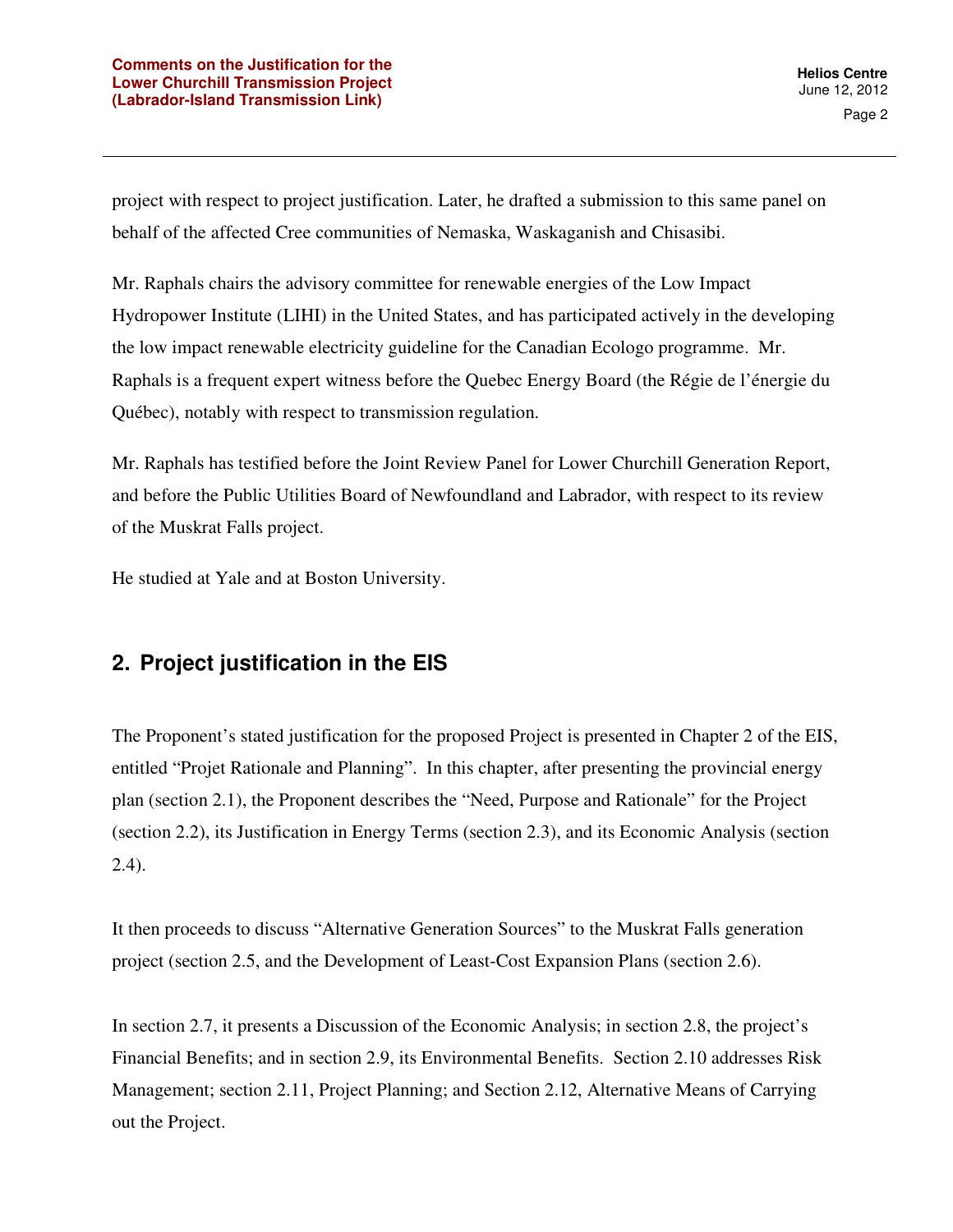In section 4 of this report, we will comment on several of these elements.

# **3. Project rationale**

In section 2.2 of the EIS, the Proponent clearly articulates its rationale for the Project: $<sup>2</sup>$ </sup>

By constructing the Project, Nalcor will develop a long-term asset to meet this requirement for least-cost energy. The rationale for the Project is that its construction enables the transmission of energy from Muskrat Falls in Labrador: the least-cost option to meet long-term supply of power to the Island.

Thus, the Project is required to transmit the energy from the Muskrat Falls generation facility to the Island of Newfoundland. The stated justification for the Project is that, in combination with the closely related Muskrat Falls facility, it would constitute "the least-cost option to meet longterm supply of power to the Island."

This same question has already been addressed by two public bodies: the Joint Review Panel for the Environmental Assessment of the Lower Churchill Generation Project, and the Public Utilities Board of Newfoundland and Labrador, in response to a reference from the provincial government.

Neither of these two bodies concluded that the proposed project is justified. The high-level conclusions of these two bodies are described in the following subsections.

## **3.1. Report of the Joint Review Panel**

Section 4.2 of the Report (Alternatives to the Project) concludes at page 34 as follows:

**The Panel concludes that Nalcor's analysis that showed Muskrat Falls to be the best and least cost way to meet domestic demand requirements is inadequate and an independent analysis of economic, energy and broad-based environmental considerations of alternatives is required. (**bold in the original)

 $2$  EIS, page 2-3.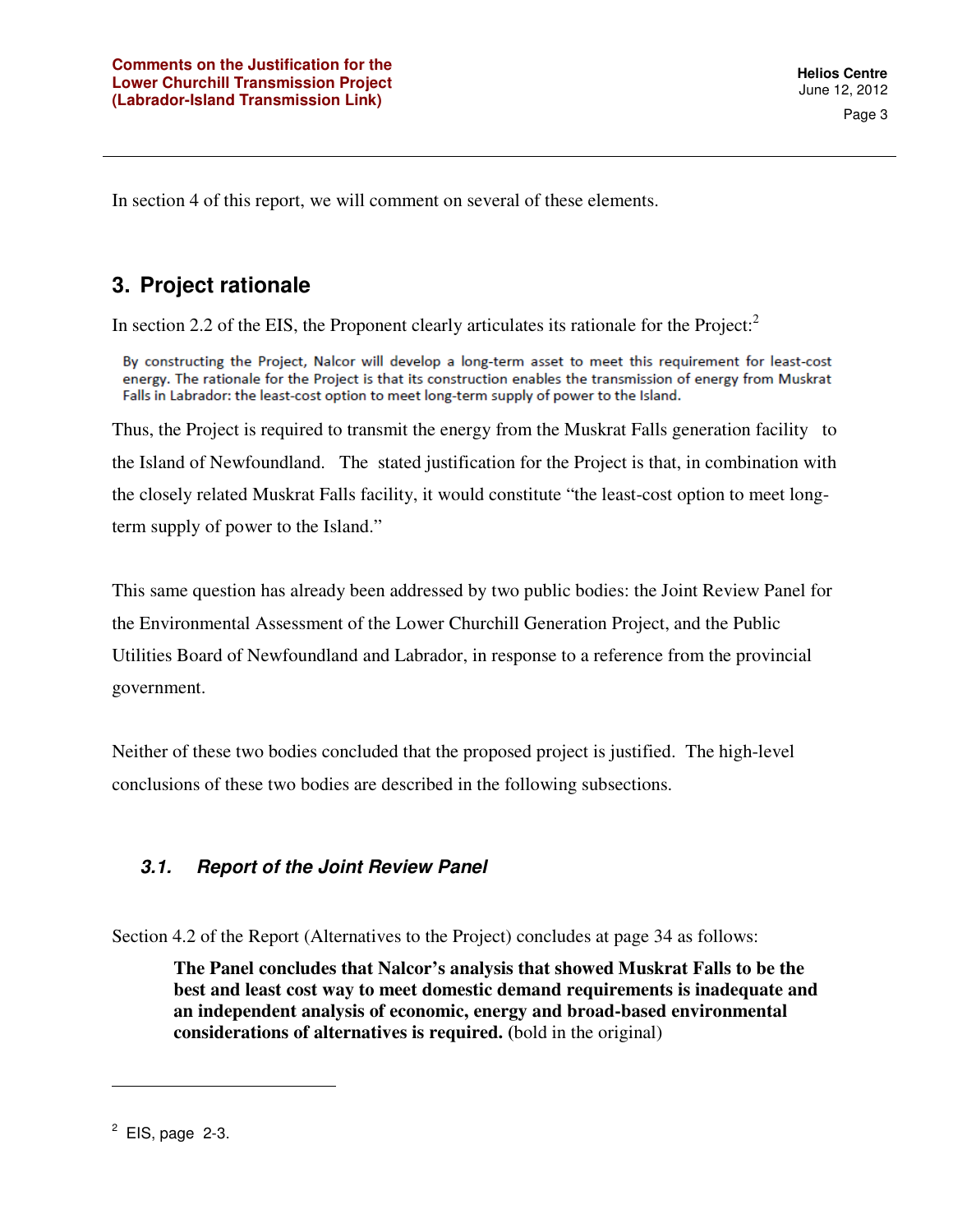Given that a Joint Review Panel, after several years of effort, found Nalcor's analysis showing Muskrat Falls to be the best and least cost way to meet domestic demand requirements to be **inadequate**, it is hard to see how the Responsible Authorities or the Agency, in a comprehensive study, could ever find the same analysis to be convincing.

That said, Nalcor has included in the LITL EIS certain information which it did not present to the Review Panel. It is thus relevant to ask whether the new information presented in the LITL EIS, which was not made available to the JRP, could be sufficient and adequate as a matter of fact to put to rest the concerns raised by the JRP? We will address this question from a factual perspective in our concluding chapter.<sup>3</sup>

### **3.2. Reference to the Public Utilities Board**

 $\overline{a}$ 

On June 17, 2011, the government of Newfoundland and Labrador announced that it had mandated the provincial Public Utilities Board ("PUB") to conduct a review of the Muskrat Falls component of the Lower Churchill Generation Project and the Labrador-Island Link transmission line ("PUB Review of Muskrat Falls").

The Reference Question that the Province referred to the PUB is that "[t]he Board shall review and report to Government on whether the Projects represent the least-cost option for the supply of power to Island Interconnected Customers over the period of 2011-2067, as compared to the Isolated Island Option". This reference to the PUB is also mentioned by Nalcor in section 2.2 of the EIS.

 $3$  I understand that several issues related to these questions are currently being argued before the Federal Court. I do not purport in any way to comment, in this document, on any matters of law in relation to that proceeding.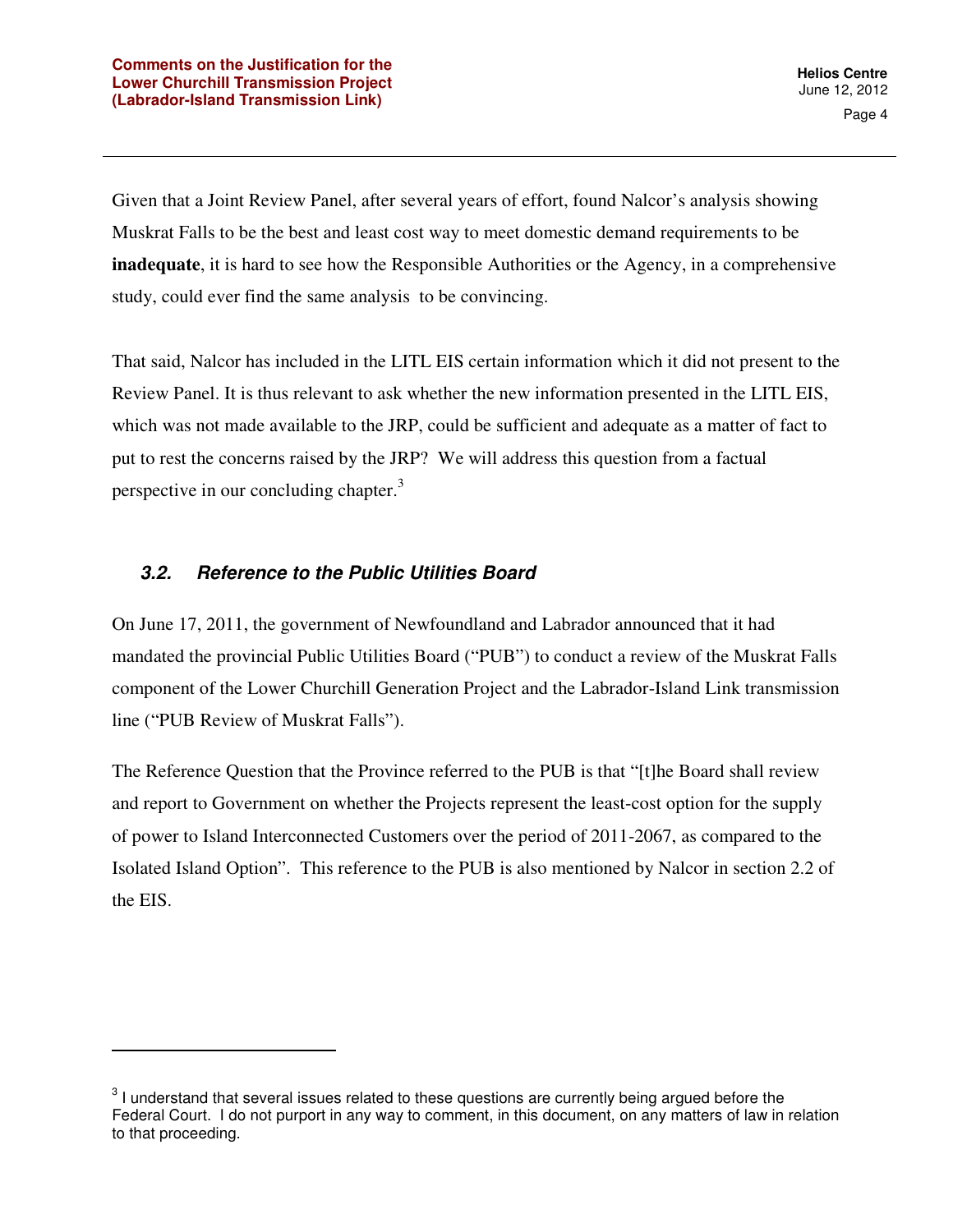Following a call for tenders, the PUB engaged Manitoba Hydro International as a consultant to assist it in the process. MHI produced a two-volume report entitled *Report on Two Generation Expansion Alternatives for the Island Interconnected Electrical System* in January 2012.<sup>4</sup>

In its report, MHI gave qualified support to Nalcor's conclusion that the Cumulative Present Worth (CPW) of the Infeed Option (including Muskrat Falls and the LITL) was lower than that of the Isolated Island Option as defined by Nalcor and as included in the PUB's Terms of Reference. It found Nalcor's analysis to be correct, given the inputs used, and it found these inputs to be "generally ... appropriate" (v. 1, p. 15). However, it identified a number of risks, related in particular to assumptions regarding load forecasts, capital cost estimates and fuel price, that could affect this outcome. And it found these risks to be substantial, given the 50+ year timeframe of the CPW analysis. MHI also raised a number of important concerns about design choices and reliability, where are summarized below.

In its report,<sup>5</sup> however, the Public Utilities Board of Newfoundland and Labrador did **not** make a determination as to the cost effectiveness of the Interconnected Option as compared to the Isolated Island Option, but rather concluded that the information provided to it was not adequate to support such a determination. On page iv, it wrote:

The Board concludes that the information provided by Nalcor in the review is not detailed, complete or current enough to determine whether the Interconnected Option represents the least-cost option for the supply of power to Island Interconnected customers over the period of 2011-2067, as compared to the Isolated Island Option.

The Board based this conclusion in large part on the inadequacy of the information provided to the Board and its consultants.

In the final section of its report, the Board addressed in detail many of MHI's comments concerning planning criteria, AC integration studies, reliability assessment and adherence to

<sup>&</sup>lt;sup>4</sup> Available at http://www.pub.nf.ca/applications/MuskratFalls2011/MHIreport.htm.

<sup>&</sup>lt;sup>5</sup> Available at http://www.gov.nl.ca/lowerchurchillproject/muskrat\_falls\_pub\_final\_report.pdf.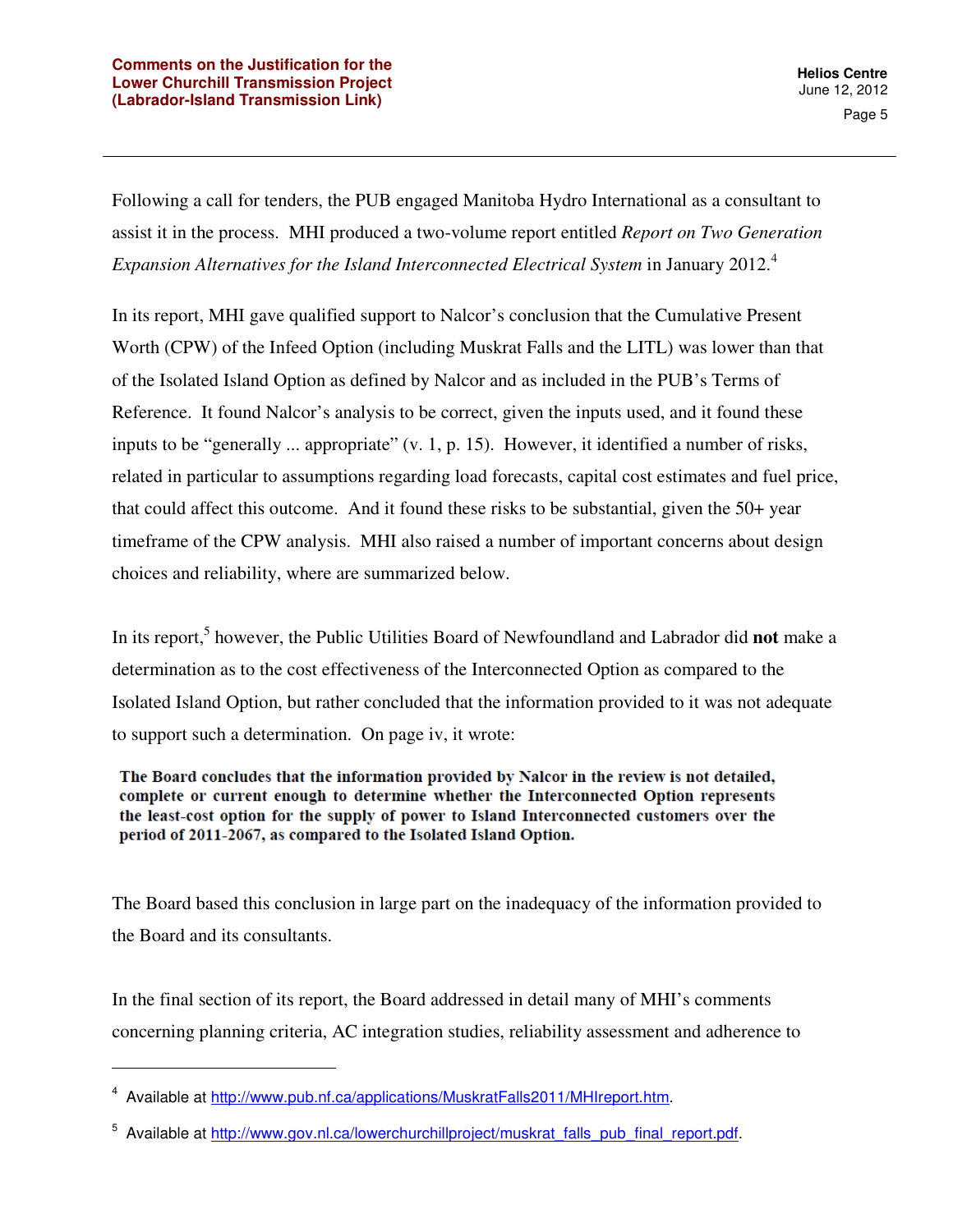NERC standards. In particular, the Board rejected Nalcor's justification for the use of a 1:50 return period for the reliability assessment of the HVDC line.

> Nalcor's reasoning for its rejection of this recommendation is not supported by the facts. Nalcor is relying on its own operational experience to support a design standard for a critical component of the Island's transmission infrastructure, even though it has no experience with the transmission line conditions in the alpine areas contemplated by the proposed route. **Nalcor proposed a "worst case" two-week scenario** to compare a prolonged HVdc bipole outage to a similar twoweek outage on the existing system. **The Board agrees with MHI that this twoweek period is not realistic and is not an industry accepted metric. Nalcor does not plan to add backup generation, such as combustion turbines, on the Island in the event of a major failure of the HVdc line** with or without the Maritime Link. The Board is of the view that Nalcor should address these significant gaps related to a major component of the Interconnected Option before proceeding to the next decision phase.<sup>6</sup> (emphasis added)

The Board also expressed concern about the possibility of load shedding on the Avalon and possibly the Burin Peninsula, in the event of an HVDC bipole outage (p. 85).

The Board considers that its statutory responsibility for reliability obliges it to consider these issues, even though Nalcor is exempted from the EPCA. It concludes:

> In the Board's opinion, when considered together, **these gaps related to power system reliability raise serious concerns in relation to Nalcor's assessment of the interconnection of the significant generation associated with the Muskrat Falls generating facility to the Island Interconnected system**. These deficiencies should be addressed by Nalcor in a meaningful way should the Interconnected Option proceed to project sanction.<sup>7</sup> (emphasis added)

None of these deficiencies are addressed in the EIS.

As noted above, the PUB concluded that the information provided to it was not detailed enough, complete enough or current enough to support a determination as to the superiority of the Interconnected Option as compared to the Isolated Island Option. The information provided in the EIS with respect to project justification represents only a small subset of the information

 $<sup>6</sup>$  Ibid., p. 99.</sup>

 $^7$  Ibid., p. 100.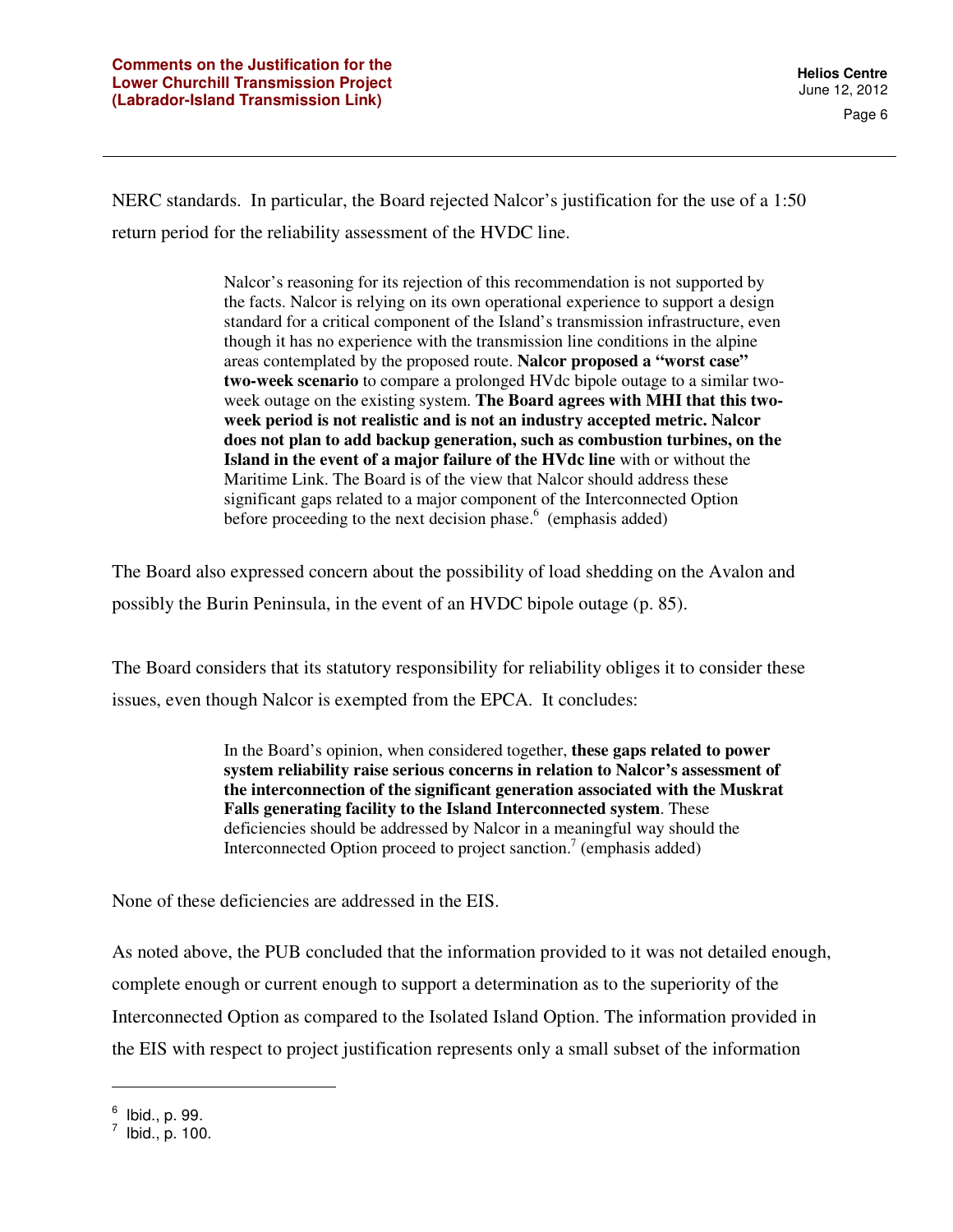provided to the PUB, and it is neither more detailed, more complete nor more current.<sup>8</sup> The full body of information presented by Nalcor to the PUB was inadequate to convince the Board of the superiority of the Infeed Option, compared to the Isolated Island Scenario defined by Nalcor. One must therefore conclude that the PUB's review, like that of the Joint Review Panel, fails to support the project justification submitted by Nalcor in support of the LITL project.

# **4. Detailed Comments**

In this section, I will comment on a number of specific elements raised by Nalcor in its chapter 2 of its EIS.

## **4.1. Project planning and risk management**

## 4.1.1. Planning process

In section 2.3 of the EIS, the Proponent explains its planning process has three basic functions:

1) The development of a long-term energy and capacity forecast.

2) An evaluation of whether existing supplies are adequate to meet forecasted requirements.

3) The development of expansion plans to meet the forecast.<sup>9</sup>

The Proponent asserts that the Isolated Island alternative presented in the EIS, which was developed using *Strategist* software, "represents the optimum portfolio of available generation

<sup>&</sup>lt;sup>8</sup> On page 2-2 of the EIS, Nalcor indicates that this chapter is largely based on Nalcor's submission to the PUB.

 $^9$  EIS, p. 2-3.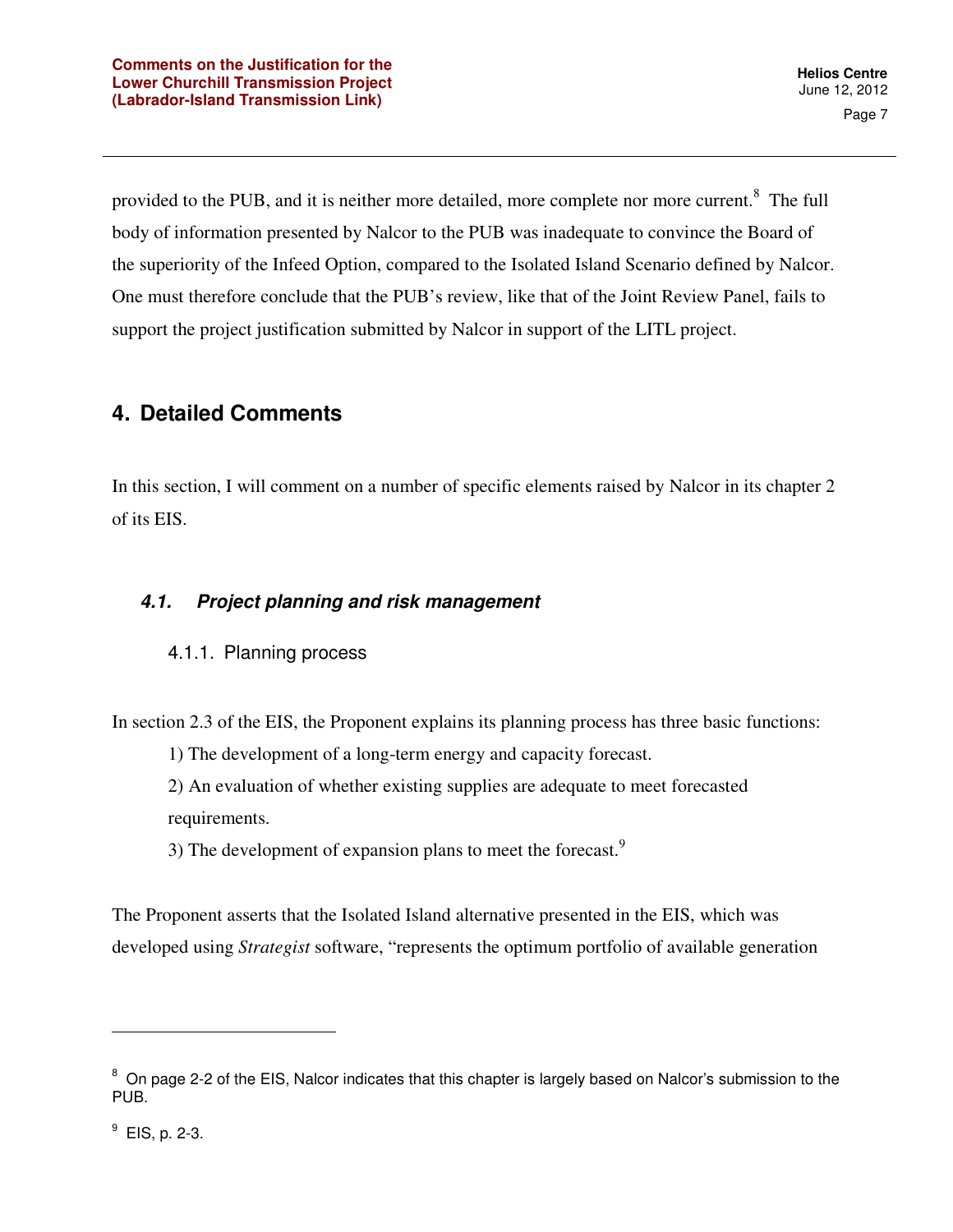sources without the Project."<sup>10</sup> However, no demonstration is made of this assertion, either in the EIS or in other documents made public to date by Nalcor.

According to the *Electrical Power Control Act, 1994*, s. 3(b)(iii), the province's power system should be managed and operated in a manner that would result in power being delivered to consumers in the province at the lowest possible cost consistent with reliable service.

Utilities across North America and abroad have put planning processes in place to determine the least-cost portfolio of resources to meet forecast demand. Such processes generally include several common features:

- Inclusion of supply-side (generation) and demand-side (demand management and conservation) resources;
- Evaluation of several alternative resource portfolios that meet projected demand; and
- Comparison of portfolios based on various parameters (cost, reliability, risk and, in many cases, environmental and social considerations).

There is no indication to the effect that any such process has been carried out by Nalcor or its subsidiary NLH in determining that the Isolation Island Scenario described in Table 2.6.1-1 actually represents the least-cost portfolio.

It is important to understand that planning programs like *Strategist* represent important inputs into a least-cost planning process, but can in no way substitute for such a process.

Back in 2007, the PUB found that "an IRP (Integrated Resource Plan) undertaken as part of a generic process as described in Order No. P.U. 14 (2004) is an important planning tool and would enhance the information available to the Board and other parties regarding future generation and supply options in the Province."<sup>11</sup>

 $10$  EIS, p. 2-66.

<sup>11</sup> Order P.U. 8 (2007), p. 60.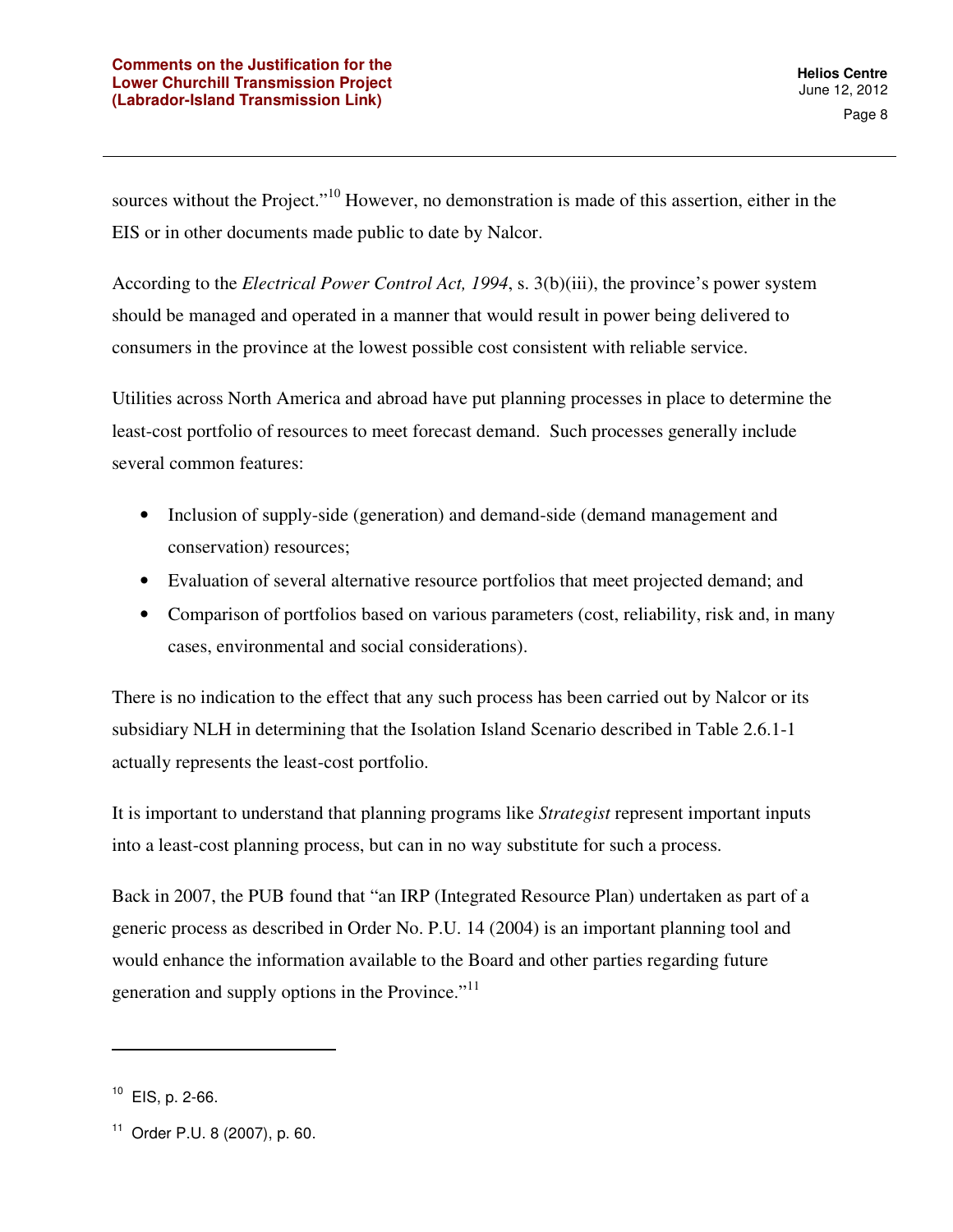In that decision, the Board quotes P.U. 14 (2004) as follows:

"...implementation of Integrated Resource Planning may present sound opportunities for coordinated planning and improved regulation involving both utilities. This process brings together strategic planning, future supply and demand, least cost analysis, demand side management options and environmental considerations."

According to Nalcor's testimony before the Joint Review Panel for the Lower Churchill Generation Project, there has been no progress since that then with respect to integrated resource planning, either from the PUB or from the regulated utilities. This is unfortunate, because IRP is one important tool (among others) needed to properly compare the economic and environmental implications of alternate solutions to providing reliable electric power. Had Nalcor or its subsidiary NLH undertaken an integrated resource planning process *prior to* choosing a resource development strategy, the controversy surrounding the justification of and alternatives to the Muskrat Falls Generation and Transmission projects might well have been avoided.

While the restructuring of electric markets has resulted in limiting the application of IRP in many regions, it remains very relevant, *especially* for isolated electric systems. The Hawaiian Electric Company is a leader in this regard. The utility explains its planning process as follows:

How do we ensure that Hawaii's energy needs will be met reliably and affordably for the years to come? It takes selecting the best mix of energy resources. That choice is not a matter of "either/or," but rather an array of solutions, combining conservation and energy efficiency, renewables, distributed generation technologies as well as clean and efficient central power plants.

To find the right mix, Hawaiian Electric uses a process called Integrated Resource Planning (IRP). The Hawaii Public Utilities Commission (PUC) established IRP in 1992 for electric utilities to forecast energy demand and analyze the best ways to meet it. No other sector regulated by the PUC goes through such a thorough and far-reaching planning process.

In IRP, an outside advisory group representing business, government, energy regulators, consumers, environmentalists, and other interested stakeholders work closely with utility planners and engineers. They consider population growth, culture, lifestyle, the economy, the environment, available energy technology and other factors.

Hawaiian Electric, Maui Electric and Hawaii Electric Light companies each undertakes a separate IRP process for its service territory.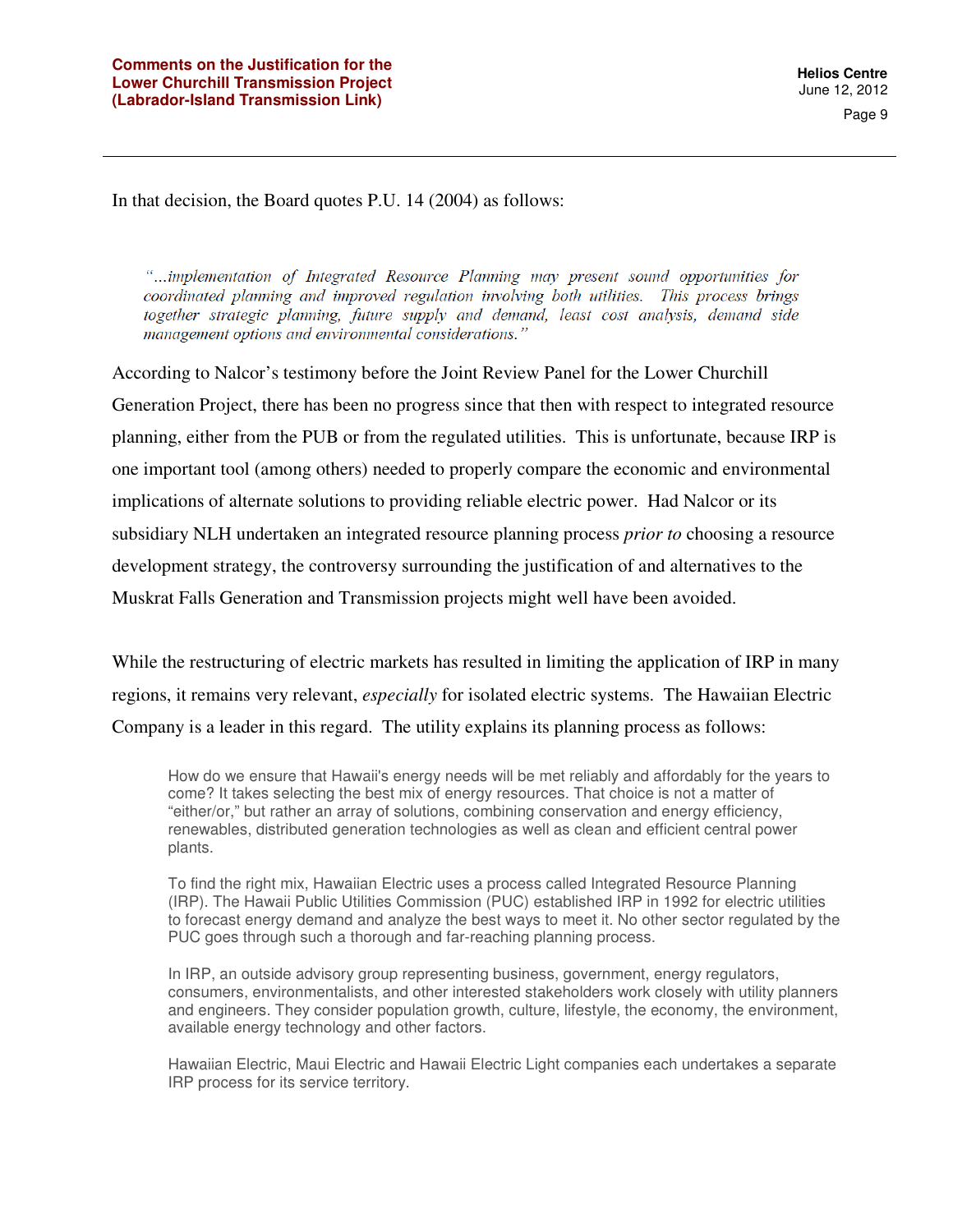Hawaiian Electric has begun its fourth IRP Process which is expected to result in a new 20-year plan being developed and filed with the PUC in mid-2008.<sup>1</sup>

Hawaii, like Newfoundland, is anxious to find ways to use indigenous renewable energy to replace fossil fuels. However, unlike Newfoundland and Labrador, it is approaching the question in a structured fashion designed to discover and compare all possible solutions, in order to choose the best one.

Furthermore, given that it excludes *demand*-side resources (as discussed below), many of which are clearly cost-effective, it is virtually impossible that the portfolio developed by *Strategist* is indeed the least-cost portfolio.

**For all these reasons, the Comprehensive Study Report should conclude that the Proponent has failed to demonstrate that the Muskrat Falls Transmission Project, in combination with the Muskrat Falls Generation Project, constitutes the least-cost option to meet longterm supply of power to Newfoundland Island.** 

#### 4.1.2. Risk

Management of the risks and uncertainties related to the various resource options is an essential aspect of least-cost planning. In section 2.10, the Proponent addresses the question of Risks and Risk Management.

Unfortunately, this discussion remains entirely theoretical. It fails to address or specify in any way how the Proponent intends to address any of the specific risks related to the planning of its power system in general or the Muskrat Falls project in particular.

12

http://www.heco.com/portal/site/heco/menuitem.8e4610c1e23714340b4c0610c510b1ca/?vgnextoid=b71b f2b154da9010VgnVCM10000053011bacRCRD&vgnextfmt=defau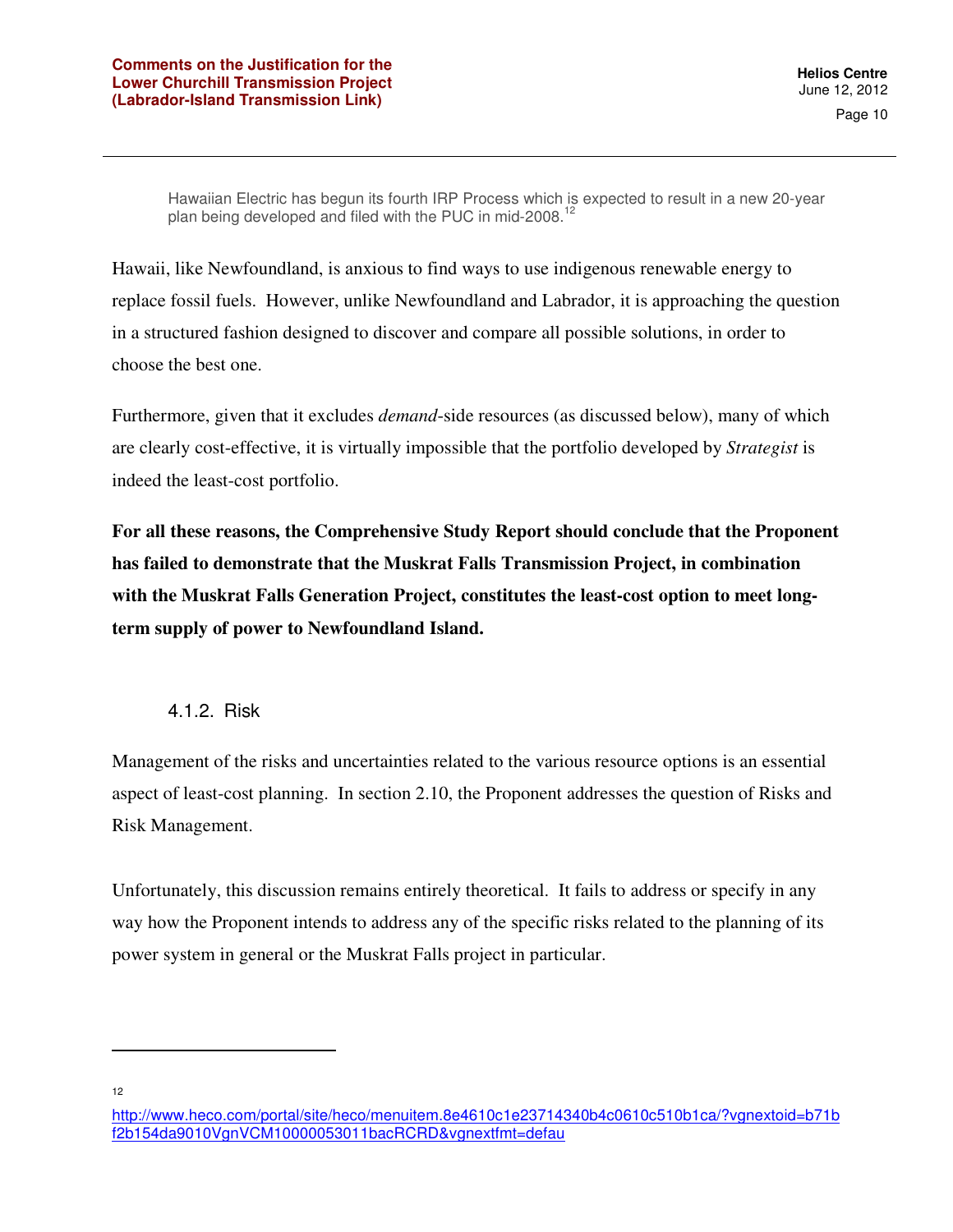Page 11

The Comprehensive Study Report should therefore conclude that the Proponent has failed to adequately address the risks and uncertainties related to the various resource options it considers.

#### **4.2. Needs**

#### 4.2.1. Load Forecast

The first step in the Proponent's planning process, as described above, is to develop a long-term energy and capacity forecast. This is indeed a critical step.

In its report, MHI indicated:

"The amount of variability due to potential load changes is high and could materially impact the results of the cumulative present worth analysis" (v. 2, p. 39).

The implications are twofold: first, that the uncertainty with respect to the Proponent's load forecast is great, and second, that this uncertainty could invalidate the Cumulative Present Worth (CPW) analysis on which the Proponent's justification rests. It is thus important to look at the load forecast in detail.

The Proponent's load forecast projects "utility loads" (residential, commercial and institutional loads) increasing at 1.3% from 2009 to 2029, despite the fact that population is expected to decline gradually throughout this period (Table 2.3.1-2). The explanation is found on page 2-11, where Figure 2.3.1-4 shows that growth in the number of domestic customers has increased along with that of the population 25 and over, despite the decline in total population that began in 1993. The Proponent then explains that household and customer formation are most closely related to this age subset.

The EIS does not go deeper into the province's demographic projections, nor does it address load growth past 2029, despite the fact that planning period extends to 2067.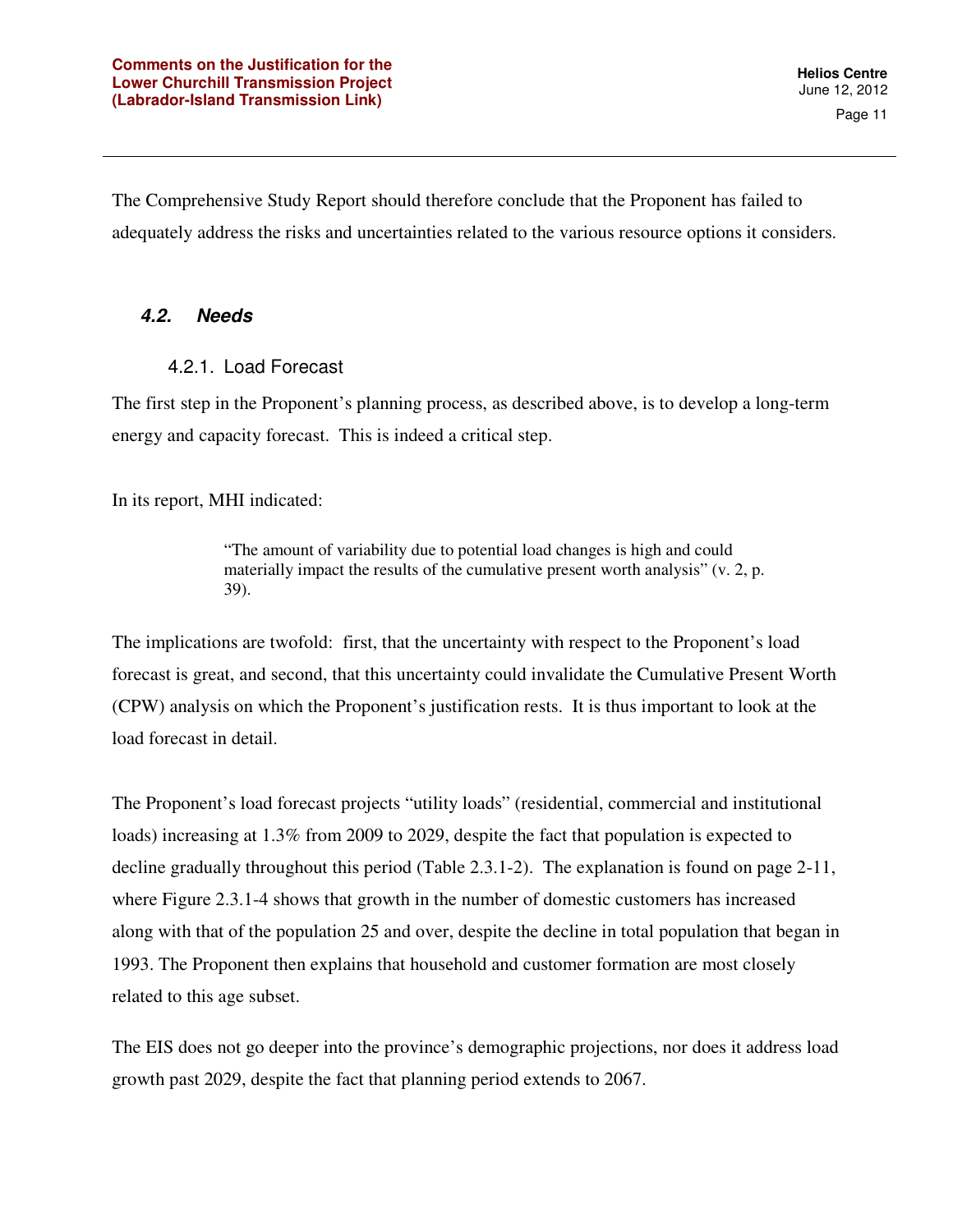However, if the 25+ population has grown while the total population has declined, this inevitably means that the population under 25 has declined. Whether that is the result of an aging population that has fewer children, or of the emigration of young adults, we do not know. In either case, however, it suggests that the current pattern cannot sustain itself indefinitely. If current under-25 cohorts are smaller than the older cohorts, that could well suggest a long-term trend toward a significantly smaller population.

The MHI report points out that, for the last ten years, NLH's has consistently underforecast domestic energy consumption.<sup>13</sup> However, a systematic error in the past is no guarantee that future forecasts will err in the same direction. (The same issue arises with respect to fuel price forecasts, discussed below.)

Furthermore, MHI points out that the forecasting methodology used by Nalcor, based exclusively on econometric modeling, without any end-use modeling, does not represent best utility practice. Given that electric space heating is a key driver for electricity demand, end-use modeling is essential.

With respect to the industrial forecast, MHI shows that Nalcor and NLH's forecasts have dramatically overstated industrial demand over the years, as shown in the following table:  $14$ 

|                                   | Forecast Accuracy Measured in Percentage of Deviation from the Actual Load |     |     |  |  |                                           |  |  |  |    |  |
|-----------------------------------|----------------------------------------------------------------------------|-----|-----|--|--|-------------------------------------------|--|--|--|----|--|
| <b>Years of</b><br><b>History</b> |                                                                            |     |     |  |  |                                           |  |  |  | 10 |  |
| Industrial                        | 5%                                                                         | 14% | 27% |  |  | 37%   50%   67%   76%   92%   119%   124% |  |  |  |    |  |

As noted above, MHI concluded that "The amount of variability due to potential load changes is high and could materially impact the results of the cumulative present worth analysis."<sup>15</sup> MHI

 $13$  MHI, v. 2, p. 19, Table 4.

<sup>&</sup>lt;sup>14</sup> MHI, vol. 2, p. 24.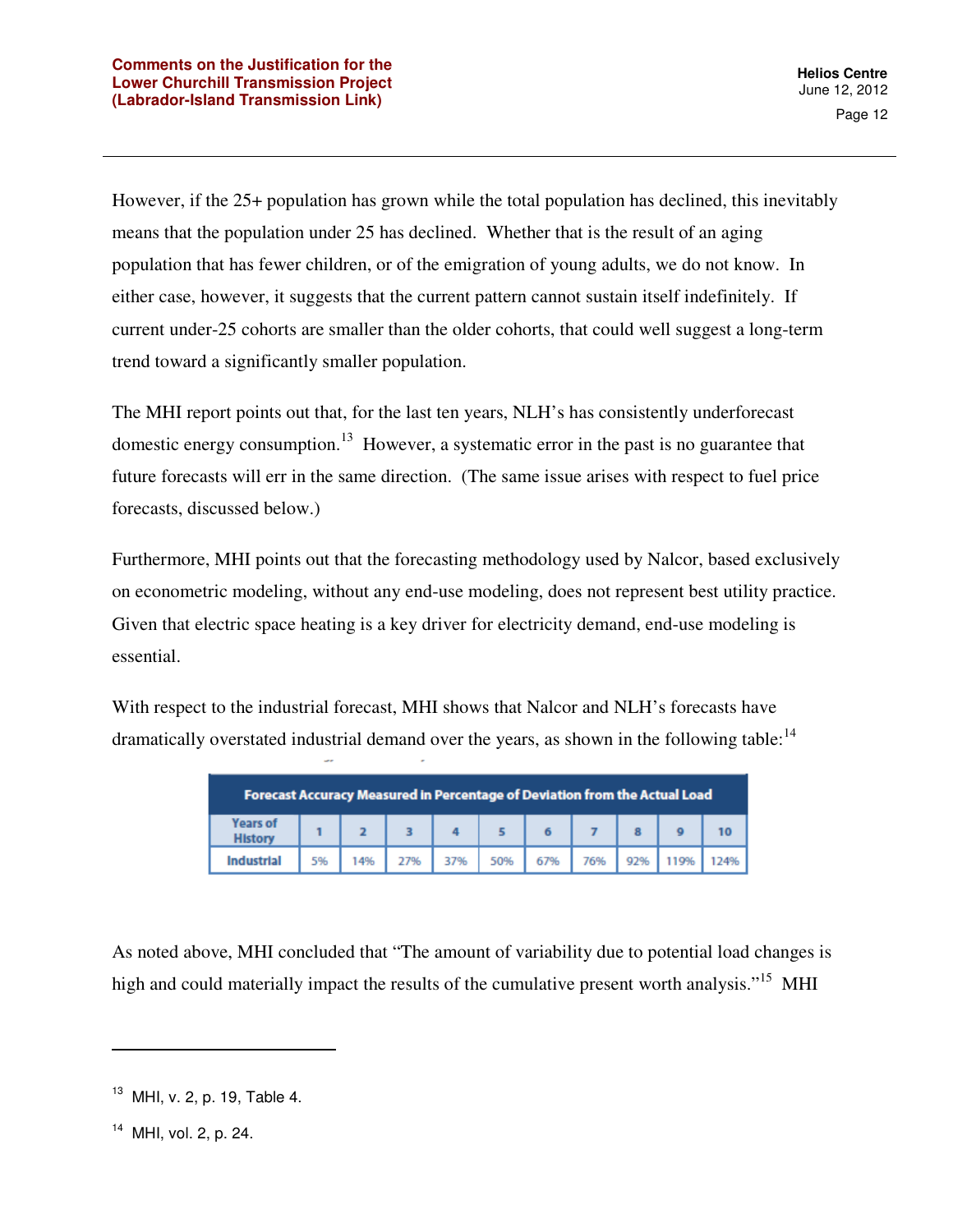also pointed out that Nalcor's industrial laod forecast assumed no change in status for the Corner Brook Pulp and Paper Mill.<sup>16</sup> However, as of this writing, the closure of the Corner Brook Pulp and Paper Mill appears probable, as NL Natural Resources Minister Jerome Kennedy recently announced that it is 'on the verge of bankruptcy'.<sup>17</sup>

MHI concluded that the loss of a load of this magnitude would on its own result in a reduction of the perceived CPW benefit of the Interconnected Option from \$2.158 billion to \$408 million, a reduction of over 80%.

**I therefore conclude that the Proponent's load forecast does not provide a solid basis on which to base the conclusion that the Muskrat Falls option is preferable to the No Project option.** 

#### 4.2.2. Conservation and demand management

In a one-and-a-half page section contained in s. 2.3.1.4 ("Key Forecast Assumptions and Drivers") of the EIS, the proponent describes the status and potential for Conservation and Efficiency in Newfoundland and Labrador. It indicates in the following section that "NLH has not explicitly incorporated these utility sponsored program savings targets into its PLF (Planning Load Forecast) due to the uncertainty of achieving dependable firm outcomes."<sup>18</sup>

The Proponent's exclusion of CDM from its planning process flies in the face of good utility practice. For example, MHI explains that, in the standard generation planning process, "Demand

 $15$  Ibid., p. 39.

 $16$  MHI Report, v. 1, p. 85.

<sup>17</sup> http://www.cbc.ca/news/canada/newfoundland-labrador/story/2012/06/08/nl-jerome-kennedy-millfuture-608.html

 $18$  EIS, page 2-13.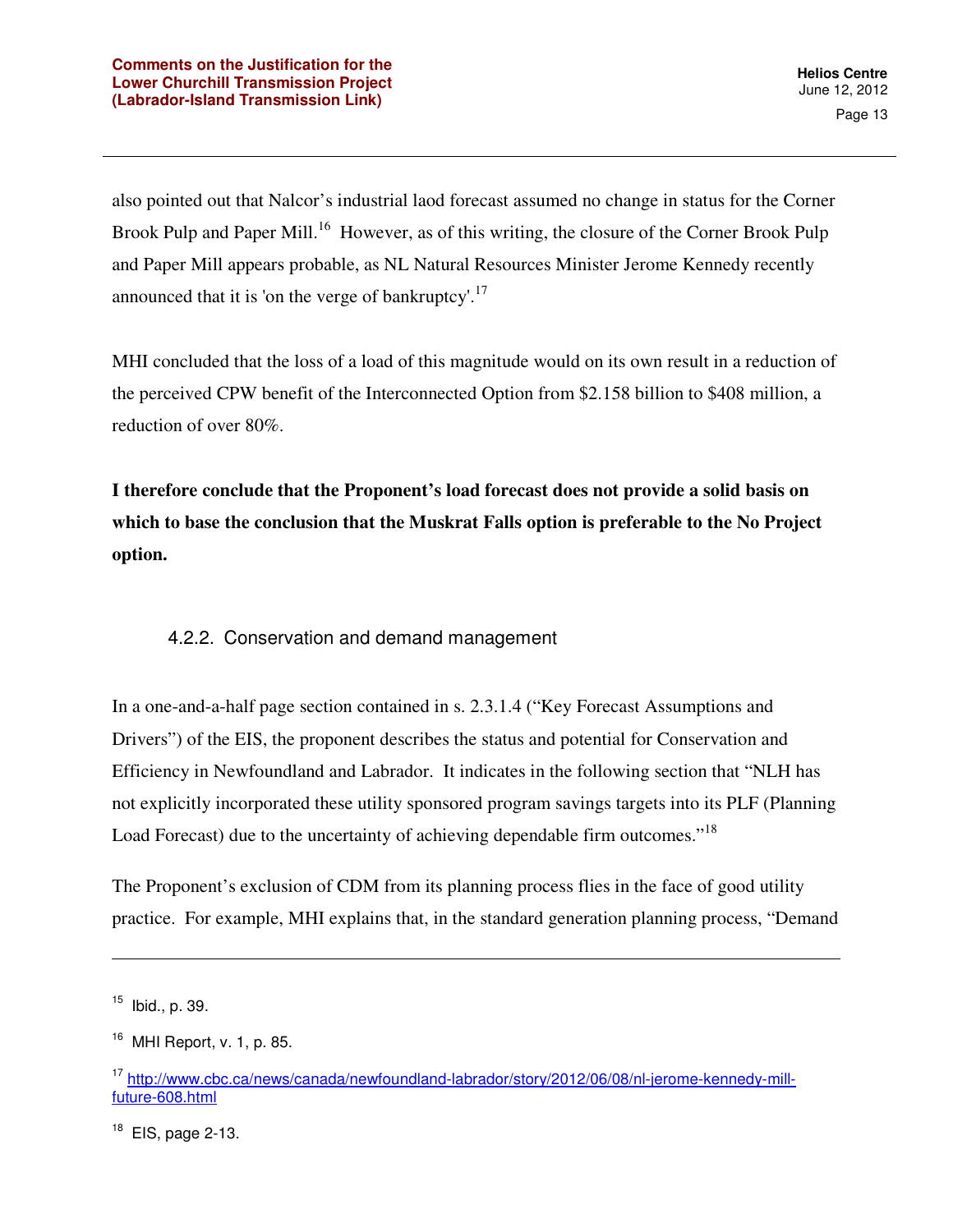side management is treated as if it were generation, as it represents a reduction from the base load forecast. The economics of DSM programs should be evaluated to ensure that they make a positive contribution to the overall financial well-being of the province."<sup>19</sup>

MHI criticized Nalcor for preparing its domestic forecast using only econometric modelling techniques which, it explains, are **not the best utility practices** in this area.<sup>20</sup> It points out that the domestic load forecast is primarily driven by electric space heat, and it emphasizes that developing an end-use forecasting model would have many benefits, including improving the design of CDM programs.

The forecasting methodology identified by MHI may be one of the reasons that Nalcor has failed to meet its own CDM objectives to date, and why its future CDM objectives are so weak.

CDM results to date, shown in the table 2.3.1-5 on page 2-13, demonstrate savings of only 5.3 GWh/year in 2010, or just 0.5% of the identified potential.

The Proponent states that "To date, the *response* to CDM programs and initiatives has been modest and lagging targets."<sup>21</sup> (emphasis added) However, it fails to point out that the **programs and initiatives themselves** have also been modest and lagging targets. The following chart, drawn from my April 13, 2011 submission to the Joint Review Panel, $^{22}$ demonstrates that CDM funding by NLH and by NP lagged far behind that which was projected in their Five-Year Joint CDM Plan.

<sup>&</sup>lt;sup>19</sup> MHI Report, vol. I, p. 31.

 $20$  Ibid., v. 2, pp. 20 and 39.

 $21$  P. 2-13.

<sup>&</sup>lt;sup>22</sup> P. Raphals, "Comments on Proponent's Response to the Panel's Information Request of March 21, 2011," submitted to the Joint Review Panel for the Lower Churchill Generation Project, April 13, 2011, p. 9. Available on CEAA website.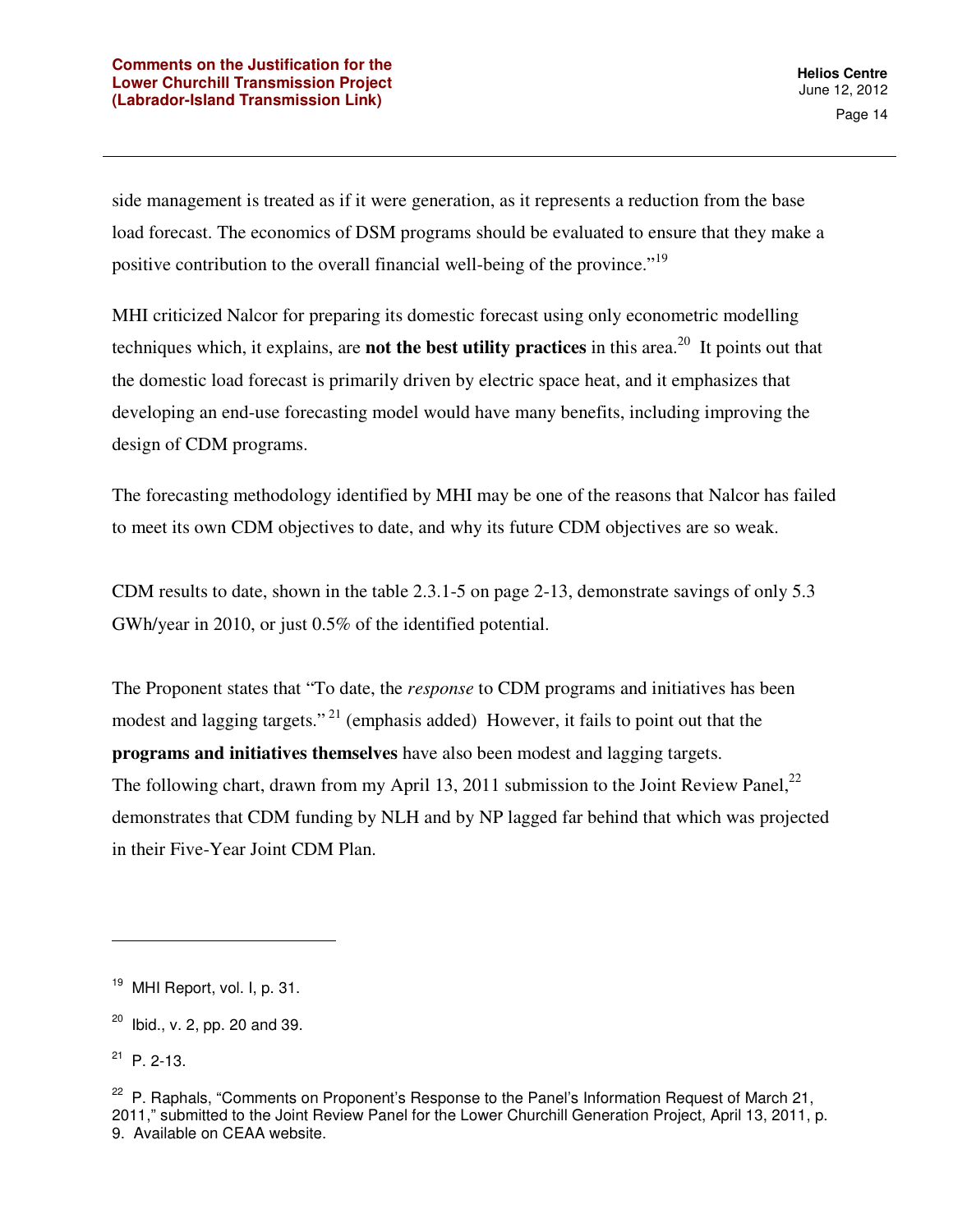Page 15





This is not particularly surprising: Most utilities perform very poorly when they first begin to pursue CDM savings. What is surprising is that, based on its admittedly poor performance in the first years of its CDM program, **NLH has chosen to exclude consideration of CDM savings as a resource in its 50-year power plan.** I am not aware of any other utility in North America that has so blatantly disregarded CDM as a resource.

The EIS also states: "As a *stand-alone option*, CDM is not a reliable alternative and cannot meet the long term electricity demands for electricity consumers in NL." (emphasis added). Obviously, CDM can never be a stand-alone option. This has not prevented it from being a major component of the least-cost resource plan of virtually every utility in North America.

Table 2.7.1-3 presents the results of five sensitivity analyses with respect to CDM, together with the resulting CPW preference for the Interconnected Island (Muskrat Falls) option. The results are as follows, expressed as a percentage reduction of the base case preference of \$2,158 million:

- 1. Moderate conservation (375 GWh/yr boy 2031) 21% reduction
- 2. Aggressive conservation (750 GWh/yr by 2031) 41% reduction
- 3. Loss of 880 GWh/yr from 2013 on  $-81\%$  reduction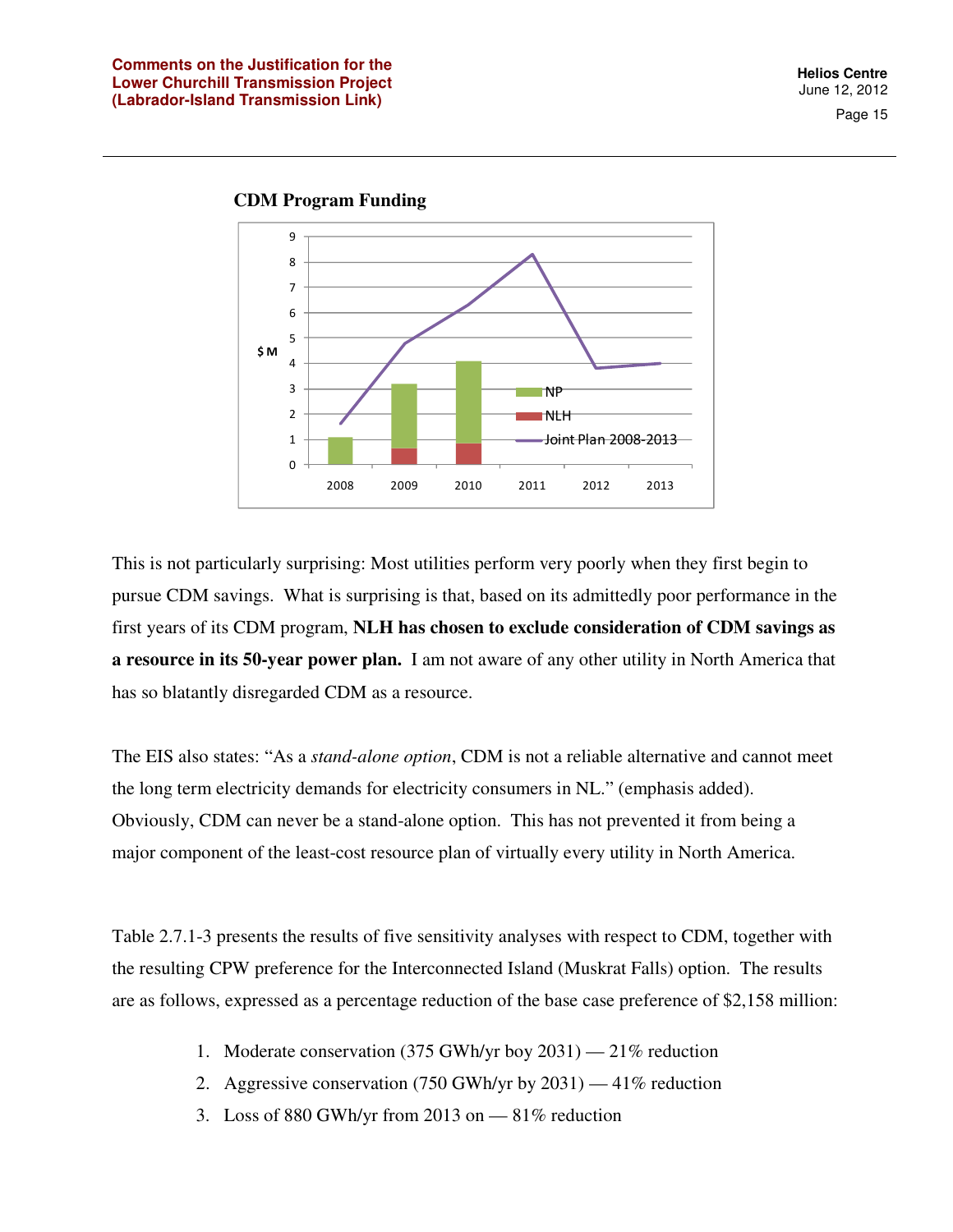- 4. Loss of 1086 GWh/yr from 2013 on 100% reduction
- 5. Low load growth (50% of projected load growth) 65% reduction

Scenarios 3 and 4, which represent a sudden decrease of 11% or of 13% of total load, presumably model the sudden loss of an industrial load. While the relationship is not spelled out in the EIS,  $^{23}$  Scenario 3 refers to the possible closing of the Corner Brook Pulp and Paper Mill. This possibility was invoked by MHI, at whose request this sensitivity analysis was carried out. The relevant passage of the MHI report reads as follows:

#### **7.5 Load Forecast Sensitivity**

Another consideration which could have a significant impact on the resulting CPW relates to the assumption used for the load forecast. The assumption used for the Isolated Island Option was based on the same planning load forecast69 (PLF) described in the 2010 Capital Budget Application to the Board, but extended to 2067. **However, the significance of a possible alternate future for the remaining pulp and paper mill was not considered as an additional Isolated Island scenario. The PLF makes the assumption that there is no change in status for the mill**. MHI requested Nalcor to perform a sensitivity analysis with a reduction in system consumption of 880 GWh per year, equivalent to the total electric energy requirement of the mill including purchases from Nalcor and their own generation. In Exhibit 43, revision 1, Nalcor indicated the CPW differential between the two Options would be reduced from \$2.158 billion in the base case to \$408 million in favour of the Infeed Option.<sup>24</sup> (emphasis added)

 As noted above, the closure of the Corner Brook Pulp and Paper Mill appears probable. In other words, this Scenario 3, which now seems likely to occur, would on its own result in eliminating **four-fifths** of the perceived benefit of the Muskrat Falls scenario.

Scenarios 1 and 2 refer to "Moderate" and "Aggressive" conservation, with gains of 375 or 750 GWh/yr by 2031. However, it is important to note that, according to documents detailing these

 $23$  See page 2-10.

 $24$  MHI Report, v. 1, p. 85.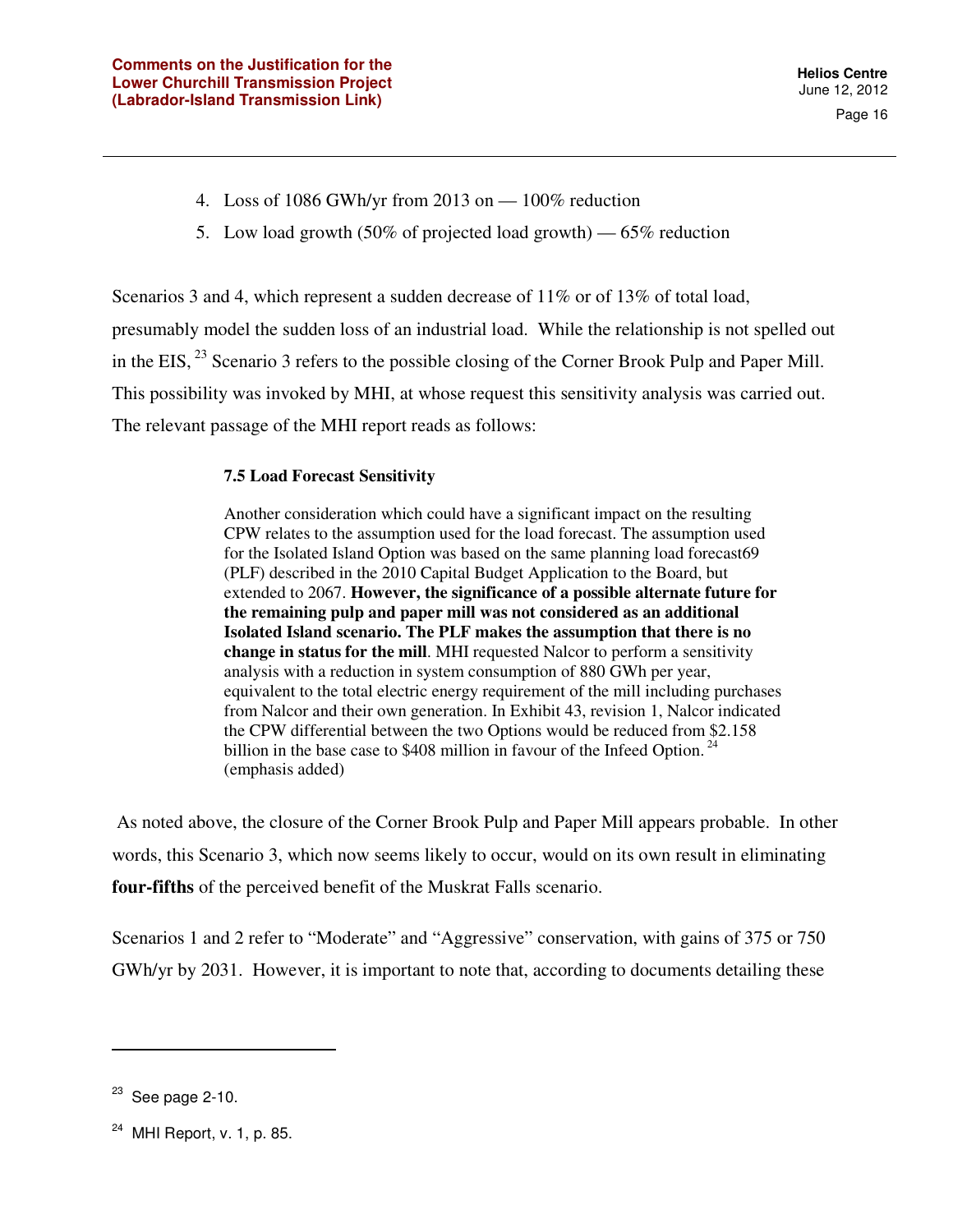scenarios filed with the PUB, the scenarios foresee no additional CDM gains between 2031 and 2067.

How "aggressive" is the Aggressive Conservation scenario? To answer this question, we need to refer to the study of the CDM potential in Newfoundland prepared by Marbek Resource Consultants in 2008<sup>26</sup> It was filed in response to PUB Order PU 8 2007, which required NLH to file it and a five-year plan for implementation of CDM programs, starting in 2008.

The summary of the study findings, on page 9, identifies the Upper and Lower limits of Achievable Savings by the year 2026 as 951 and 556 GWh/yr, respectively. This table is reproduced on p. 2-12 of Nalcor's EIS.

This 2008 Marbek report, which is mentioned on page 2-12 of the EIS, and which is apparently the only serious study of conservation and demand management (CDM) potentials ever undertaken by NLH, identifies an upper achievable limit of 951 TWh, or 15% of total base-year consumption, as shown in Table 2.3.1-4.

It fails, however, to mention two important aspects of this estimate of an "achievable upper limit". First, it is based on a horizon of 2026.<sup>27</sup> Obviously, the achievable potential over the 50year planning horizon for the Muskrat Falls project would be considerably greater.

Second, it is based on an avoided cost of just 9.8 cents/kWh.<sup>28</sup> In evaluating CDM potentials, a key parameter is the cost of energy the use of which could be avoided, since it is this cost which ultimately determines what CDM measures are cost effective. Given that, with or without the

 $\overline{a}$ 

 $28$  Ibid., p. 4.

<sup>&</sup>lt;sup>26</sup> Marbek Resource Consultants Ltd., CONSERVATION AND DEMAND MANAGEMENT (CDM) POTENTIAL, NEWFOUNDLAND and LABRADOR: Residential, Commercial and Industrial Sectors

<sup>–</sup> Summary Report, prepared for Newfoundland & Labrador Hydro and Newfoundland Power, Jan. 31, 2008.

 $27$  Ibid., p. 2.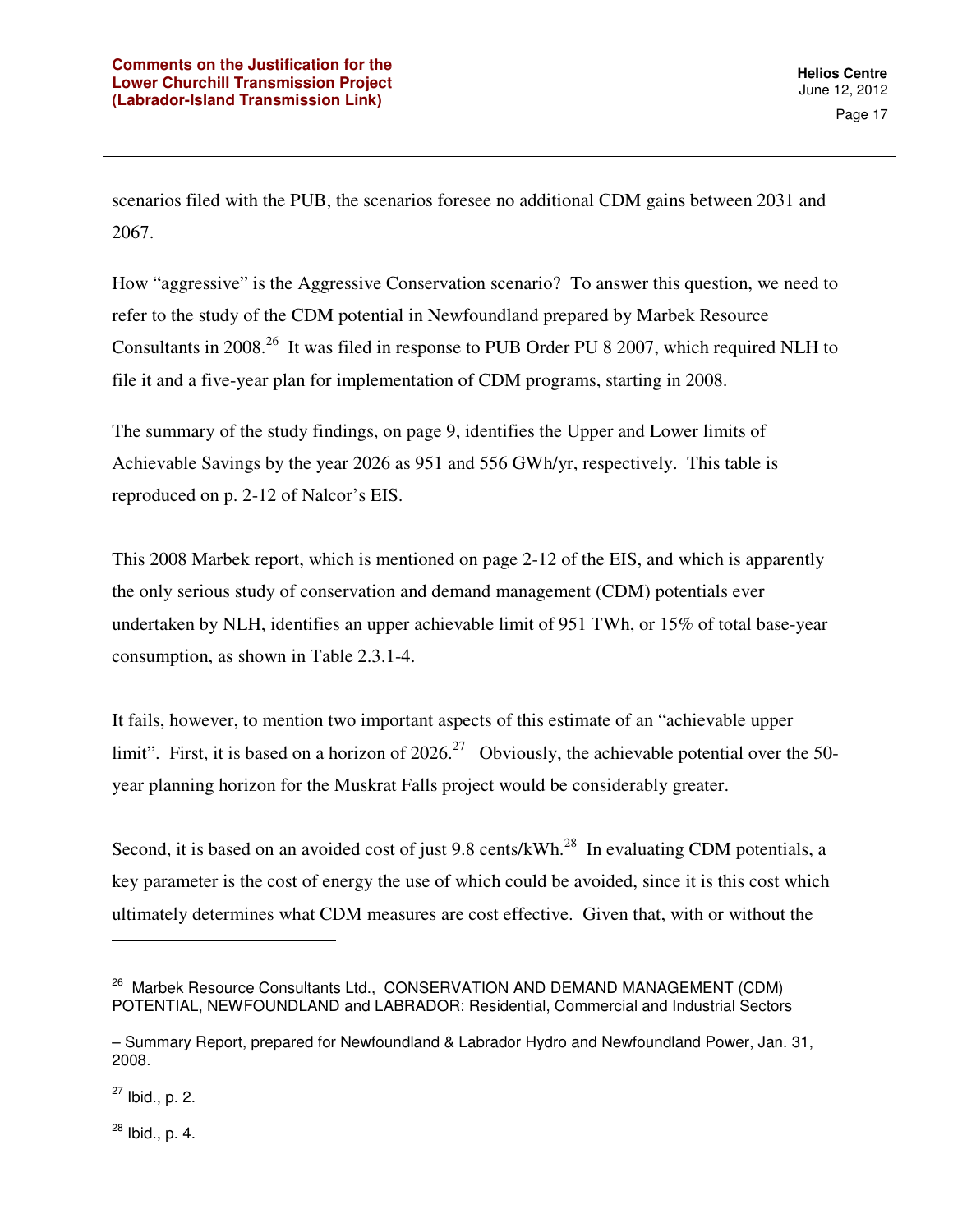Muskrat Falls project, the cost of wholesale power for NLH, at the margin, is anticipated to be around 16¢ by 2017, a similar study done today would use that higher avoided cost figure. **As a result, it would inevitably result in higher potentials, since, in addition to the CDM measures which were already deemed cost-effective in 2008, based on a lower avoided cost, more expensive CDM measures would now also become cost-effective.** Thus, the 2008 Marbek study necessarily **underestimates** the real CDM potential.7

I conclude that the EIS **fails to properly take into consideration the impacts on load growth of a properly designed and executed portfolio of CDM programs over the planning period. Had it done so, the CPW advantage of the Infeed scenario would be greatly decreased, if not eliminated, even before considering other sensitivities.** 

As noted above, the generation planning methodology used by Nalcor explicitly excludes two important elements: demand side management options and environmental considerations. Instead, they are based on just one criterion: the reduction of costs to the utility. Benefits relating to reduced ratepayer cost are excluded from the analysis. According to a document provided by Nalcor to the PUB:

> The chosen resource plans (generation expansion plans) were selected on the minimization of revenue requirement, modeled as the "minimization of utility cost" objective function. **As there was only one objective function used, its**  weighting was 100 percent. There were no objectives tied together as only one objective function was used.<sup>29</sup> (emphasis added)

Energy efficiency programs are generally measured by a number of tests, the most important of which is the Total Resource Cost test, which measures the total cost to a society, not just the cost to the utility. Thus, unlike the "minimization of utility cost" function, it also takes into account reductions of **customer** costs, resulting from reduced electricity use.

A recent study by the Regulatory Assistance Project in the US explains this as follows:

<sup>&</sup>lt;sup>29</sup> PUB, MHI-Nalcor-41 Rev. 1.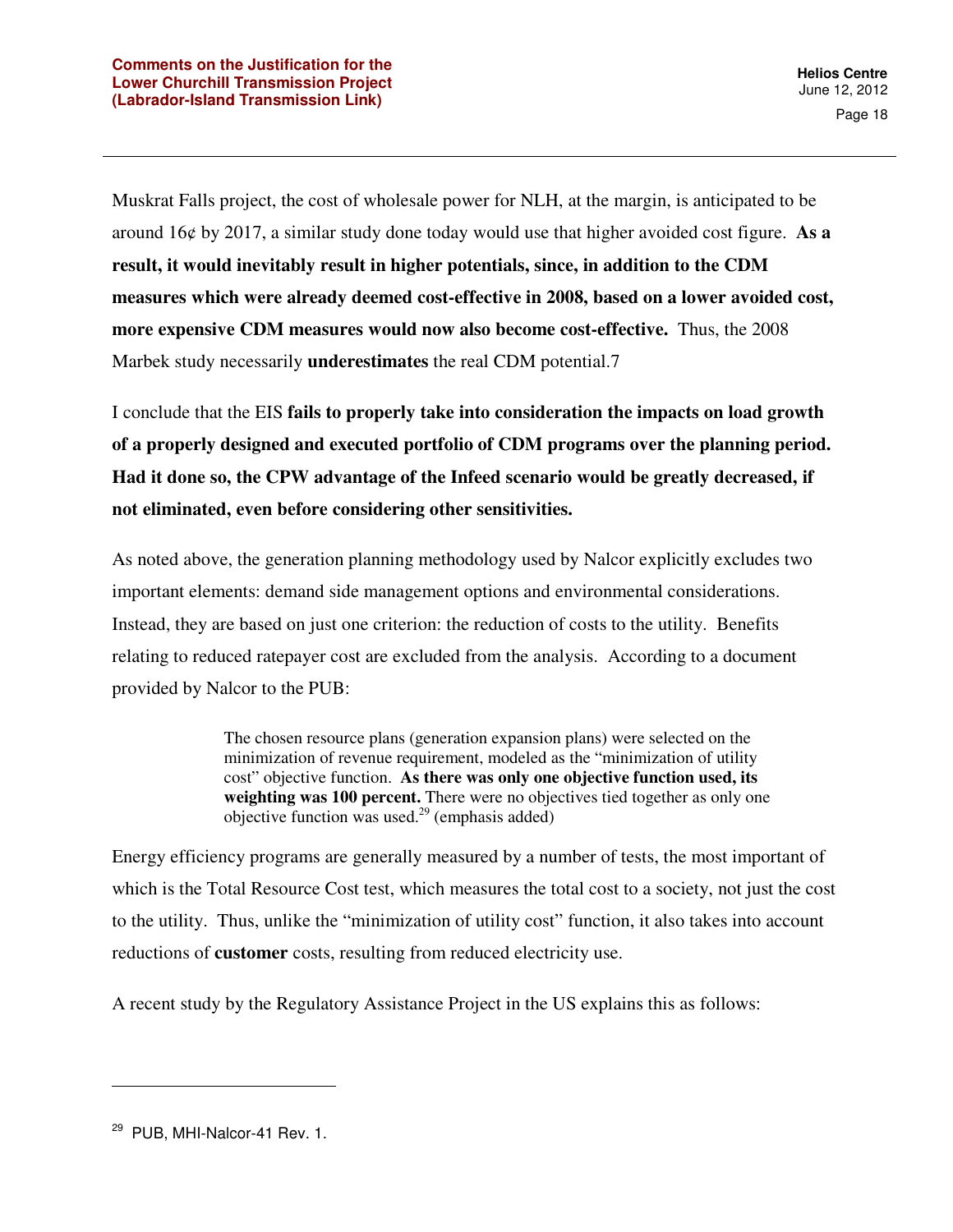The goal of an IRP is to identify the least-cost resource mix for the utility and its consumers. *Least-cost* in this case means lowest total cost over the planning horizon, given the risks faced. The best resource mix is typically the one that remains cost-effective across a wide range of futures and sensitivity cases — the most *robust* alternative — and that also minimizes the adverse environmental consequences associated with its execution. $\frac{30}{20}$ 

As noted earlier, if Nalcor had undertaken an IRP process in the past, as suggested by the PUB in 2007, most of the issues addressed in this brief would have been resolved prior to the initiation of the environmental assessment process.

As for environmental considerations, which play an important role in IRP, they are excluded from the Proponent's generation expansion planning.

The PUB declined to order implementation of an IRP in 2007, in anticipation of the provincial Energy Plan. I am not aware of any progress in that direction in the meantime.

Once again, we must distinguish between a generation scenario optimized on the basis of cost only, on the one hand, and a robust integrated plan, on the other. The Isolated Island Scenario is an example of the former. It constitutes an important input in the development of a plan, but should not be confused with the result.

#### **The Comprehensive Study Report should therefore include the following findings:**

- **that the Proponent has failed to present a coherent load forecast that properly accounts for the uncertainty of its forecast industrial loads, or the achievable levels of Conservation and Demand Management,**
- **that the Proponent has also failed to otherwise account for achievable levels of CDM in its resource strategy;**

 $30$  Electricity Regulation in the US: A Guide, RAP, www.raponline.org, p. 73.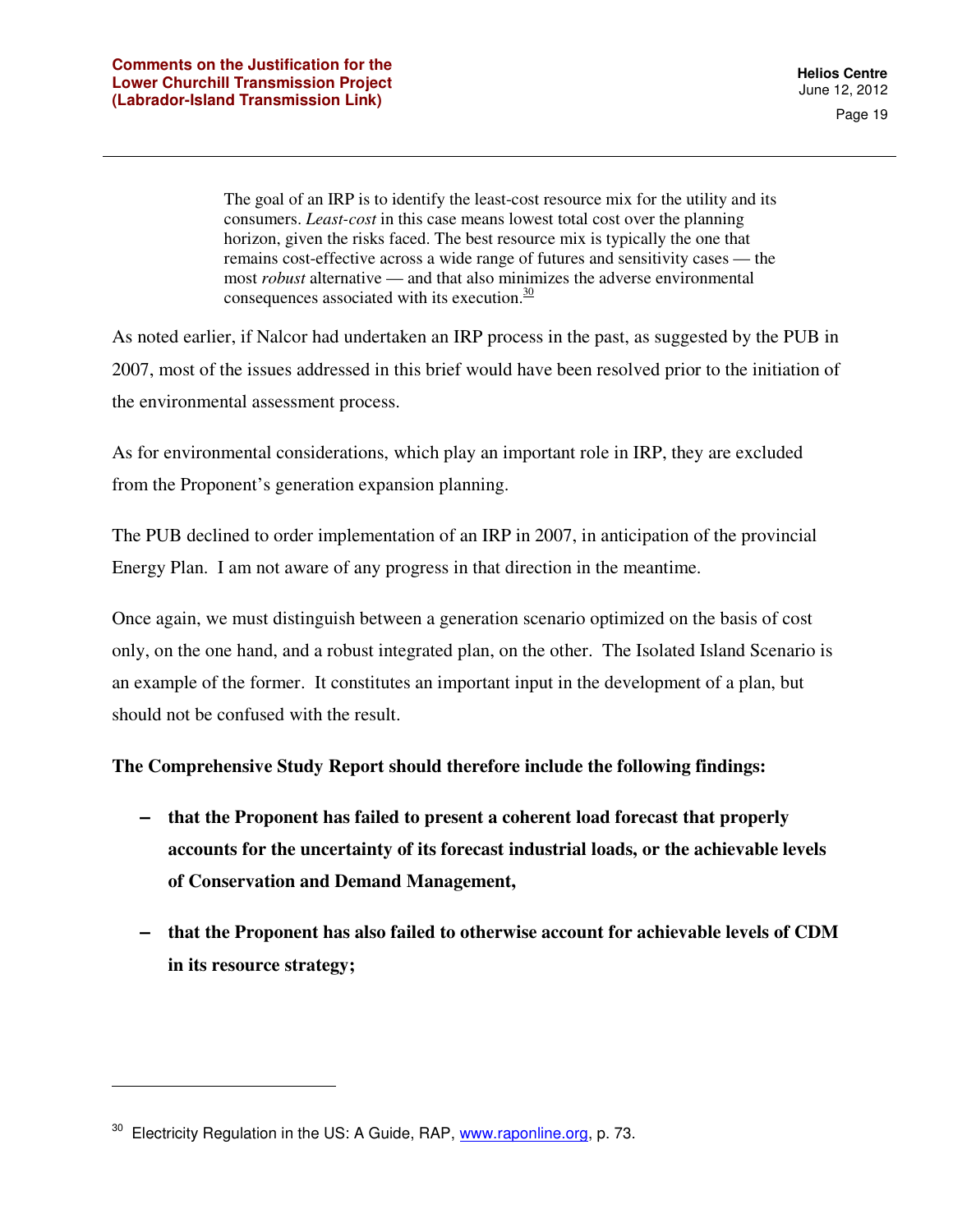- **that, as a result, the Proponent has failed to demonstrate that its Isolated Island Option constitutes the least-cost option in the absence of the Muskrat Falls Generation and Transmission projects; and**
- **that, in consequence, the Proponent has failed to demonstrate that the Muskrat Falls Transmission Project, in combination with the Muskrat Falls Generation Project, constitutes the least-cost option to meet long-term supply of power to Newfoundland Island.**

#### **4.3. Alternatives**

The EIS devotes some 30 pages to purporting to review generation alternatives to Muskrat Falls, as part of setting out its views on the justification of the Labrador-Island Transmission Link. Many aspects of this review are deficient, as indicated in the following sections.

#### 4.3.1. Wind power

In section 2.5.8, the Proponent provides a summary description of wind power technology, and describes its costs and limitations for the Island grid.

The EIS states that "Good wind sites are often located in remote locations, far from places where the electricity is needed." This is indeed often the case, but it is most certainly **not** the case on the Island of Newfoundland. As the following image from the Canadian Wind Atlas demonstrates, average wind speeds are over 10 m/s across virtually all Newfoundland, including on the Avalon Peninsula, where most of the load is located.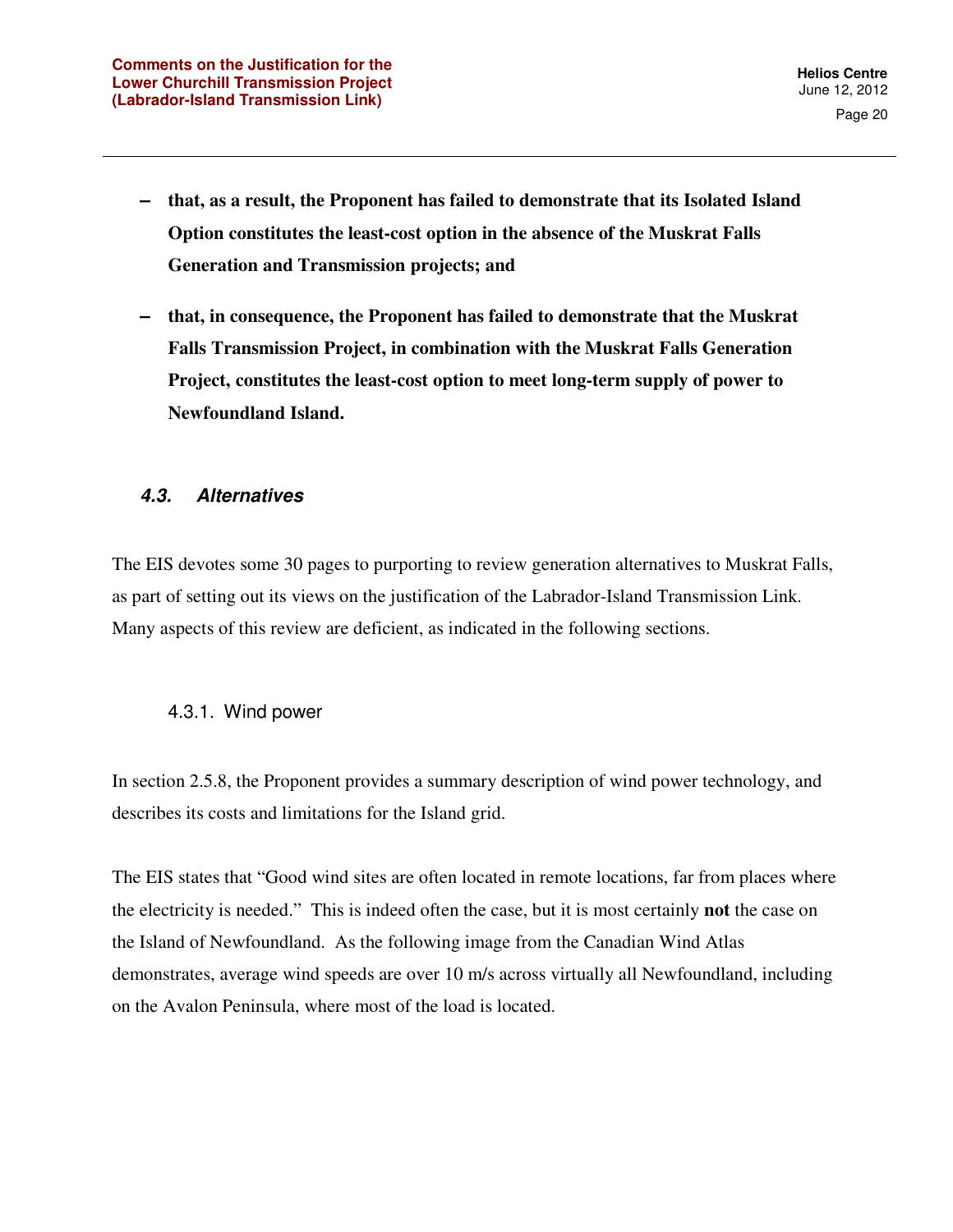Page 21



As for the limitations on wind power, the EIS indicates that they were established in a 2004 NLH study (*An Assessment of Limitations for Non-Dispatchable Generation f the Newfoundland Island System)*, which was provided to the PUB as Exhibit 61.<sup>31</sup> The EIS states that "The limits identified in the 2004 study are still applicable today.<sup>33</sup> This statement is misleading and factually incorrect.

The EIS states that the study "established two limits regarding the possible level of wind generation integration on the Isolated Island system, an economic limit and a maximum technical limit."<sup>33</sup> The economic limit is that, in excess of 80 MW, "there would be a significant increase in the risk of spill at the hydroelectric reservoirs."<sup>34</sup> The study notes that an additional 20 MW of wind power could result in an increase in expected spill from 9 to 19 GWh/yr, with a cost of

<sup>33</sup> Page 2-45.

 $34$  Ibid.

l

<sup>&</sup>lt;sup>31</sup> A copy can be found at http://www.pub.nf.ca/applications/MuskratFalls2011/files/exhibits/Exhibit61.pdf  $32$  Page 2-46.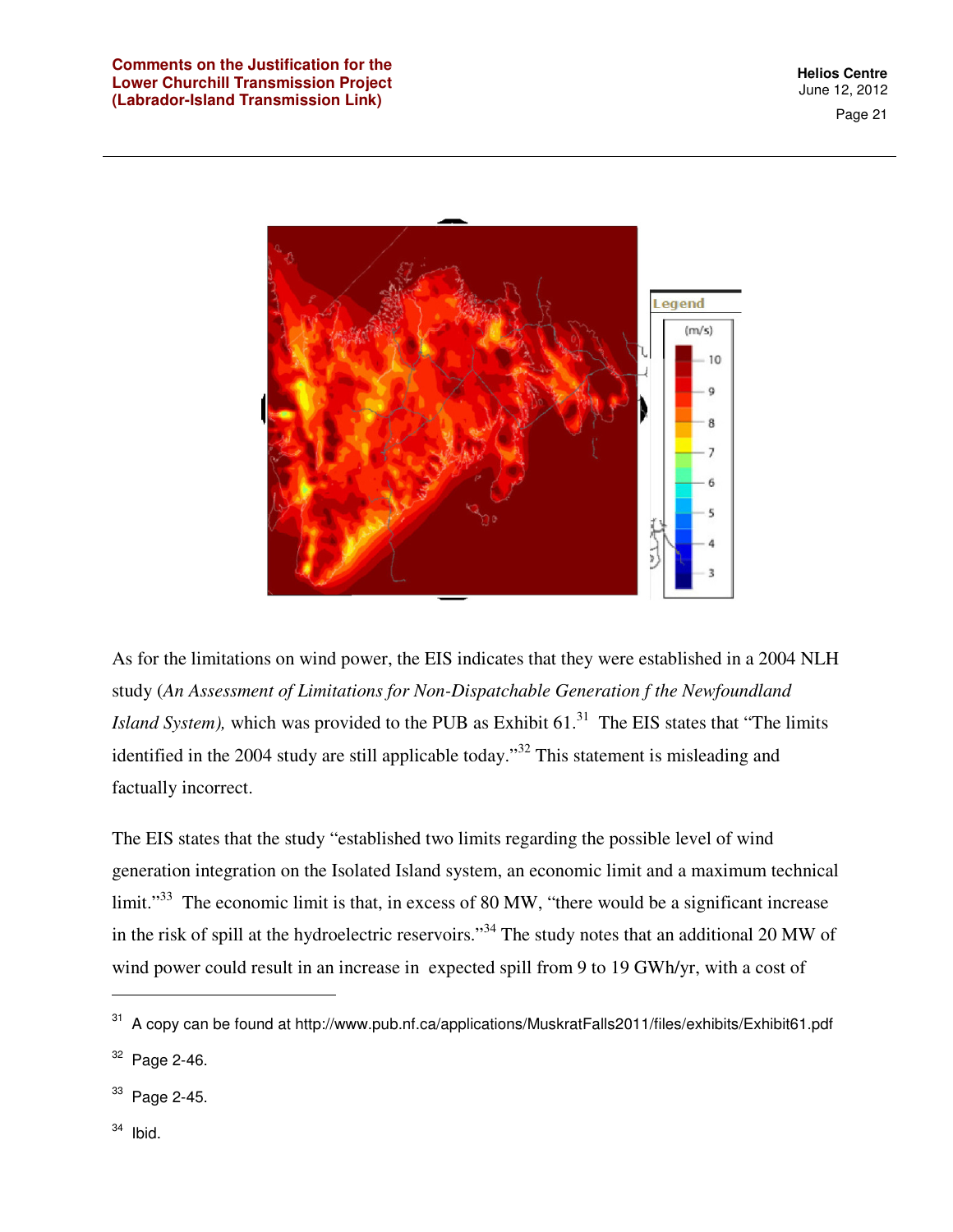\$1.3 million/yr.<sup>35</sup> The technical limit could require curtailment of wind down to 130 MW during periods of light load.<sup>36</sup> To avoid incurring these costs, NLH recommended limiting installed wind power to 80 MW.<sup>37</sup> The graph related installed wind generation to the economic impacts of spill is reproduced below.<sup>38</sup>



Obviously, hydro spillage and wind curtailment are to be avoided as much as possible.

However, in an economic analysis, it is the bottom line that counts. So we need to look a little closer.

 $37$  Ibid., p. 28.

 $\overline{a}$ 

 $38$  Ibid., p. 20.

 $35$  NLH, An Assessment of Limitations for Non-Dispatchable Generation f the Newfoundland Island System, p. 20-21 and 27. Available at http://www.pub.nf.ca/applications/MuskratFalls2011/files/exhibits/Exhibit61.pdf

<sup>36</sup> Ibid., p. 16.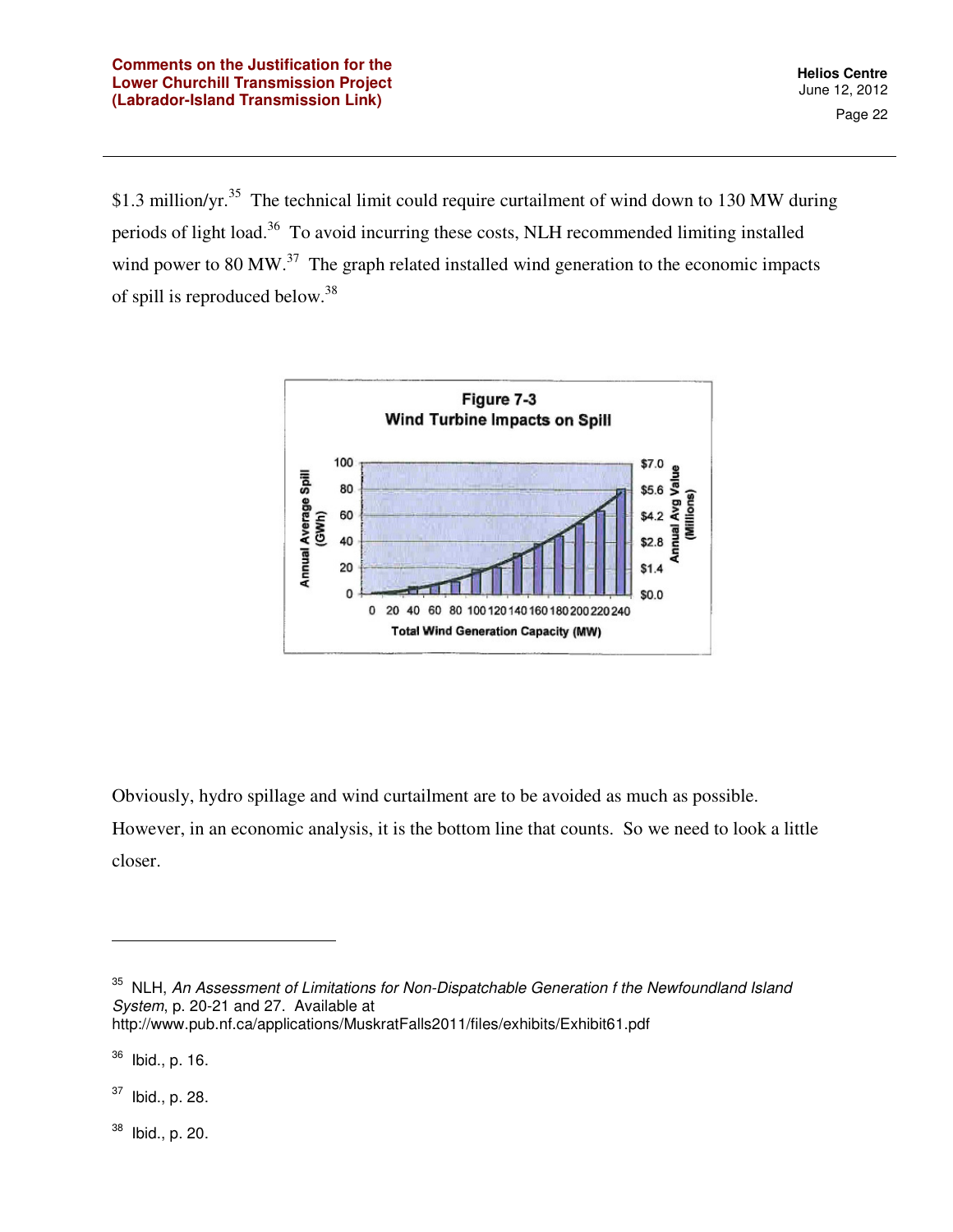First, let's start with the cost of wind power. The EIS relies on an unidentified publication of the Pembina Institute, an Alberta environmental NGO, to state the cost of onshore wind as 8-12 cents/kWh, $^{39}$  pointing out that good wind sites on the island are "at the lower end of this range." In fact, based on data from the Canadian Wind Atlas, we estimated that wind power costs on the Island would be much lower – as low as  $$75/MWh$ , using conservative assumptions,<sup>40</sup> and as low as \$65/MWh, using escalation factors similar to those used for the Muskrat Falls project.<sup>41</sup> Given that these costs are roughly half the cost of Muskrat Falls power delivered to the Island, wind power clearly merits an in-depth evaluation, not a cursory dismissal based on a preliminary study that is almost 10 years old.

According to Canadian Wind Atlas data, Island wind power would have a capacity factor as high as 45%. This means that an additional 20 MW of installed wind capacity would produce 79 GWh a year, at a levelized annual cost of around \$5.2 million.

According to the 2004 NLH study, this additional 20 MW of wind power could result in increasing spillage by 10 GWh/yr, to a total of 19 GWh/yr, with a total value of \$1.3 million. Charging that cost that to the wind project results in net generation of 79 GWh for a total cost of \$6.5 million, or just \$82/MWh, net of spillage. Given that this cost is significantly less than the cost of either Muskrat Falls or continued operation of Holyrood, there is no justification for excluding this additional 20 MW of wind power from the least-cost plan.

As for the technical limit, the EIS states that:

"for wind generation above 130 MW it would not always be possible to maintain system stability particularly during periods of light load and during these periods

 $39$  EIS, page 2-46.

<sup>&</sup>lt;sup>40</sup> Philip Raphals, "Comments on Proponent's Response to the Panel's Information Request of March 21,2011," page 14. (Available at http://ceaa.gc.ca/050/documents/49714/49714E.pdf)

<sup>&</sup>lt;sup>41</sup> Philip Raphals, Final Presentation to Joint Review Panel, April 14, 2011 (Transcript of April 14, 2011, http://ceaa.gc.ca/050/documents/49747/49747E.pdf, page 17).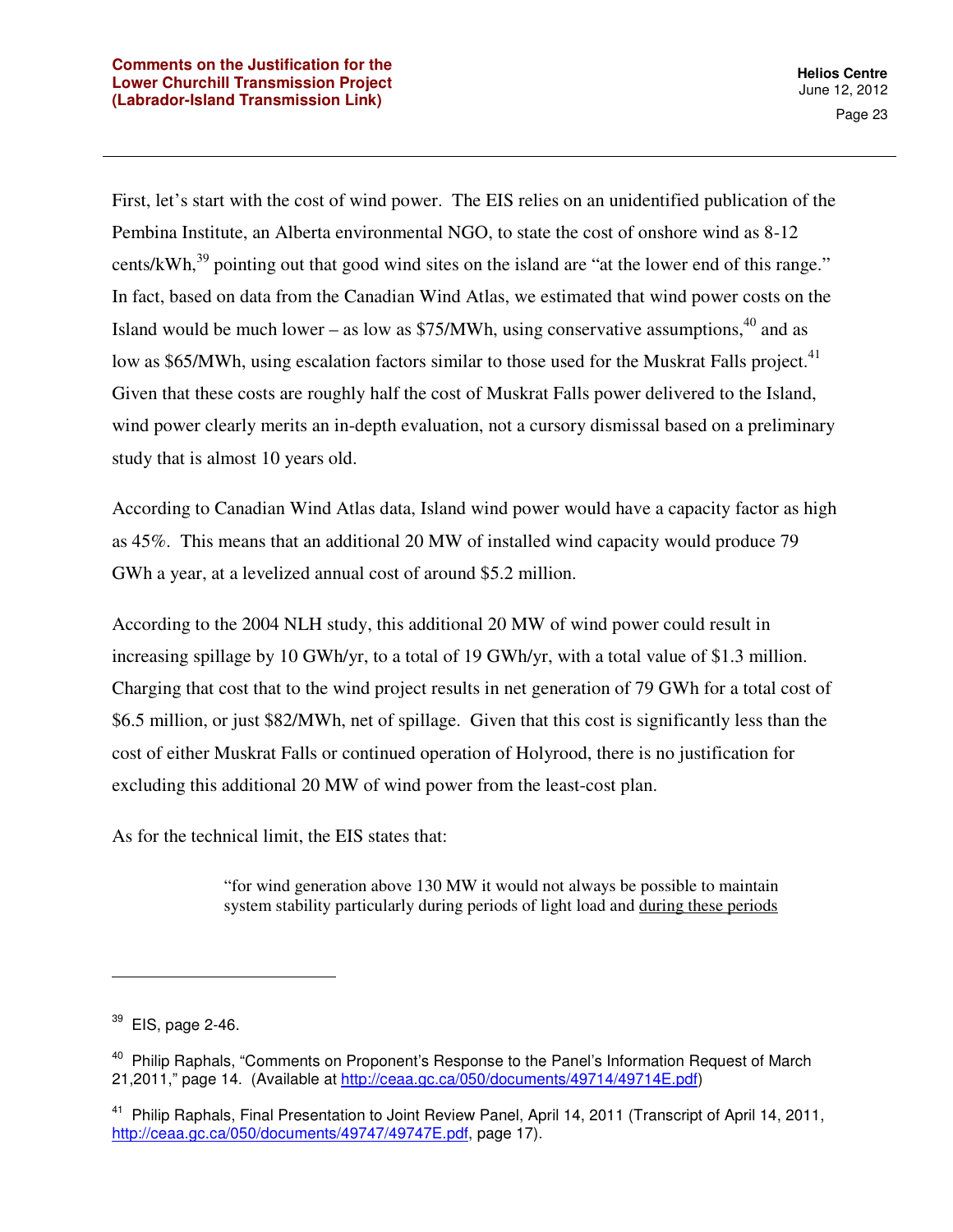wind generation would have to be curtailed, again, reducing the economic benefit of the additional wind generation."<sup>42</sup>

In other words, since this technical limit can be resolved by wind curtailment during light load periods, it is in fact an economic limit as well. And since the economic parameters of the Island power system have changed so dramatically since 2004, economic limits based on 2004 avoided costs clearly cannot be relied on.

It goes without saying that wind generators don't like curtailment any more than hydro operators like spillage. However, in areas with open wholesale markets, wind generators are now frequently required to curtail generation when so required. If new wind generation is economic, *taking into account the cost of curtailment,* there is no reason to exclude it.

Finally, it is important to mention that the 2004 study made it very clear that it was a preliminary investigation:

> However, given the preliminary nature of this investigation, it would be prudent to further limit the initial quantities of wind generation into the system. Consideration should be given to a stepwise pattern of increased penetration levels over a number of years to gain direct operating experience with the technology and its integration into the Island system. This would allow Hydro to further define the opportunities and constraints associated with the resource without subjecting customers to undue expense or power quality issues. As well it would allow the industry to arrive at possible solutions which, along with the experience gained by Hydro, may permit penetration levels beyond those currently identified.<sup>43</sup>

Indeed, the Government of Newfoundland and Labrador seems to continue to be interested in the possibility of increasing wind penetration beyond the levels identified in the 2004 study. A Request for Proposals was issued last year by the provincial Department of Natural Resources

 $42$  EIS, pp. 2-45 and 2-46.

<sup>&</sup>lt;sup>43</sup> NLH, An Assessment of Limitations for Non-Dispatchable Generation f the Newfoundland Island System, op. cit., p. 28.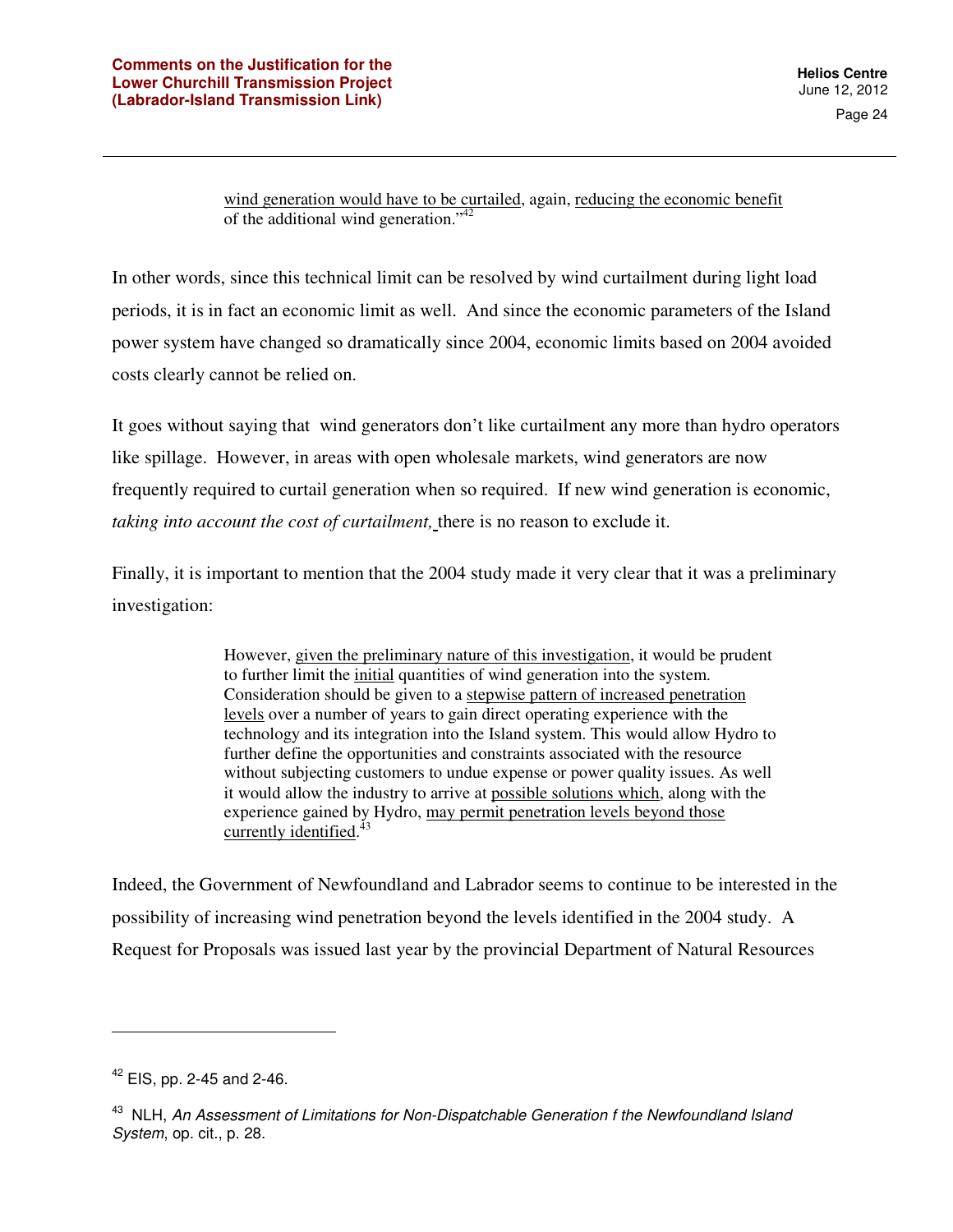concerning Onshore Wind, in Phase 2 of its Energy Innovation Roadmap process?<sup>44</sup> However, this reasonably foreseeable future activity is not considered in the EIS, and it should have been. A copy of this RFP is attached, as Appendix 1.

For Onshore Wind, one of the areas to be included in the Roadmap is identified as Grid Inflexibility/ Integration. The RFP states (p. 8):

> The ability of the grid to absorb higher penetrations of intermittent wind energy is a function of the flexibility of other generation supply, interconnection, customer loads, and the availability of electricity storage facilities. This is particularly challenging for Newfoundland and Labrador given the absence of these features at the present time.

One of the work products requested is to:

"assess the flexibility of the existing generating capacity in Newfoundland and Labrador, particularly with respect to the integration of a significant amount of variable generation  $(e.g. wind power)$ ".  $(p. 9)$ 

The consultant is also asked to:

- "recommend options and technologies that could improve the flexibility of the existing generating facilities;"
- "recommend options which could lead to the development of new concepts for the techno-economic integration of high wind penetration systems featuring hydro and gas (possibly) and storage facilities;" and
- "**recommend options for the development of power management strategies and system designs that are tolerant of high proportions of wind generated power** and the consequent fluctuations in energy supply, by providing

<sup>44</sup> http://www.nati.net/membership/requests-for-proposals/rfp-energy-and-innovation-roadmap.aspx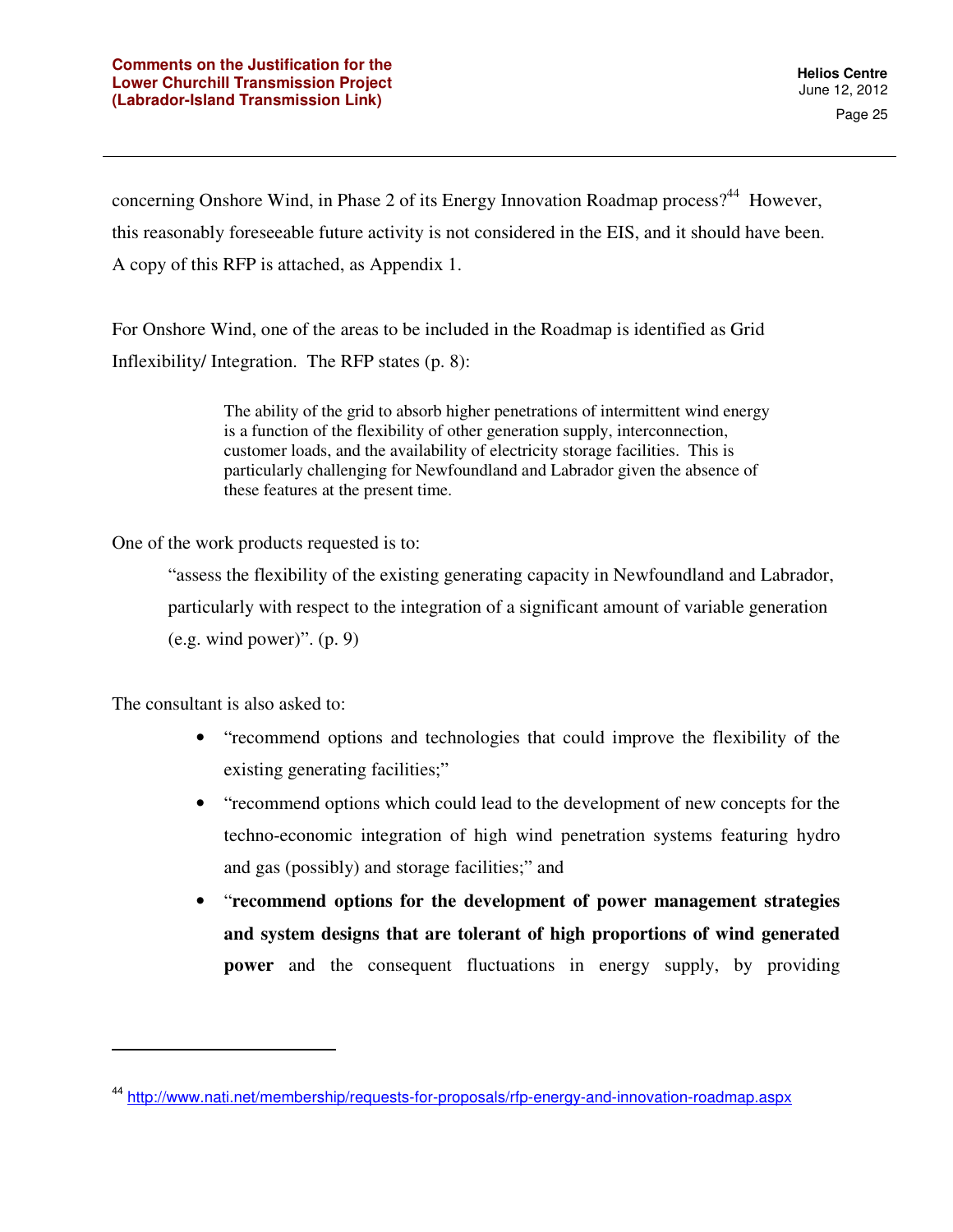mechanisms such as storage loads or wide area balancing that provide grid stability despite unpredictable supply characteristics." (emphasis added)

Read together, the 2004 study and the 2011 RFP make very clear that the 80 MW limit is not only preliminary, but also that significant effort is underway to overcome it. While it may be prudent *today* to limit wind penetration to 80 MW, **it is not reasonable to assume that this limit will remain in place for the next decade, much less for the next 50 years.**

Thus, it is incorrect to conclude that the Isolated Island Scenario includes the economically optimal level of on-island wind generation.

Section 2.5.8 of the EIS concludes by stating that "Wind power has a place in the electricity generation mix on the Island and, due to its low environmental footprint, it will be incorporated whenever economically viable."<sup>45</sup>

It is clear from the foregoing that neither of the two plans proposed for study by Nalcor (the Interconnected Island Option, based on the Muskrat Falls project, and its Isolated Island Option) come anywhere near approaching economically viable levels of wind power.

#### **The Comprehensive Study Report should therefore include the following findings:**

- **that the study the Proponent has invoked to justify its decision to limit wind power to 80 MW until 2067 in the Isolated Island Option is both preliminary and outdated,**
- **that the Proponent has failed to present a reasonable estimate of the economically optimal level of on-island wind generation, in the No Project scenario,**
- **that, as a result, the Proponent has failed to demonstrate that its Isolated Island Option constitutes the least-cost option in the absence of the Muskrat Falls Generation and Transmission projects; and**

<sup>45</sup> P. 2-46.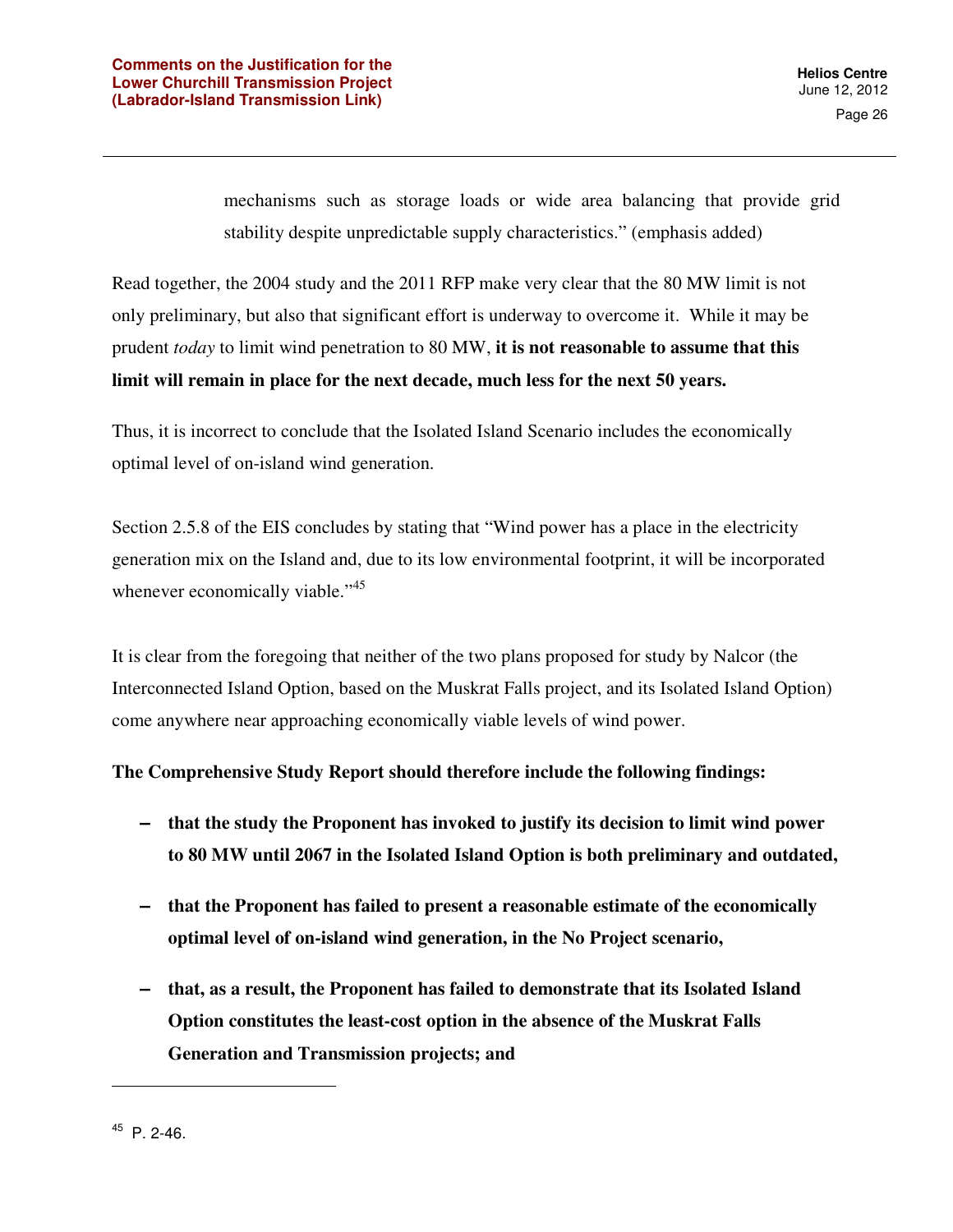**– that, in consequence, the Proponent has failed to demonstrate that the Muskrat Falls Transmission Project, in combination with the Muskrat Falls Generation Project, constitutes the least-cost option to meet long-term supply of power to Newfoundland Island.** 

#### 4.3.2. Natural gas

In section 2.5.2, the Proponent explains its view that "'landed' Grand Banks gas is not a viable option to meet the Island's electricity needs" (p. 2-37), identifying several barriers that have, to date, prevented the development of offshore gas for domestic needs. In particular, it is mentioned that "natural gas from White Rose is being stored in an adjacent reservoir for future use," and that, "to date, no concrete plan for domestic natural gas development exists."

Given the recent collapse of North American gas prices, and the widespread expectation that the shale gas phenomenon will keep gas prices low for decades, it seems unlikely that expensive infrastructure will be developed to land offshore gas for the continental market and in the foreseeable future. That said, it also seems reasonable to presume that, if NL government policy were to favour such a solution, offshore gas could indeed be brought to the Island for power generation purposes at some time in the coming decades.

What does *not* seem reasonable is the presumption that, for fifty years, NL will continue to buy oil on the world market to run Holyrood, despite its domestic gas reserves. And yet, it is this hypothesis that underlies the Proponent's Isolated Island Alternative. Indeed, given the everincreasing prices forecast for #6 fuel oil, which according to the PIRA forecast used by Nalcor increase to around \$200/barrel by  $2043^{46}$ , and to over \$300/barrel by  $2067^{47}$ , there is no doubt

<sup>46</sup> PUB, Exhibit 4, Nalcor, « NLH Thermal Fuel Oil Price Forecast Reference Forecast, », January 2010.

 $47$  Increasing by 2%/year from 2043 to 2067. MHI, vol. 2, p. 204.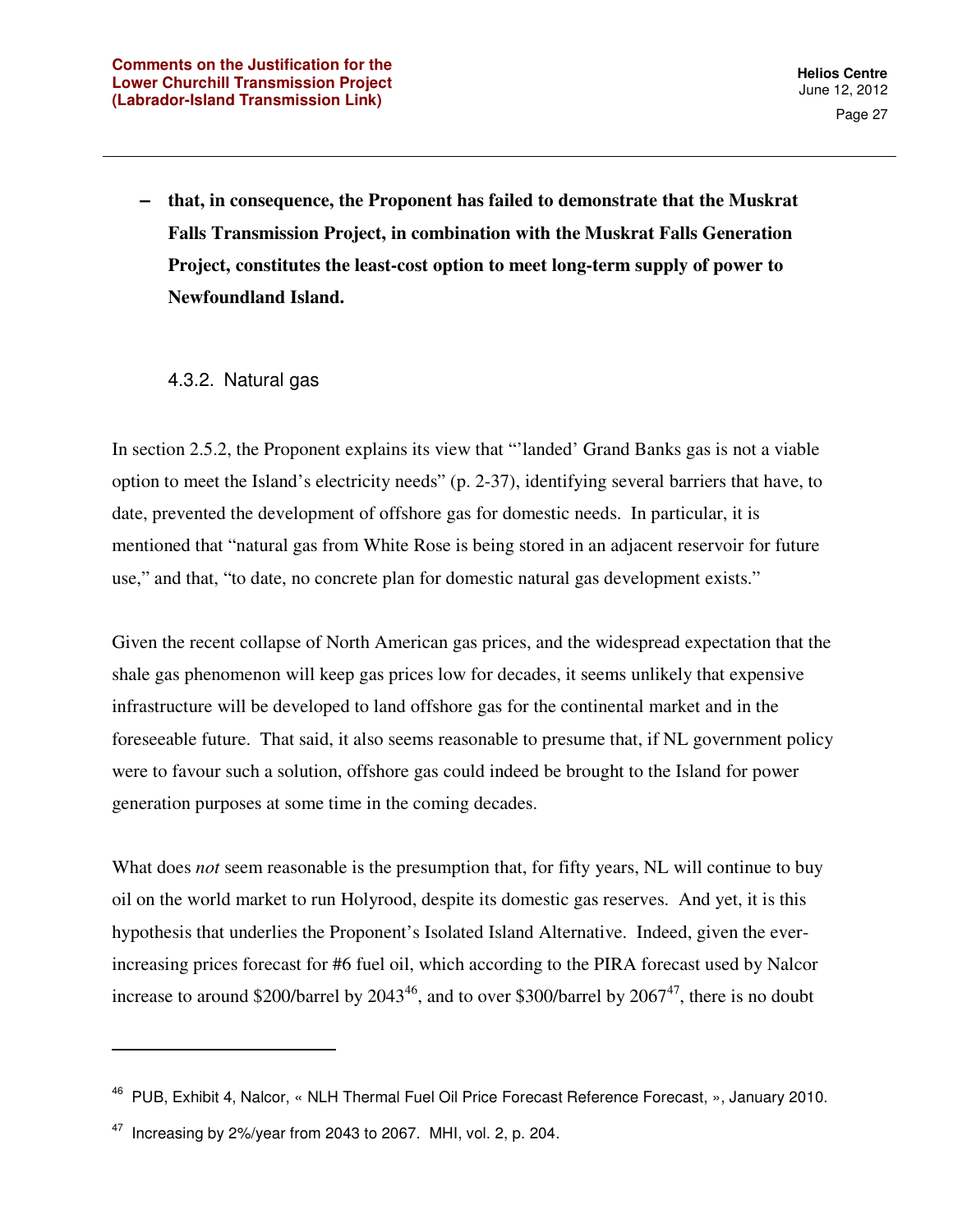that, in the No Project alternative, pressure will increase, decade by decade, to replace oil as a fuel. In such a context, it is difficult to imagine that offshore gas will remain in the ground for the next fifty years.

It is important to recall that, since fuel costs represent 69% of all costs in the Isolated Island Alternative,<sup>48</sup> any new development that reduces or replaces part of these costs can be expected to have a significant effect on the CWP analysis.

**The Comprehensive Study Report should therefore include the finding that the Proponent has failed to adequately consider the possibility of refueling Holyrood with natural gas, sometime prior to 2067.** 

### 4.3.3. Electricity imports

In section 2.5.14, the EIS addresses the possibilities of regional power imports as a supply alternative. It judged these alternatives in terms of three considerations:

- Exposure to price volatility or significant price premiums,
- Security of supply, and
- Potential market structure/transmission impediments.<sup>49</sup>

The review was limited to two transmission paths (Churchill Falls to the Island, and Maritimes to the Island). The EIS states:

> For purposes of the screening review, energy was assumed to be ultimately sourced from the New York and New England markets as both regions have competitive wholesale generation markets.<sup>50</sup>

- $49$  EIS, page 2-63.
- $50$  EIS, page 2-62.

<sup>48</sup> Figure 2.6.1-1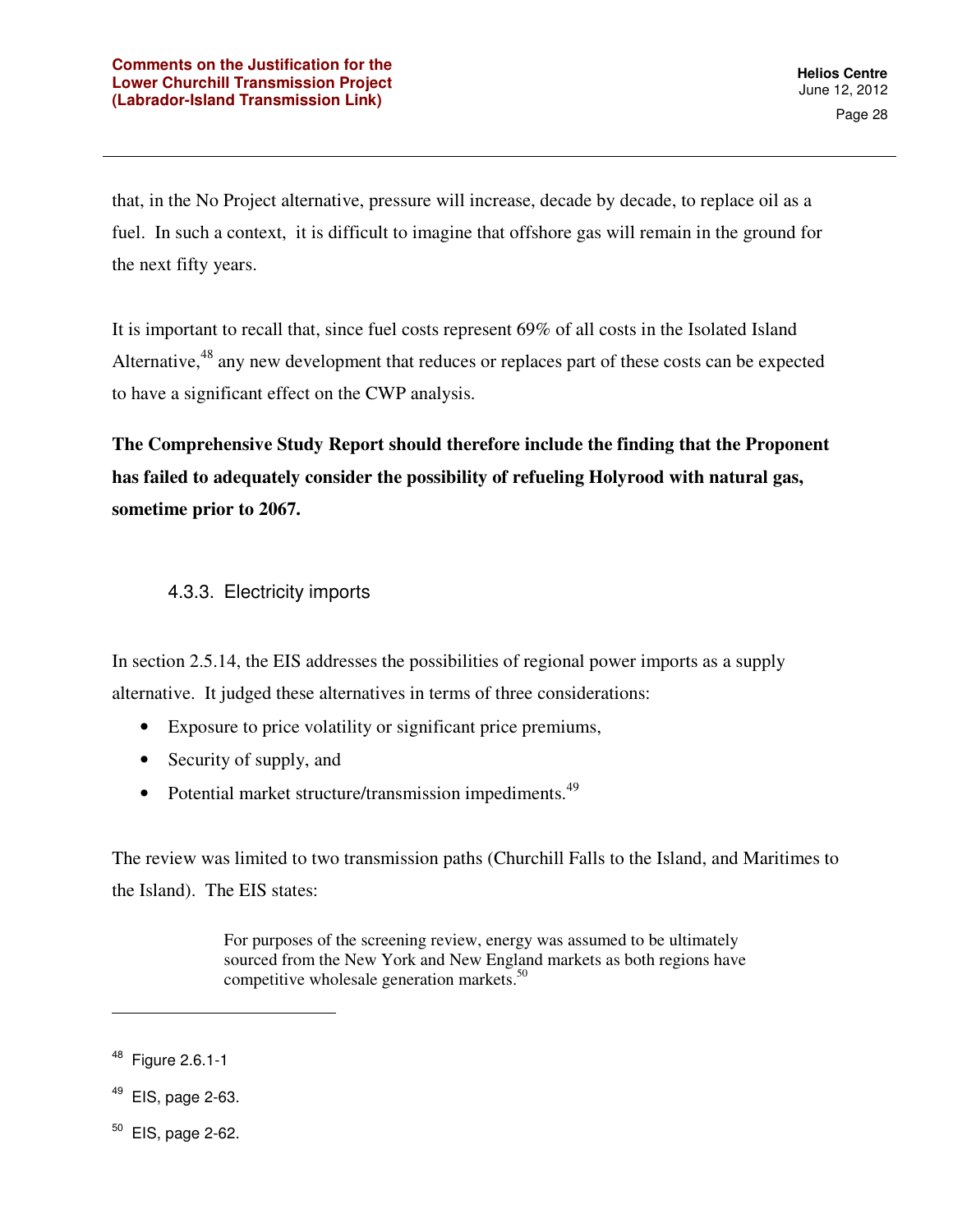It is surprising that the possibility of a power purchase from Hydro-Québec was not even mentioned in this section. It is well known that Hydro-Québec has a great deal of surplus power, and is actively seeking purchasers under long-term contracts.

Hydro-Québec's recent long-term contract with Vermont was priced lower than the cost of Muskrat Falls power. While such purchases may well turn out not to be the best solution, there is no basis for excluding them from consideration *a priori.* 

**The Comprehensive Study Report should therefore include the finding that the Proponent has failed to adequately consider the possibility of regional imports from sources other than the New York and New England electricity markets, in particular the possibility of imports sourced from Hydro-Québec.** 

#### **4.4. Reliability**

In section 2.3.5, the EIS addresses issues related to transmission reliability.

In this section, the Proponent states that the two options were judged against NLH's "accepted" transmission planning criteria which, it states, "adhere to industry accepted practice."

The MHI report examined the question of reliability at length, and found that **NLH's transmission planning criteria do not meet industry standards.** In its report, MHI addressed at length Nalcor's compliance, or lack thereof, with NERC reliability standards, which are mandatory in the US. MHI found that compliance with these standards is now an essential element of Good Utility Practice, and has been adopted by virtually all other jurisdictions in Canada. It was very critical of Nalcor's statement that "it does not plan to address a 3 phase fault at Bay d'Espoir as the present system fails to maintain angular stability following this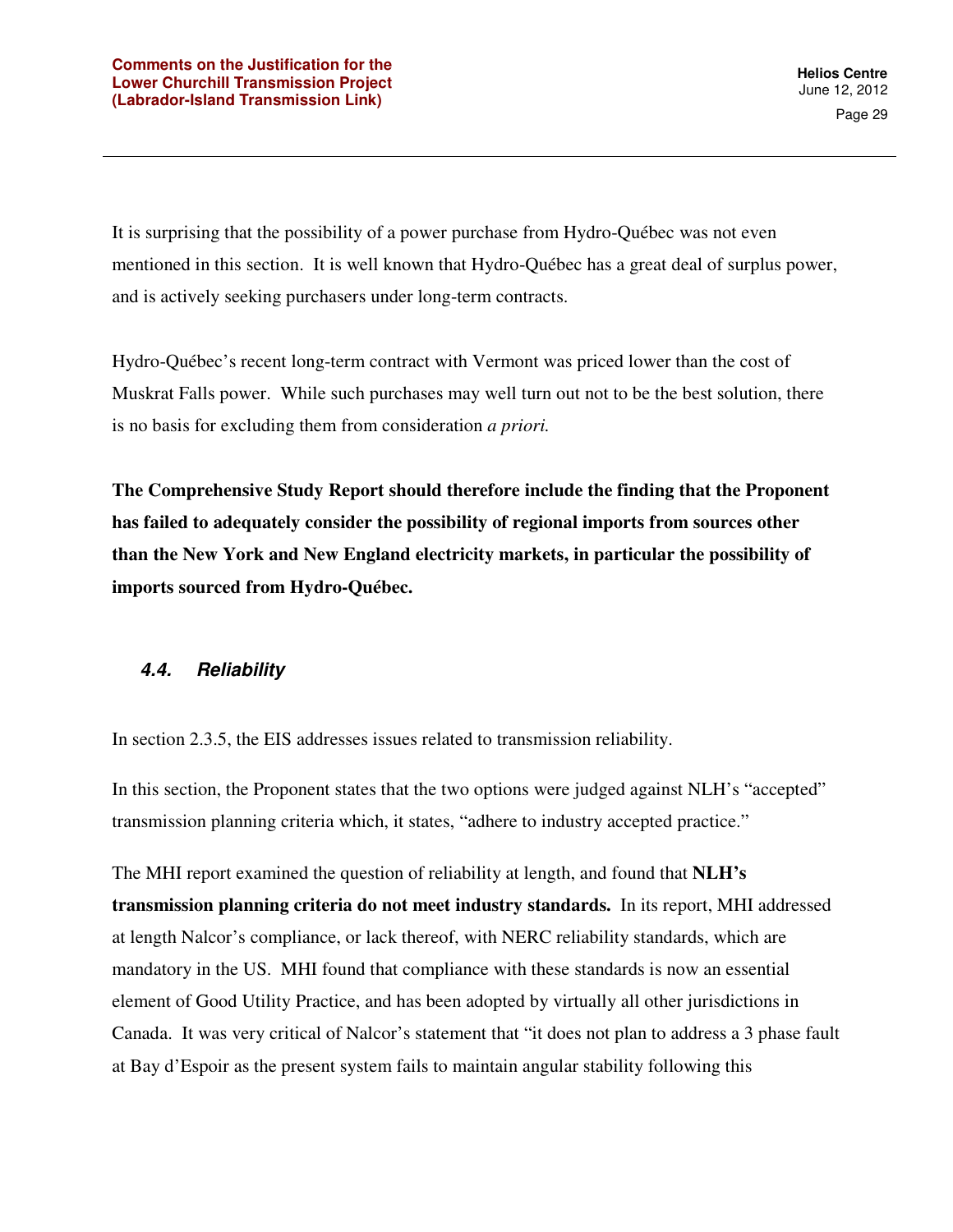contingency under some operating conditions."<sup>51</sup> As NERC reliability standards would inevitably apply to the Labrador operations of the Lower Churchill Project, if and when the Maritime Link is commissioned, MHI considers this non-compliance to be a serious issue.

**The Comprehensive Study Report should therefore include the finding that NLH's failure to conform to NERC reliability standards is a significant departure from Good Utility Practice.** 

#### 4.4.1. HVDC Converter Stations and Electrodes

MHI was also very critical of the lack of risk review of the HVDC converter stations and electrodes. It noted that there was no comprehensive HVDC system risk analysis review of operations and maintenance for the overall HVDC transmission system.<sup>52</sup>

There does not appear to be any risk analysis done for the HVDC converter stations or the operational aspects of the LIL HVDC system. Converter station outages could be lengthy and could be very costly to repair. particularly if lost revenues are considered. MHI recommends that this be completed prior to the development of the HVDC converter station specification so any additional requirements can be included.<sup>53</sup>

**The Comprehensive Study Report should therefore include the finding that NLH has failed to carry out a comprehensive review of the financial and reliability risks of the overall HVDC system.** 

4.4.2. HVDC Transmission Lines

<sup>53</sup> Ibid.

<sup>51</sup> MHI report, v. 2, p. 78.

 $52$  Ibid., p. 112.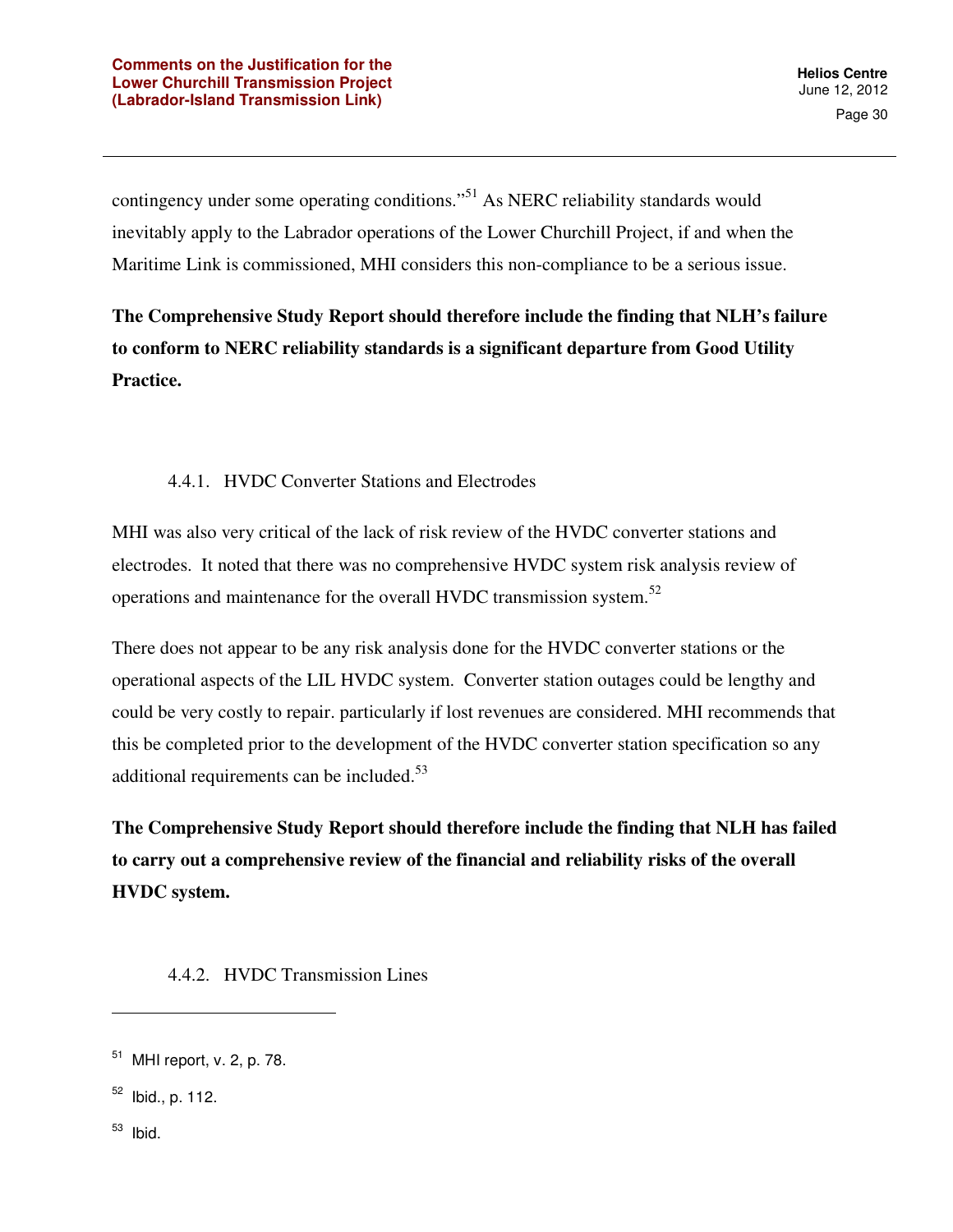MHI pointed out that transmission losses for the proposed HVDC link would be approximately 10%<sup>54</sup> It analyzed in detail the choice of design criteria for the transmission line, and criticized Nalcor's choice to design to a 1:50 year reliability return period. It pointed out that the international and Canadian standards for a line without an alternate source of power supply is 1:500 years, and, when an alternate source of supply does exist, it is 1:150 years. "MHI considers this a major issue and strongly recommends that Nalcor adhere to these criteria."<sup>55</sup> There has been no indication that it intends to do so.

**The Comprehensive Study Report should therefore include the finding that the planning criteria used for the HVDC transmission lines is inadequate.** 

#### 4.4.3. Strait of Belle Isle Marine Cable Crossing

MHI's review pointed out a number of risk factors with respect to the marine cable. Literature reviewed indicated cases of cable failures due both to external and internal causes. External causes include third-party mechanical damage (anchors, fishing trawlers, excavation activities). Lightning and of course icebergs – for which the risk is deemed significant -- represent other possible external causes of failure.

A number of HVDC failures over the last decade were attributed to internal causes, including two due to damage caused by installation difficulties. In other cases, the causes of failure are unknown.<sup>56</sup> Assuming that the cable will be problem-free, as Nalcor appears to do, would therefore be optimistic.

Based on historical data, MHI indicated that Nalcor should expect one cable failure every 10 years – though this figure does not take into account the particular characteristics of the Strait of

<sup>54</sup> Ibid., p. 116.

 $55$  Ibid., p. 121.

<sup>56</sup> Ibid., p. 134.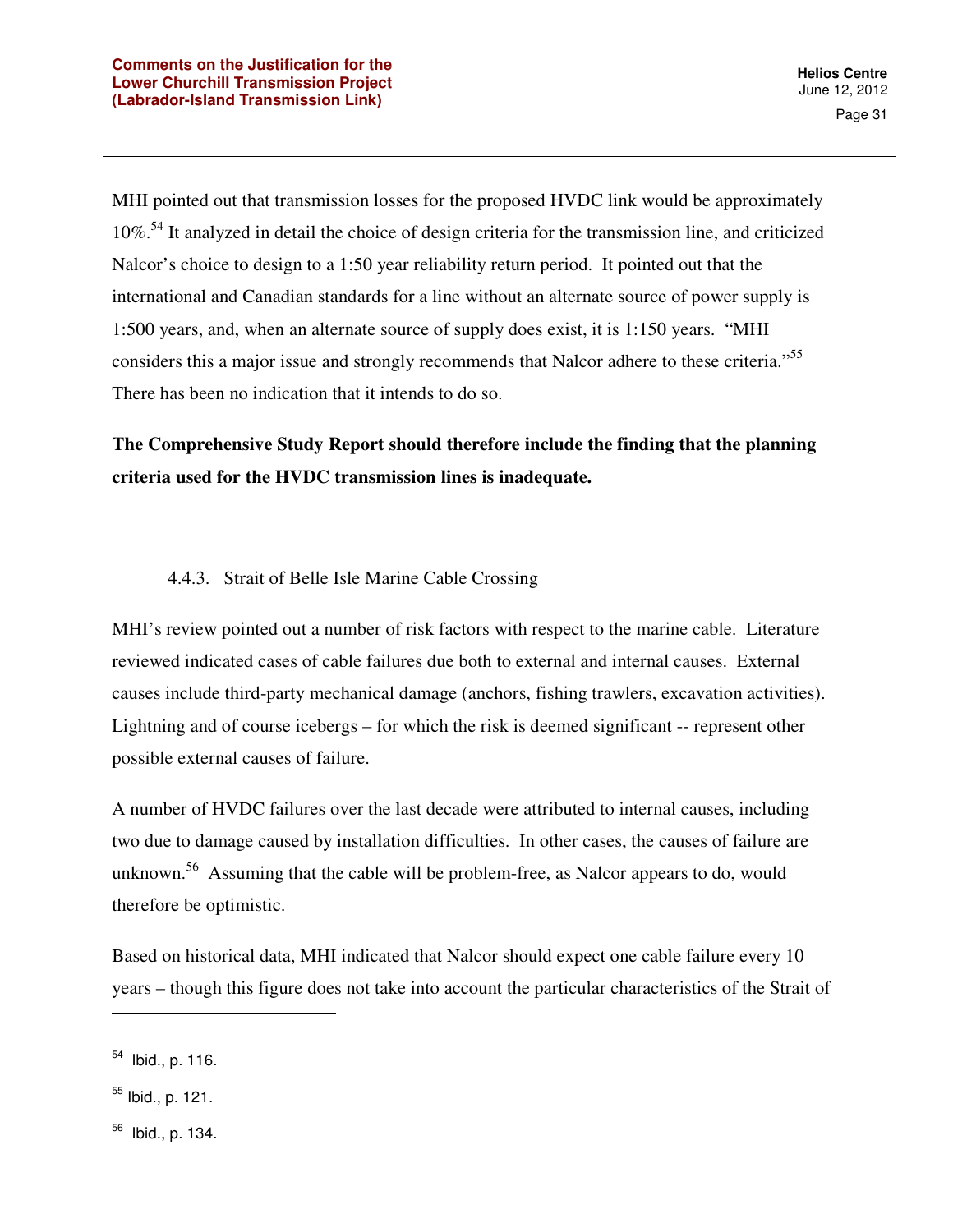Belle Isle.<sup>57</sup> The installation of a third cable will clearly alleviate the risk of a prolonged outage following a cable outage. However, a damaged cable must be repaired, and repairs can be expected to be costly and lengthy.<sup>58</sup>

# **The Comprehensive Study Report should therefore include the finding that Strait of Belle Isle Marine Cable Crossing creates risks that have not been recognized in the Proponent's EIS.**

#### 4.4.4. AC transmission upgrades

In section 2.3.6 of the EIS, the Proponent refers to the Island Transmission System Outlook Report, which identifies several transmission constraints that may need to be addressed in the next 5 to 10 years, depending on generation choices. It states that:<sup>59</sup>

Following development of generation expansion plans through the generation planning process, the transmission system effects of the proposed generation sites can be more fully assessed and transmission system additions more fully defined.

It is important to note that MHI was very critical of Nalcor's failure to complete AC Integration Studies, which define the additional modifications to the Newfoundland transmission system that would be required in order to successfully integrate power from Muskrat Falls, prior to deciding to go ahead with Muskrat Falls. MHI states that these studies provided "do not adequately describe the facilities required to successfully operate the transmission system under the new configuration. As such, there may be unidentified risks in proceeding with this project at this time." $60$ 

 $58$  Ibid.

l

 $57$  Ibid., p. 135.

EIS, page 2-23.

 $60$  MHI report, vol. 2, page 75.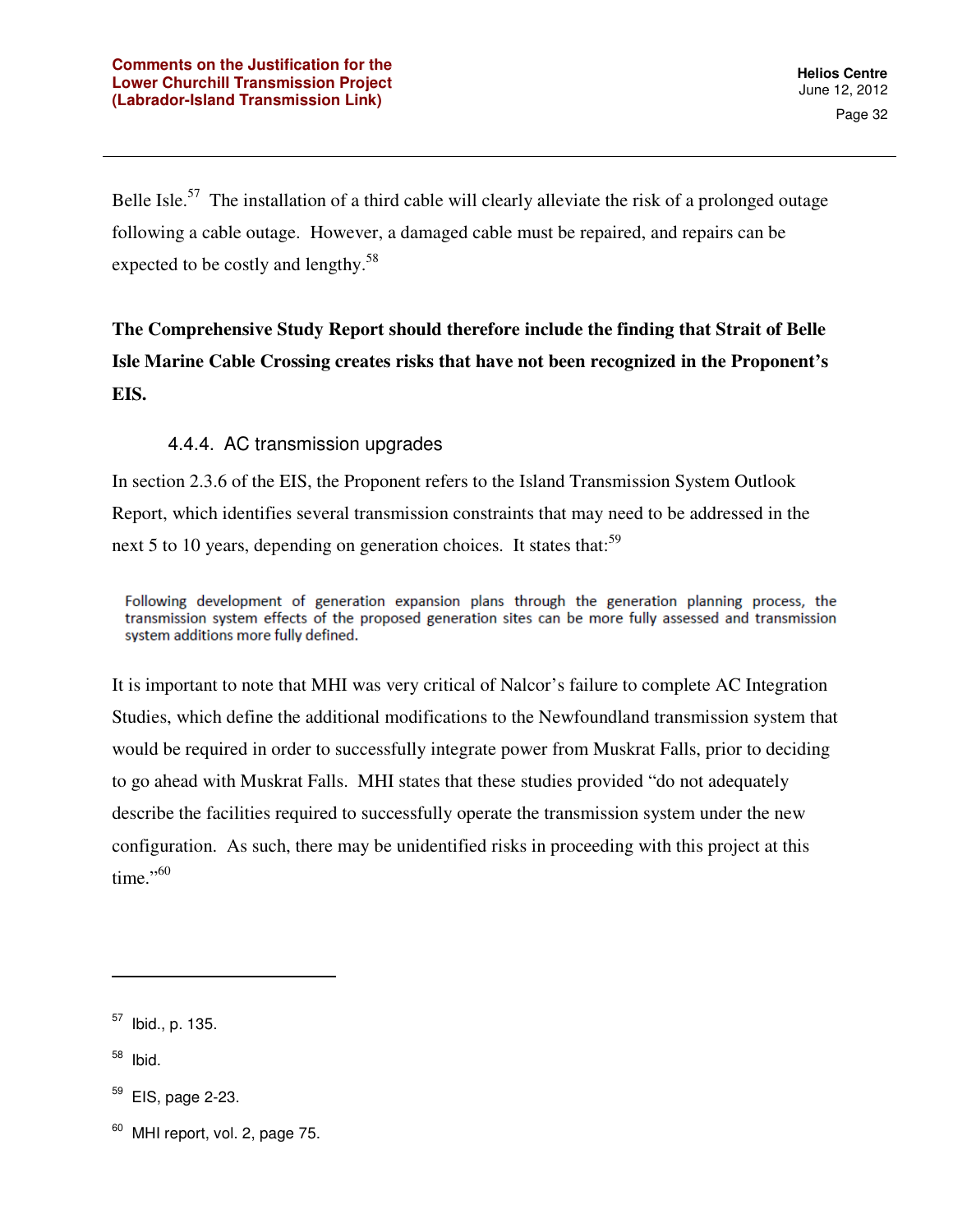MHI states that "Good utility practice requires that these integration studies be completed as part of the project screening process (DG2); MHI considers this a **major gap** in Nalcor's work to date."<sup>61</sup> (emphasis added)

**The Comprehensive Study Report should therefore include the finding that the Proponent's failure to fully assess the AC transmission upgrades required to integrate the Muskrat Falls project into its existing system is a major failing, and that this failing may create unidentified financial and reliability risks for the Island power system.** 

## **4.5. Fuel price forecasts**

In section 2.7.1.1 of the EIS, the Proponent presents a sensitivity analysis based on the price of fuel. The analysis demonstrates that the justification of the proposed Project is highly dependant on fuel price forecasts. Thus, Table 2.7.1-1 shows that, under PIRA's Low World Oil Forecast, the preference for the Interconnected Island scenario, as compared to Nalcor's Isolated Island scenario, almost completely disappears, dropping from \$2,158 million to just 120 million. In MHI's words:

> More interesting is the low price case, where **a near-term double-dip recession in the US might lead to fuel prices that are so low that the CPW gap almost disappears**. 62

It is widely recognized that fuel price forecasts are highly uncertain and volatile. The recent drop in oil prices, which have fallen by almost 25% in the last month (from about \$105 a barrel at the beginning May 2012 to just over \$80 a barrel on June 4), only reminds us of this fact.

 $61$  Ibid.

<sup>&</sup>lt;sup>62</sup> MHI, vol. 2, p. 205.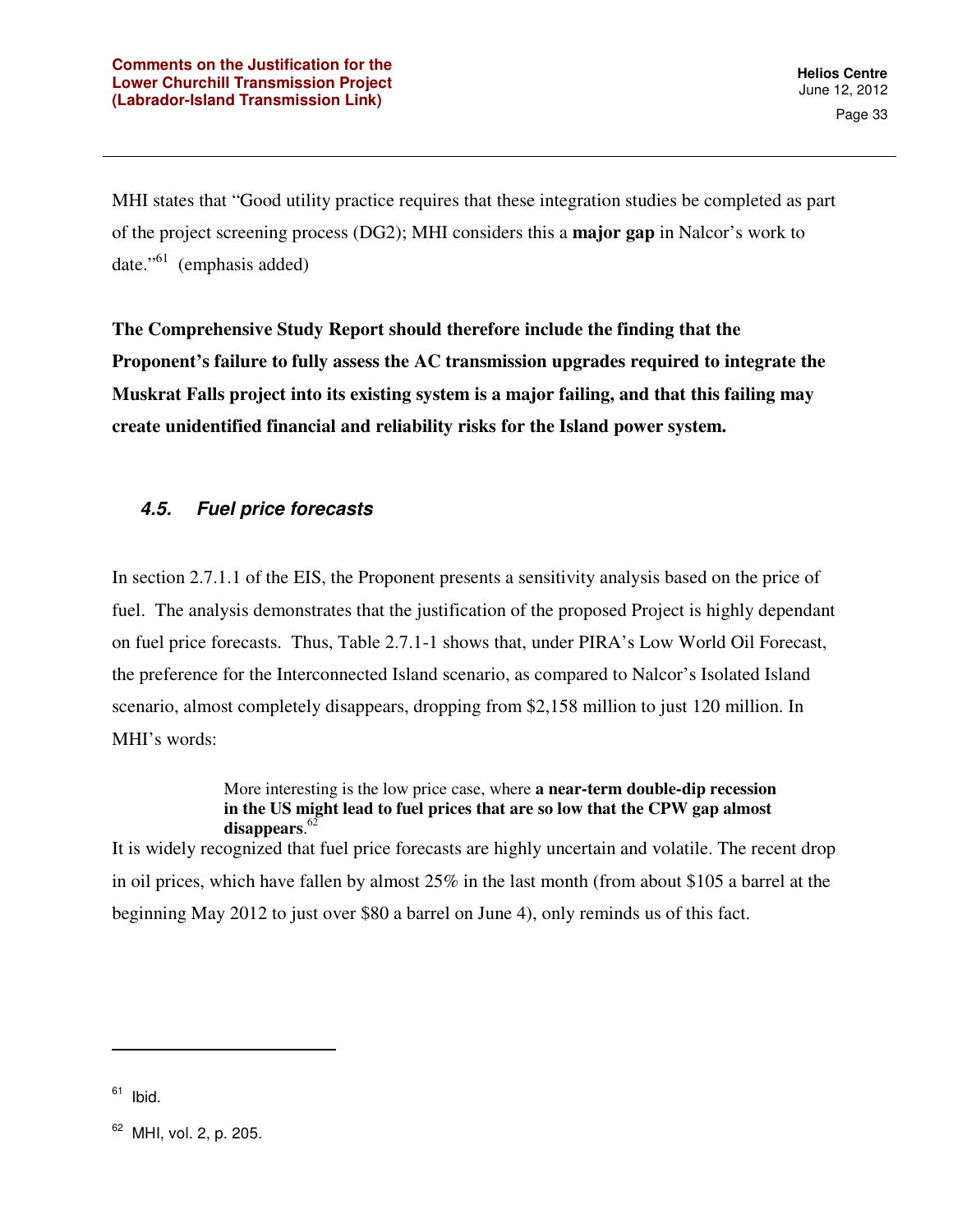



MHI pointed out this uncertainty as well, writing:

It is clear there is much uncertainty related to the pricing of fuel for thermalbased power generation. Different scenarios can and should be run and compared, but **the results related thereto often have a short shelf life.** While the prospect of raising the necessary capital to finance and construct the Infeed Option may be daunting, **the uncertainty associated with forecasting the price of fuel for thermal generation over the long term might be, and likely is, even more so.** (emphasis added)<sup>63</sup>

The PIRA high and low forecasts have not been made public, so to get an idea of the extent of the typical spreads between high and low oil price forecasts, I had to look to other sources. The following chart presents the oil price forecast from the Northwest Power Planning Council's 2009 Power Plan.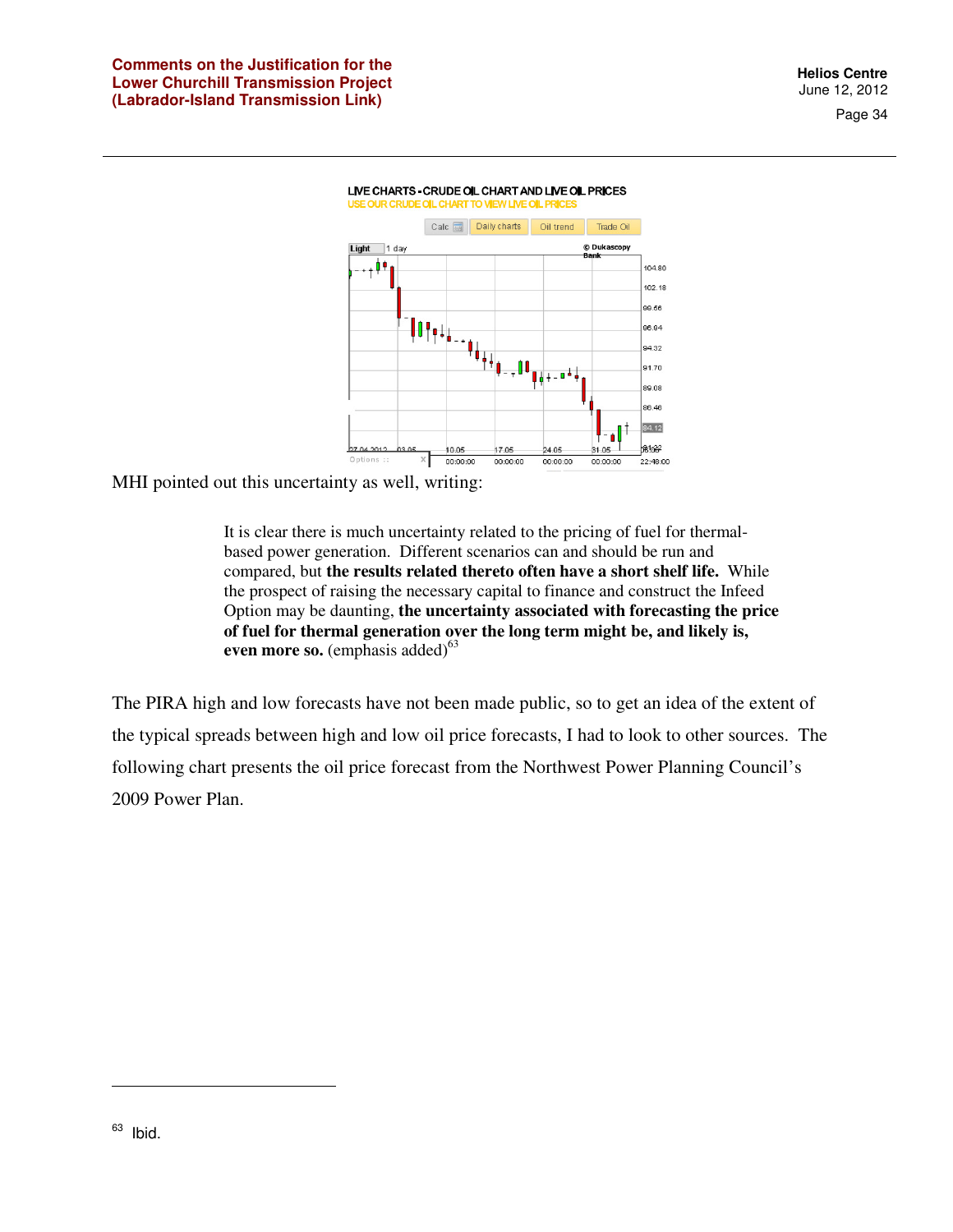2010 Dollars Per Barrel

Page 35



The high scenario shows prices more than twice as great as the low scenario (about \$130 versus about \$50 per barrel, in 2030). As MHI wrote in their report, long-term fuel price forecasts have a short shelf life.

The following table, assembled by the US Energy Information Agency, assesses the accuracy of its own fuel price forecasts from 1982 to 2010.



91.5 41.9 53.4 34.0 54.8 93.0 57.5 28.0 34.5 57.0 70.7 115.5 33.1 126.3 24.0 22.3 27.2 35.6 39.3 Percent Difference (All<br>AEOs)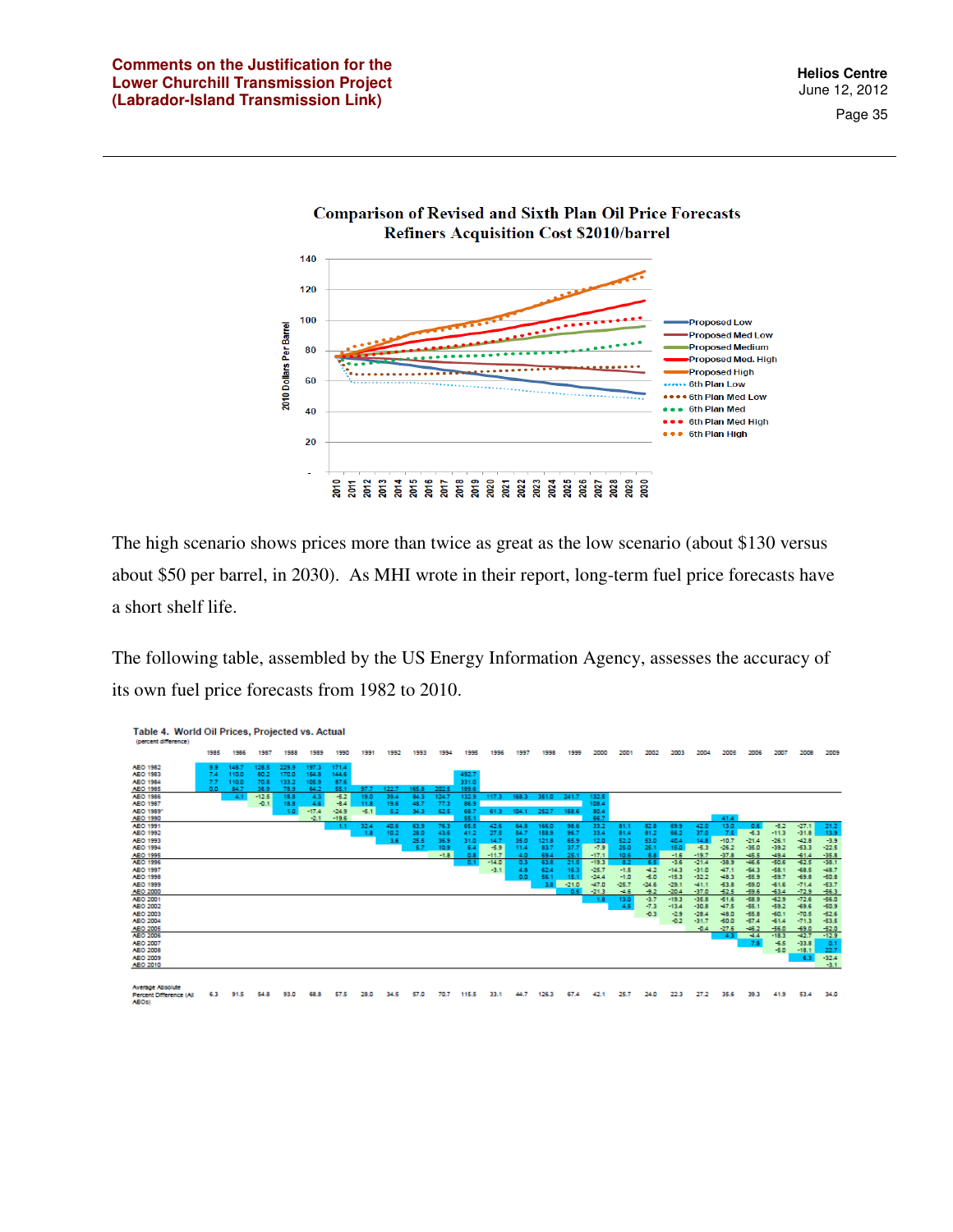The results are surprising. The forecasts produced from 1982 to 1985 were far too high  $-133\%$ too high, on average. From 1986 to 1995, the forecasts were still too high – by 35%, on average. But for the next 10 years, from 1996 to 2005, forecasts were all too low -- 32% on average.

This is particularly interesting, not just because it shows the inaccuracy of the forecasts, but because the errors are so systematic. We don't see random variation – we see that forecasters were systematically wrong, in the same direction, for years on end. From 1982 through 1994, they *consistently* over-forecast oil prices. And from 1995 until today, they have consistently under-forecast prices. What does that tell us about today's forecasts? That there is a very substantial chance that they will be wrong, and significantly so. We just don't know in which direction.

A forecast with this much uncertainty has little if any predictive value. Basing decision-making on calculations based on the median value is methodologically unsound. As Nalcor's CPW calculations depend heavily on such values, the conclusions drawn from them cannot be relied upon, as the PUB very correctly noted.

#### **The Comprehensive Study Report should therefore include the findings:**

- **that the Proponent's fuel price forecasts include a very high degree of uncertainty, and thus have little predictive value, and,**
- **that economic analyses based on a single value extracted from these forecasts, such as the Proponent's CPW calculations for the Isolated Island Option, also have little predictive value.**

#### **4.6. Power purchase expense**

In section 2.4.1.1 of the EIS (pages 2-30 to 2-31), the Proponent explains the power purchase agreement that would define the price paid to Nalcor by NLH for Muskrat Falls power. It begins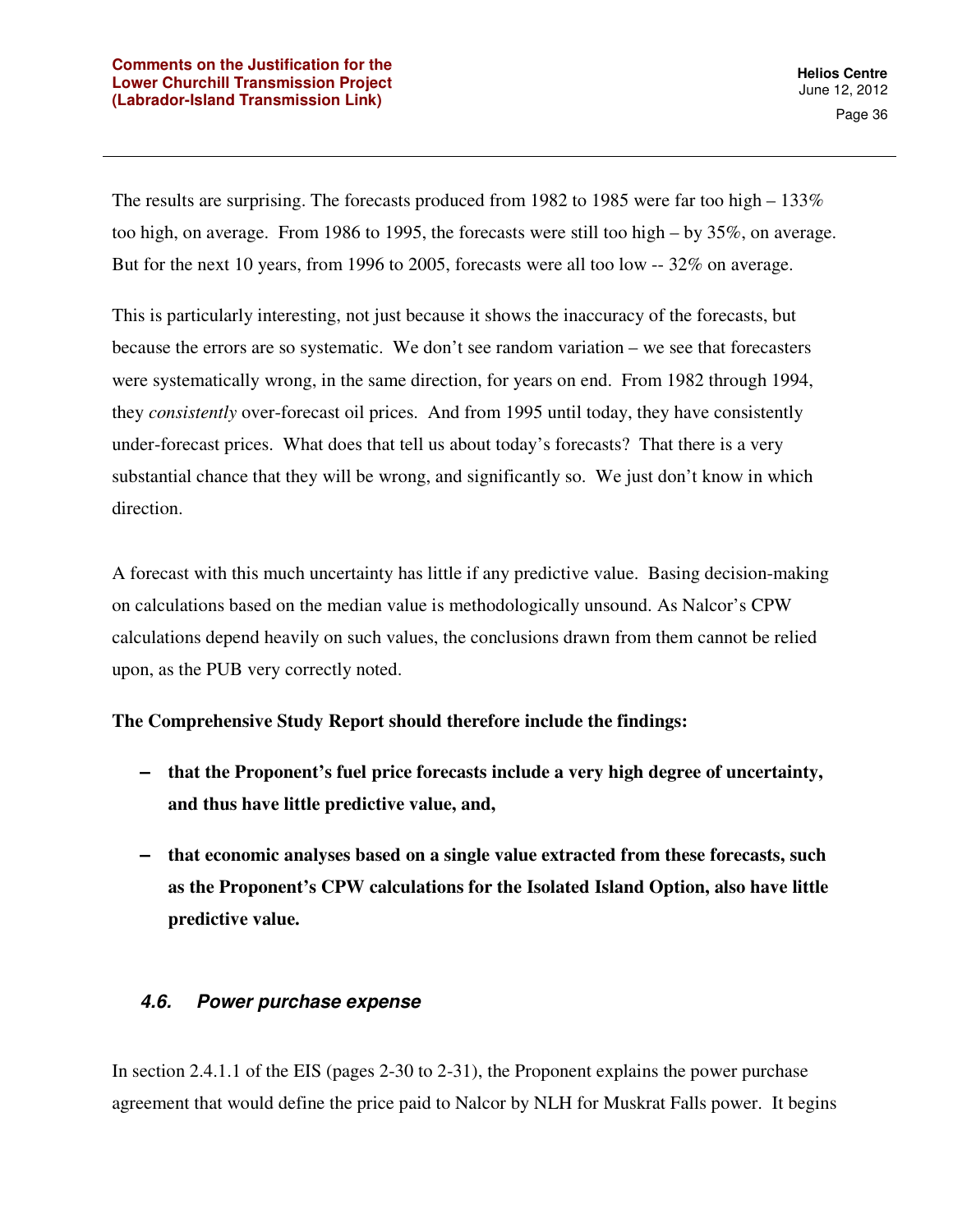the section by saying: "The price that NLH pays for power and energy from Muskrat Falls on behalf of Island ratepayers is a cornerstone for the Lower Churchill Project."<sup>64</sup>

It is noteworthy that, even though the price paid is a "cornerstone" of the Lower Churchill Project, most of the information provided in this section was not presented to the Joint Review Panel for the Lower Churchill Generation Project.

In this section, the Proponent explains that its proposed PPA was developed in order to address the fact that, under cost-of-service (COS) price setting, the price of Muskrat Falls power would be a significant burden for ratepayers in the early years:<sup>65</sup>

Under a regulated Cost of Service (COS) price setting environment, the annual revenue requirement for a utility asset would be comprised of:

COS = Operating and Maintenance Costs + Power Purchases+ Fuel + Depreciation + Return on Rate **Base** 

Where Return on Rate Base would be comprised of a cost component for lenders (cost of debt) and a profit component for shareholders (return on equity) for a prescribed debt-equity capital structure. This annual COS would then be divided by the output produced and sold from the asset in question to derive an average selling price or rate (such as cents per kilowatt hour (kWh), or equivalent dollars per megawatt hour (MWh). An important feature of this pricing methodology is that under COS price setting, the unit rate revenue paid by ratepayers for a given asset is highest in the first year. This is because as a new regulated asset goes into rate base, the undepreciated cost of the asset is at its maximum and return on rate base is driven by undepreciated net book value. Another feature of this pricing framework is that as the equity investor earns its regulated return each year, the return in dollars is also highest in the first and initial years. This is not necessarily prudent for the Muskrat Falls development in that the Island ratepayer energy requirements at the time of plant commissioning is projected to be only about 40%, or 2 terawatt hours (TWh), of the plant's average annual production of 4.9 TWh. While the Island's energy requirements increase over time in line with economic growth, the early-year COS rate for Muskrat Falls power would be a significant burden for ratepayers in those years. The required COS revenue for Muskrat Falls would be at its maximum and the power required by ratepayers at a minimum. In an effort to address this issue, an alternative approach to Muskrat Falls power pricing was developed that affords a number of advantages for ratepayers.

However, the EIS fails to mention the advantages for consumers of COS pricing in later years, or the corresponding drawbacks of the proposed PPA approach.

 $64$  EIS, p. 2-30. It is interesting to note that this issue was not addressed in the EIS of the Lower Churchill Generation Project.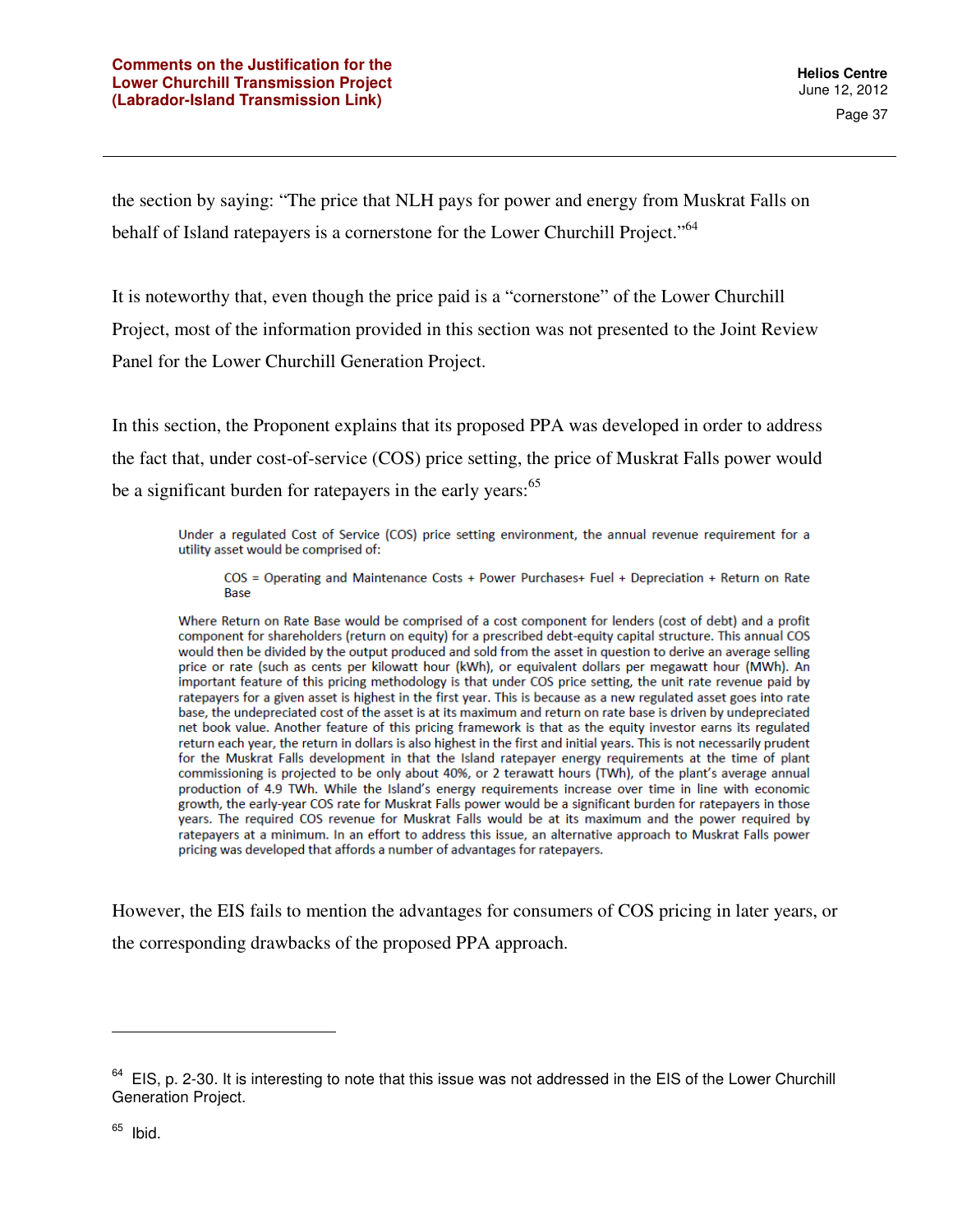Traditionally, hydro projects have been developed as ratebase projects under COS principles, which implies higher costs in the first few years, that decrease dramatically over time. That's why the costs of many existing hydro projects such as Bay D'Espoir are so low. If they had been built under a PPA, instead of COS, it would cost consumers far more today.

In my comments to the PUB, I demonstrated why, under the proposed PPA, Muskrat Falls will probably never be a low-cost resource. The table presented in Appendix 2 is based on data provided by Nalcor to the PUB.<sup>66</sup> All the columns in white are from Nalcor's document; my additions are presented in yellow.

Nalcor's column 5 shows the nominal annual cost, in \$/MWh, of the whole Lower Churchill Project (generation and transmission). This cost remains relatively constant, varying between \$190 and \$260/MWh over the life of the project.

My new columns 5a and 5b break down the nominal annual cost between MF and LITL, by dividing the incremental costs of each (columns 2 and 3) by the total energy (column 1). We see that, while the nominal annual cost of LITL falls (from \$147/MWh at the beginning to \$13 at the end), the annual cost of MF increases, from \$92 to \$247/kWh.

These combined costs are then levelized, on a nominal basis, in column 6, resulting in a fixed nominal dollar cost of \$208/MWh. Again, I have broken this down into MF and LITL components, using the same methodology described in Nalcor's note 2. The levelized nominal LUEC for MF is \$126/MWh, and that for LITL is \$83/MWh.

In column 7, I have only changed the title. While Nalcor calls it an "escalating real LUEC", I find this confusing, since the figures are actually in nominal dollars, not real ones. I find it clearer to refer to it as a "Real LUEC expressed in nominal dollars". In other words, we have converted the nominal LUEC to real dollars, and then re-translated it back into nominal dollars, as a price that escalates with inflation. These are thus the actual prices, in current dollars, that

<sup>&</sup>lt;sup>66</sup> CAKPL-Nalcor-27 rev. 1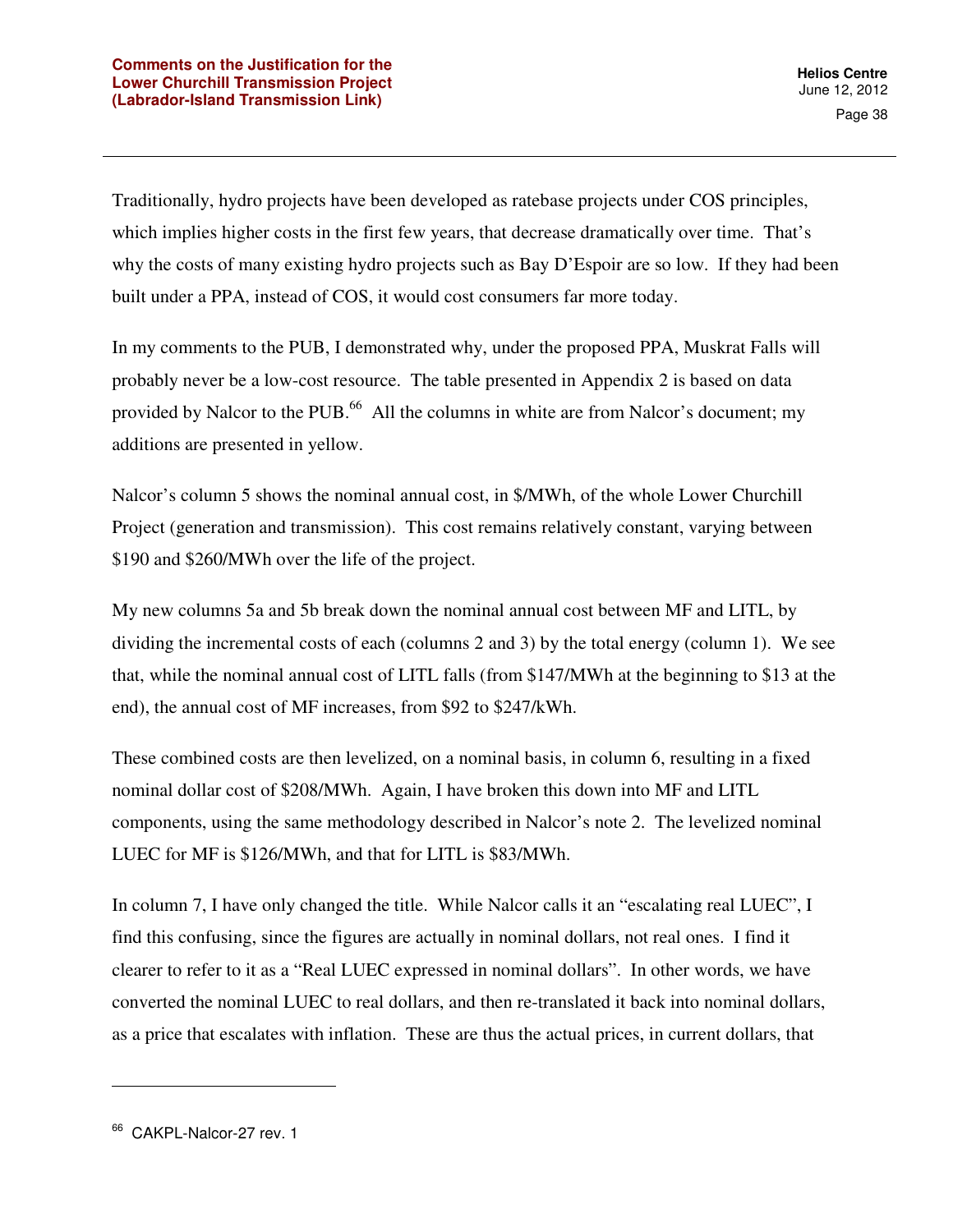will be charged to consumers for Muskrat power (delivered to the Island and blended, of course, with other sources), which starts at \$152/MWh in 2017 and increases to \$409/MWh in 2067. (Nalcor's figures, from col. 7.)

In column 7a, I have indicated the total annual payments (MF plus LITL), in current dollars. (That's the energy from column 1 times the current dollar prices, in column 7.) In column 7b, I have subtracted from that the LITL payments in column 3, to show the current dollar payments under the MF PPA. Then, in column 7c, I have calculated the current dollar unit cost for Muskrat Falls power (without transmission), by dividing by current dollar payments in column 7b by the amount of energy, from column 1.

Column 7c shows that the actual price paid to Nalcor for Muskrat Falls power starts at \$5/MWh in 2017, and rises to \$396/MWh in 2067. This result – more extreme than the blended result shown by Nalcor in column 7, results from mixing PPA and COS costs, and from the fact that customers must pay the full cost of LITL, under COS, but only for the energy they actually consume, under the PPA. But in either case, the price to be paid for Muskrat Falls power under the PPA in 2067 comes to around \$400/MWh, or 40 cents/kWh.

The costs of Muskrat Falls power under a COS regime have not been produced by the Proponent. However, the information in this table allows us to estimate that as well.

Making the simplifying assumption that the capital structure and depreciation of MF are similar to that of LITL, we can simply inflate the LITL payments in column 3 to correspond to the MF CPW of \$2.682 billion (column 2). The result, shown in column 8a, shows the annual current dollar payments that would be required to cover the costs of Muskrat Falls under a COS regime identical to one applied to LITL. These costs start at \$407 million in 2017, and fall to \$90 million by 2067. Column 8b then shows this amount divided by the total energy each year, giving the unit cost in \$/MWh for Muskrat Falls energy under COS. It starts at \$225/MWh in 2017, and then fall to \$20/MWh by 2067. Of course, if consumers were credited with the revenues of third party sales, which would be normal in COS, the early-year costs would be lower.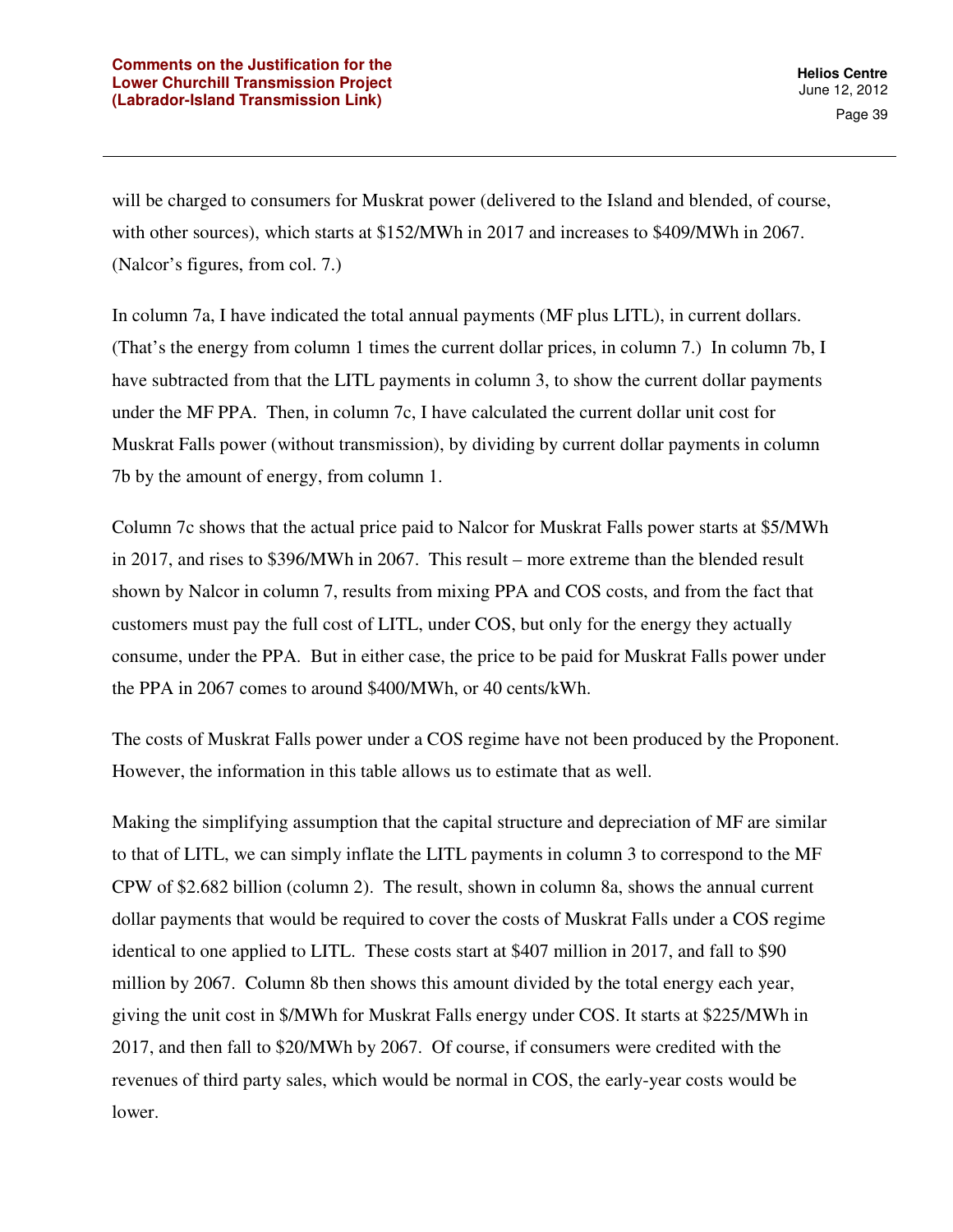This exercise shows the real difference between COS and PPA pricing. With the PPA, Muskrat Falls prices are much lower at first, but 20 times higher in 2067.

In other words, if Muskrat Falls were subject to COS regulation, in 50 years its power would be almost as cheap as any other low-cost old hydro project.

And what happens after 2067? Under COS, the unit cost from MF would remain stable, somewhere around \$20/MWh or lower, like it does for other COS hydro projects.

Under the escalating price scenario, however, NF consumers would be paying \$396/MWh for MF power in 2067. How much would Nalcor charge in 2068? Would it suddenly cut the price to \$20/MWh, pointing out that, since all its costs incurred 50 years ago had now been paid, it had no reason to charge more? Or, more likely, would it keep on charging \$400/MWh? Doing so would of course produce a windfall profit for Nalcor and its shareholder – paid from the pockets of Newfoundland consumers.

At Churchill Falls, Hydro-Quebec enjoys pricing very similar to COS pricing, and Newfoundland and Labrador certainly wishes that the pricing were more like the PPA proposed here. But in the case of Muskrat Falls, it is Newfoundland consumers who will be paying the escalating prices.

Thus, while the PPA is advantageous, compared to COS pricing for consumers in the project's first decade, it is very disadvantageous to consumers later on. This intergenerational equity issue is not addressed in the EIS.

**The Comprehensive Study Report should therefore include the finding that the Proponent has failed to present the long-term disadvantages for Newfoundland consumers of its proposed PPA for Muskrat Falls power.** 

## **5. Conclusions and recommendations**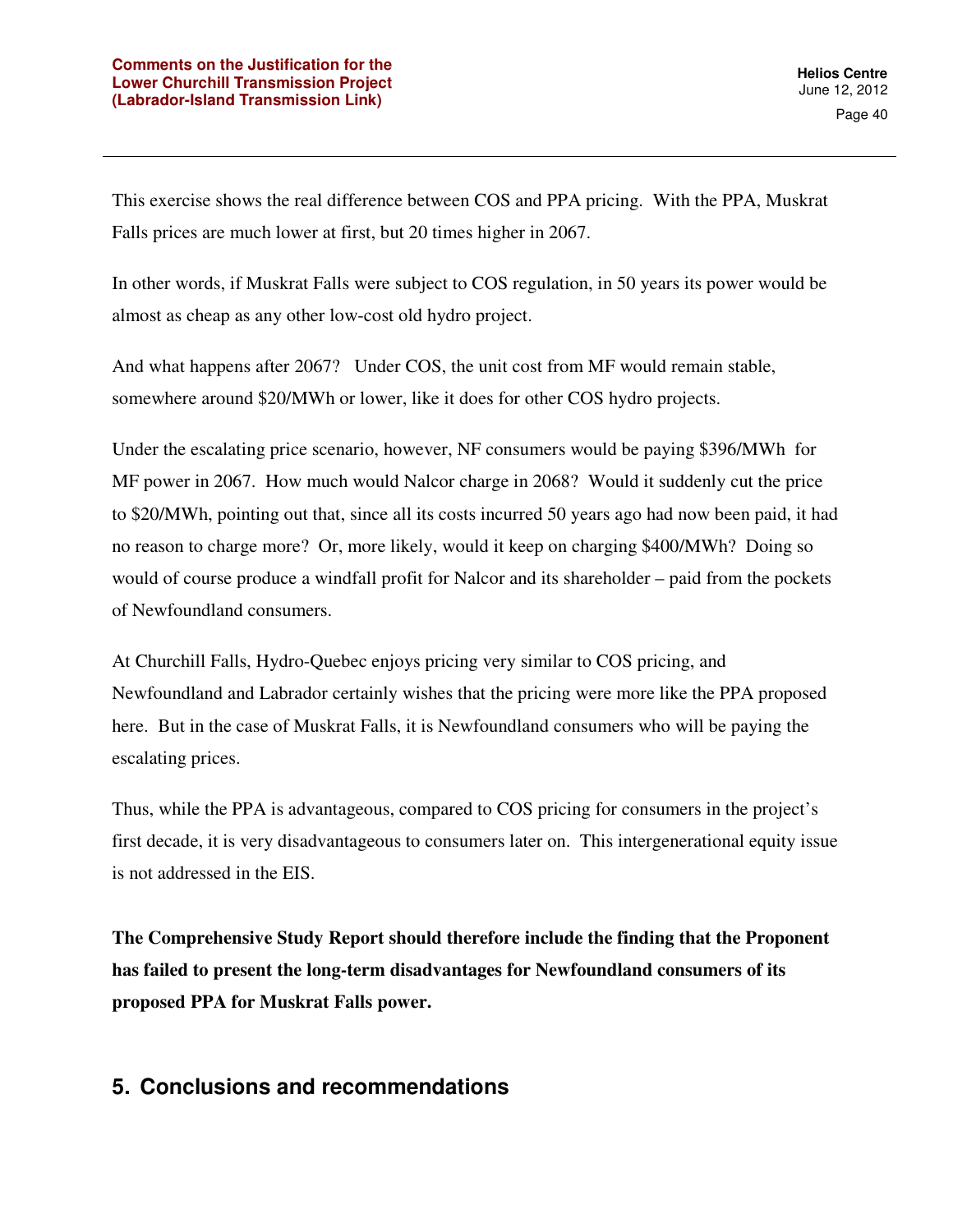As we have seen, the stated justification for the LITL is that **the Muskrat Falls generation project** represents "the least-cost option to meet long-term supply of power to the Island." From a justification perspective, the two projects are inseparable.

The previous (albeit partial) reviews of the justification of the Muskrat Falls project are thus entirely relevant to the assessment of the LITL. As we have seen, the Joint Review Panel for the Lower Churchill Generation Project was unable to resolve a number of key questions related to the project's justification, in particular with respect to alternatives to the project.

A great deal of new information has been made public since the issuance of the JRP report, in the process carried out by the PUB and in the EIS for the LITL. However, as we have shown above, the fundamental questions raised by the JRP still have not been resolved. **In my opinion, Nalcor's analysis showing Muskrat Falls to be the best and least cost way to meet domestic demand requirements is still inadequate.** 

That is, the Proponent's attempt to demonstrate that Muskrat Falls represents the least-cost option to meet long-term supply of power to the Island fails, because it depends on the comparison with an Isolated Island Scenario which is in no way optimal, because it:

- is not the fruit of a true planning process, but is simply the output of a planning program.
- is based on a load forecast:
	- o in which the forecast residential growth rate is inadequately substantiated, and
	- o which fails to account for the potential closure of Corner Brook Pulp and Paper, which in itself would eliminate 80% of the CPW reduction under the Muskrat Falls scenario;
- fails to include **any** Conservation and Demand Management savings in the base plan, and the CDM scenarios explored in the sensitivity analyses remain modest, with no gains foreseen after 2031;
- ignores the phenomenal wind power potential near load centers on the Island based on a preliminary 2004 study, the underlying parameters of which are no longer valid;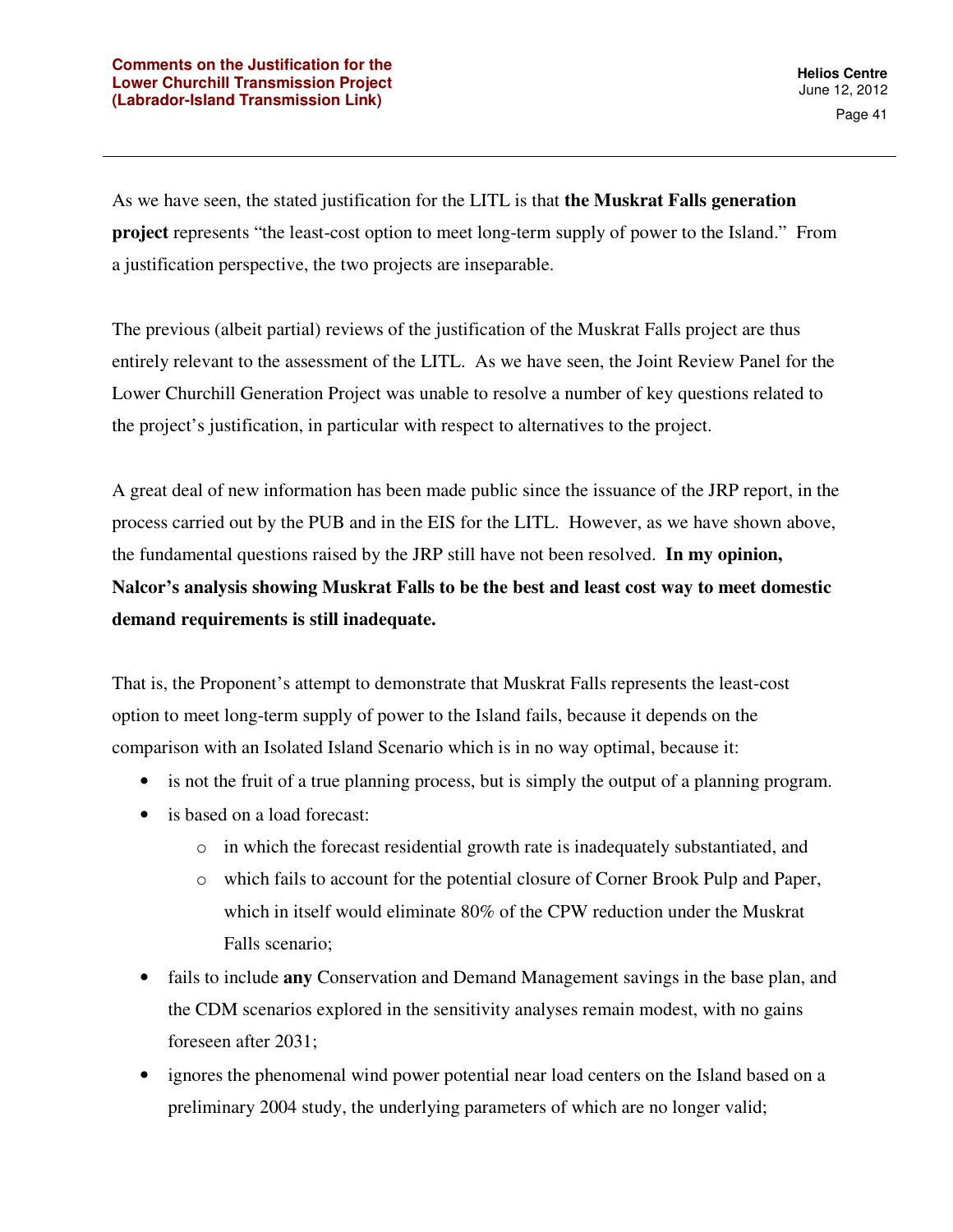- fails to address the possibility of purchases from Hydro-Québec;
- Relies on a CPW analysis that depends heavily on long-term fuel price forecasts, which are known to have a "very short shelf life" and which have so much uncertainty as to be of little or no predictive value;
- assumes that Holyrood will continue to burn oil until 2067, making the unjustified assumption that, in the absence of the Muskrat Falls project, offshore gas will remain untapped for the next 50 years.

**Given these many and substantial flaws, the analysis comparing the Muskrat Falls Interconnected Island Scenario to the Isolated Island Scenario prepared by Nalcor should be judged, once again, inadequate.** 

**I recommend that the Agency find that the rationale presented in the EIS for the proposed Labrador-Island Transmission Link is factually unsupported, for the reasons set out above. More specifically, it should find that said rationale is based upon unsupported assumptions and deficient analyses.** 

**For all these reasons, the Comprehensive Study Report should conclude that the Proponent has failed to demonstrate that the Muskrat Falls Transmission Project, in combination with the Muskrat Falls Generation Project, constitutes the least-cost option to meet longterm supply of power to Newfoundland Island.**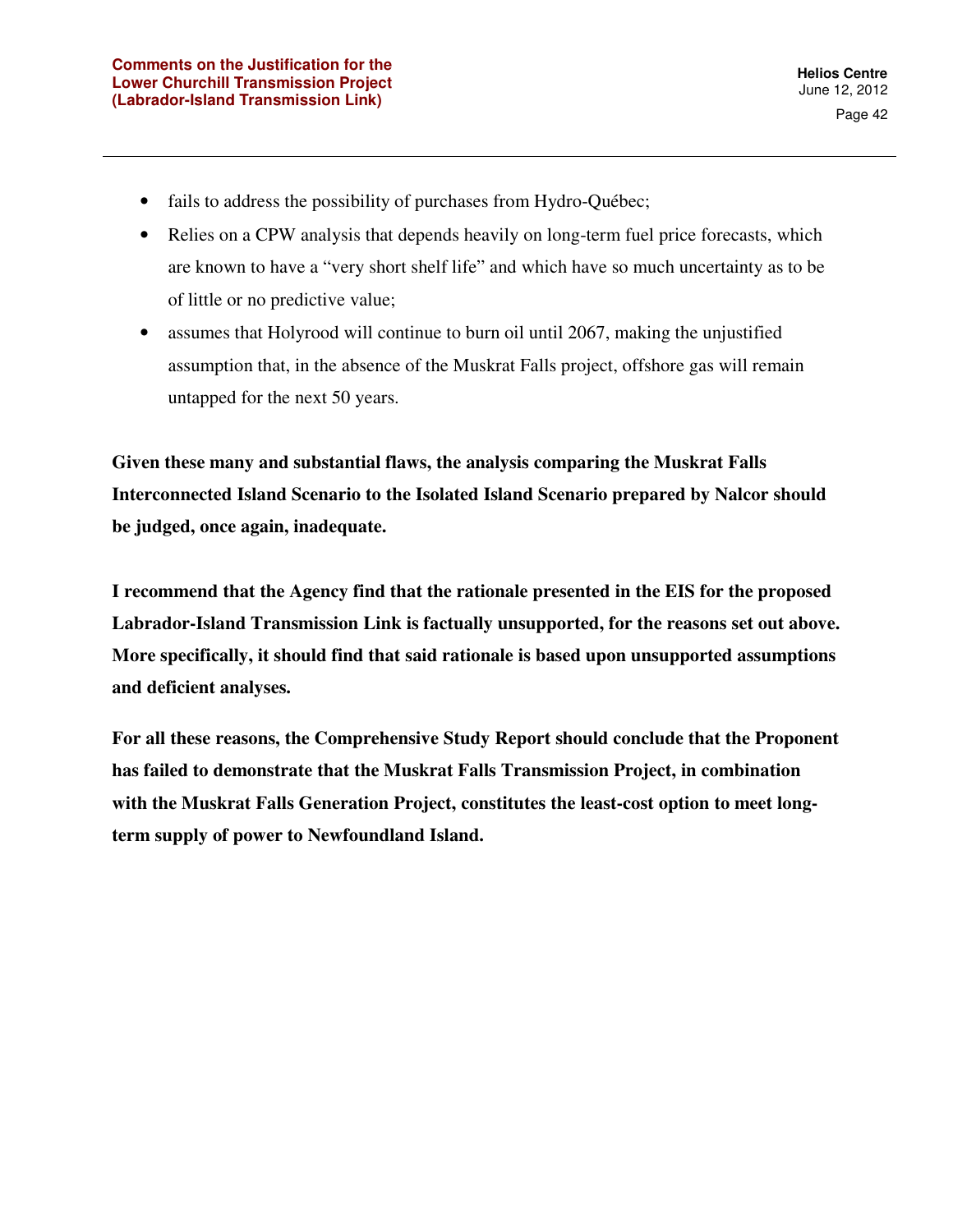# **APPENDIX 1**

# **NL DEPARTMENT OF NATURAL RESOURCES REQUEST FOR PROPOSALS ONSHORE WIND PHASE 2 — ENERGY INNOVATION ROADMAP**